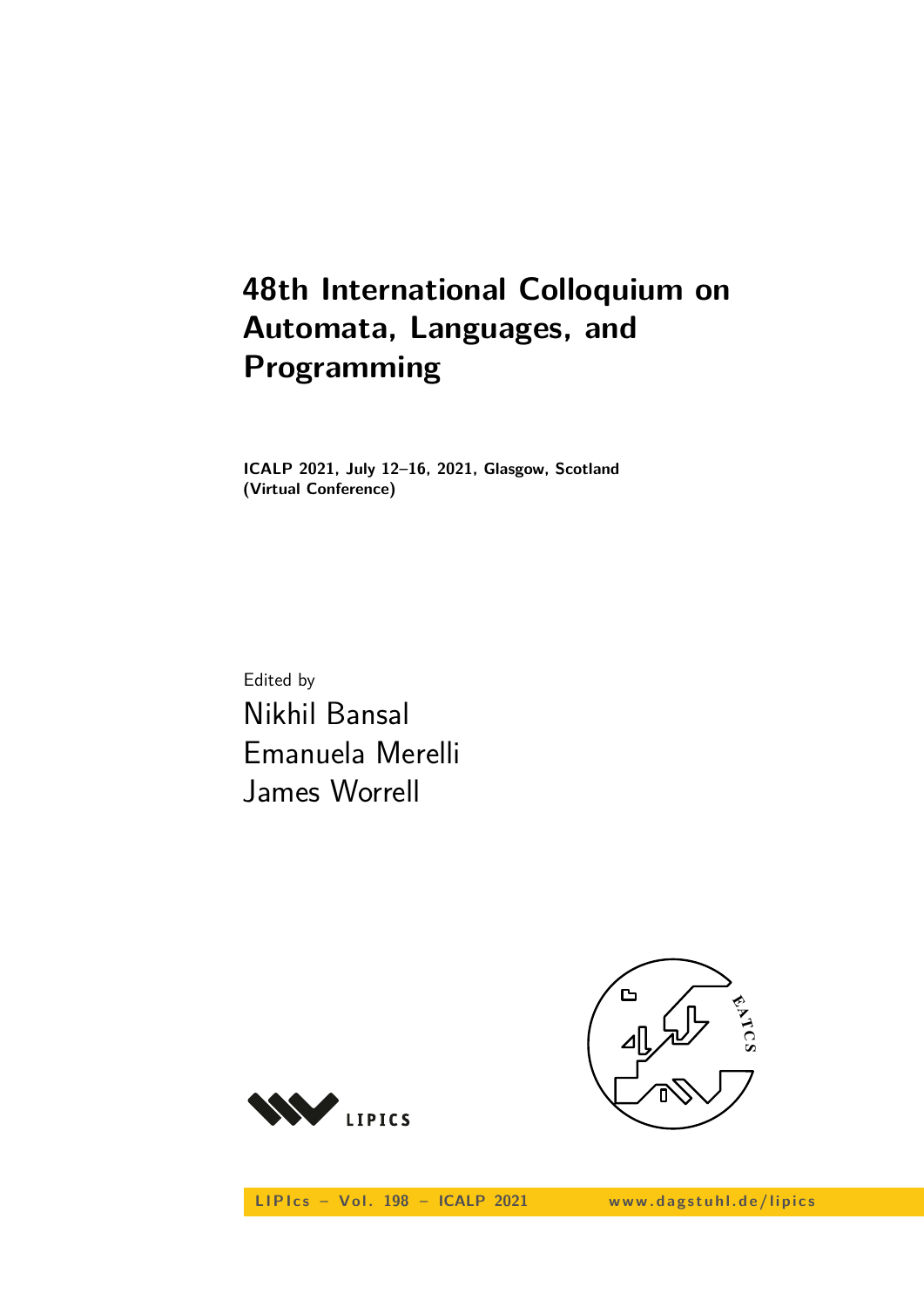Editors

**Nikhil Bansal** CWI Amsterdam, Netherlands [bansal@gmail.com](mailto:bansal@gmail.com)

**Emanuela Merelli** University of Camerino, Italy [emanuela.merelli@unicam.it](mailto:emanuela.merelli@unicam.it)

**James Worrell** University of Oxford, UK [james.ben.worrell@gmail.com](mailto:james.ben.worrell@gmail.com)

ACM Classification 2012 Theory of Computation

# **[ISBN 978-3-95977-195-5](https://www.dagstuhl.de/dagpub/978-3-95977-195-5)**

Published online and open access by Schloss Dagstuhl – Leibniz-Zentrum für Informatik GmbH, Dagstuhl Publishing, Saarbrücken/Wadern, Germany. Online available at [https://www.dagstuhl.de/dagpub/978-3-95977-195-5.](https://www.dagstuhl.de/dagpub/978-3-95977-195-5)

Publication date July, 2021

Bibliographic information published by the Deutsche Nationalbibliothek The Deutsche Nationalbibliothek lists this publication in the Deutsche Nationalbibliografie; detailed bibliographic data are available in the Internet at [https://portal.dnb.de.](https://portal.dnb.de)

#### License

 $\odot$ 

This work is licensed under a Creative Commons Attribution 4.0 International license (CC-BY 4.0): [https://creativecommons.org/licenses/by/4.0/legalcode.](https://creativecommons.org/licenses/by/4.0/legalcode)

In brief, this license authorizes each and everybody to share (to copy, distribute and transmit) the work under the following conditions, without impairing or restricting the authors' moral rights: Attribution: The work must be attributed to its authors.

The copyright is retained by the corresponding authors.

Digital Object Identifier: [10.4230/LIPIcs.ICALP.2021.0](https://doi.org/10.4230/LIPIcs.ICALP.2021.0)

**[ISBN 978-3-95977-195-5](https://www.dagstuhl.de/dagpub/978-3-95977-195-5) [ISSN 1868-8969](https://www.dagstuhl.de/dagpub/1868-8969)<https://www.dagstuhl.de/lipics>**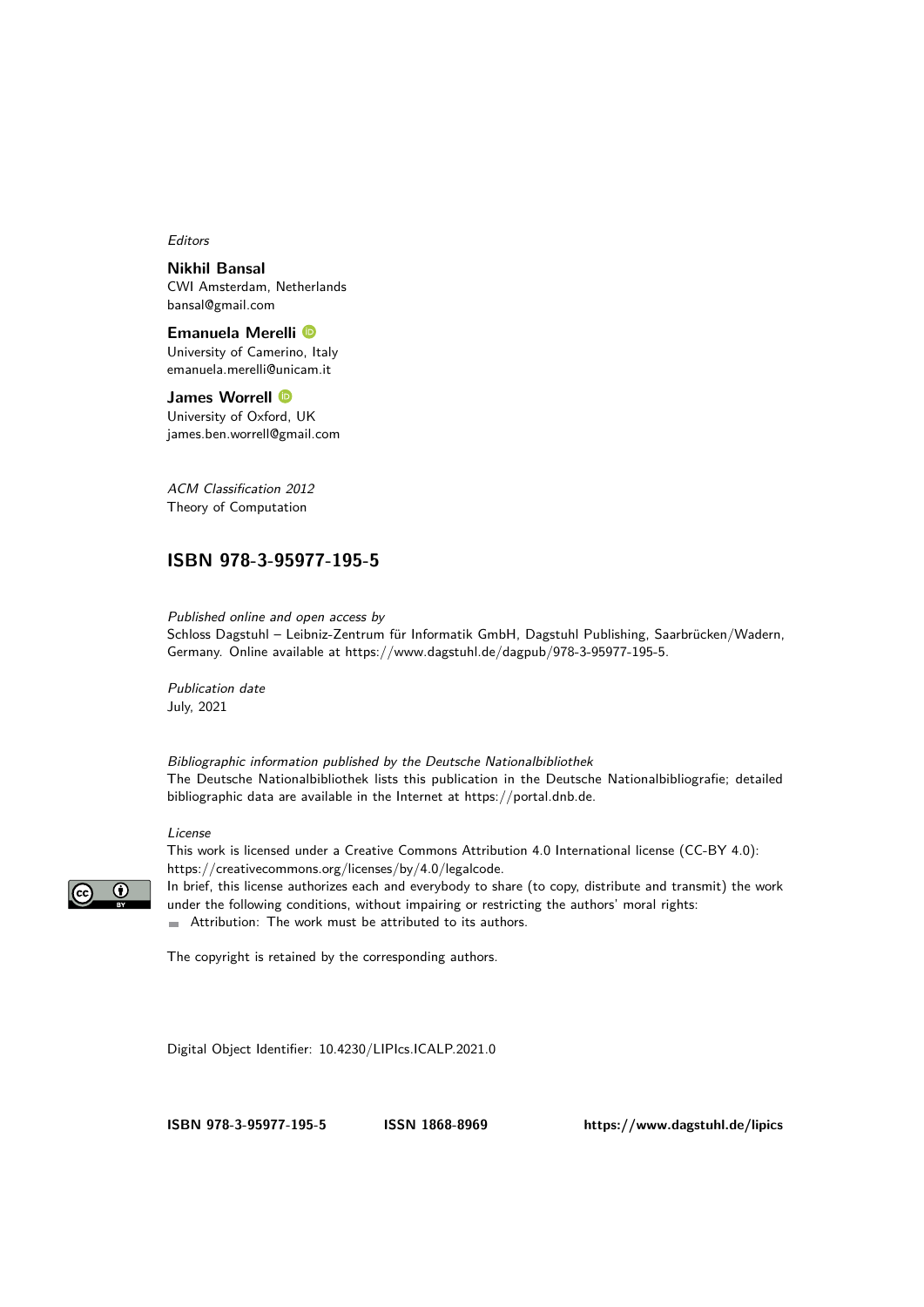# LIPIcs – Leibniz International Proceedings in Informatics

LIPIcs is a series of high-quality conference proceedings across all fields in informatics. LIPIcs volumes are published according to the principle of Open Access, i.e., they are available online and free of charge.

## Editorial Board

- **Luca Aceto** (*Chair*, Reykjavik University, IS and Gran Sasso Science Institute, IT)
- Christel Baier (TU Dresden, DE)  $\equiv$
- Mikolaj Bojanczyk (University of Warsaw, PL)  $\equiv$
- Roberto Di Cosmo (Inria and Université de Paris, FR)  $\overline{\phantom{a}}$
- Faith Ellen (University of Toronto, CA)  $\equiv$
- Javier Esparza (TU München, DE)  $\blacksquare$
- Daniel Král' (Masaryk University Brno, CZ)  $\blacksquare$
- Meena Mahajan (Institute of Mathematical Sciences, Chennai, IN)  $\overline{a}$
- Anca Muscholl (University of Bordeaux, FR)  $\overline{\phantom{a}}$
- Chih-Hao Luke Ong (University of Oxford, GB)  $\blacksquare$
- Phillip Rogaway (University of California, Davis, US)  $\blacksquare$
- Eva Rotenberg (Technical University of Denmark, Lyngby, DK)  $\blacksquare$
- Raimund Seidel (Universität des Saarlandes, Saarbrücken, DE and Schloss Dagstuhl Leibniz-Zentrum  $\sim$ für Informatik, Wadern, DE)

### **[ISSN 1868-8969](https://www.dagstuhl.de/dagpub/1868-8969)**

**<https://www.dagstuhl.de/lipics>**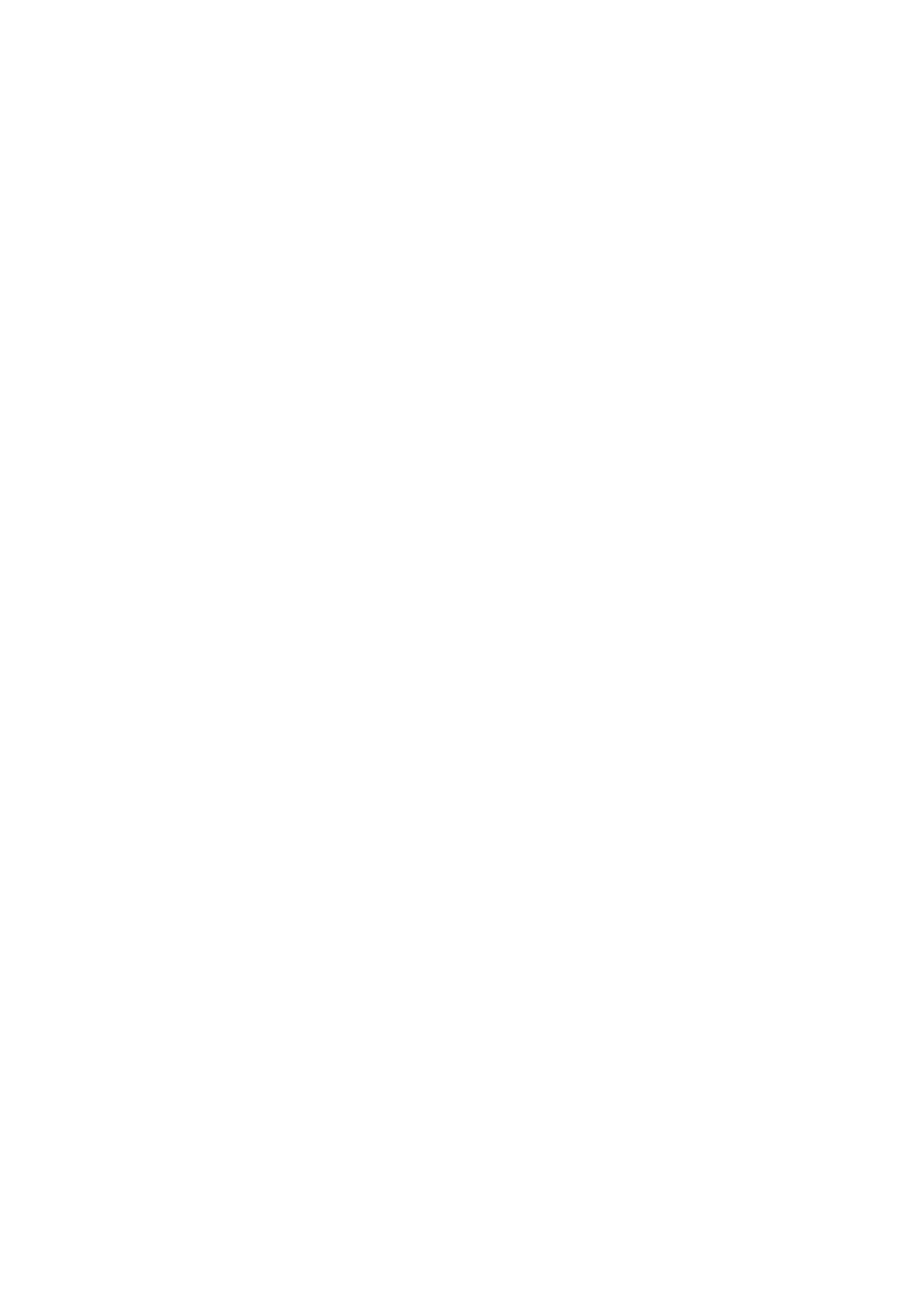# **Contents**

| Preface                                            |        |
|----------------------------------------------------|--------|
| Nikhil Bansal, Emanuela Merelli, and James Worrell | 0:xy   |
| Organization                                       |        |
|                                                    | 0:xvii |
| List of Authors                                    |        |
|                                                    |        |

# **Invited Talks**

| From Verification to Causality-Based Explications<br>Christel Baier, Clemens Dubslaff, Florian Funke, Simon Jantsch, |            |
|----------------------------------------------------------------------------------------------------------------------|------------|
| Rupak Majumdar, Jakob Piribauer, and Robin Ziemek                                                                    | $1:1-1:20$ |
| Symmetries and Complexity                                                                                            | $2:1-2:17$ |
| Distributed Subgraph Finding: Progress and Challenges                                                                | $3:1-3:14$ |
| Error Resilient Space Partitioning<br>Orr Dunkelman, Zeev Geyzel, Chaya Keller, Nathan Keller, Eyal Ronen,           | $4:1-4:22$ |
| Algebraic Proof Systems                                                                                              | $5:1-5:1$  |
| A Very Sketchy Talk                                                                                                  | $6:1-6:8$  |

# **Track A: Algorithms, Complexity and Games**

| Fine-Grained Hardness for Edit Distance to a Fixed Sequence<br>Amir Abboud and Virginia Vassilevska Williams                                                                                                                                                                                     | $7:1 - 7:14$   |
|--------------------------------------------------------------------------------------------------------------------------------------------------------------------------------------------------------------------------------------------------------------------------------------------------|----------------|
| Local Approximations of the Independent Set Polynomial                                                                                                                                                                                                                                           | $8:1 - 8:16$   |
| Almost-Linear-Time Weighted $\ell_p$ -Norm Solvers in Slightly Dense Graphs via<br>Sparsification<br>Deeksha Adil, Brian Bullins, Rasmus Kyng, and Sushant Sachdeva                                                                                                                              | $9:1-9:15$     |
| An Output-Sensitive Algorithm for Computing the Union of Cubes and Fat<br>Boxes in 3D                                                                                                                                                                                                            | $10:1 - 10:20$ |
| Dynamic Enumeration of Similarity Joins<br>Pankaj K. Agarwal, Xiao Hu, Stavros Sintos, and Jun Yang                                                                                                                                                                                              | $11:1-11:19$   |
| 48th International Colloquium on Automata, Languages, and Programming (ICALP 2021).<br>Editors: Nikhil Bansal, Emanuela Merelli, and James Worrell<br>Leibniz International Proceedings in Informatics<br>LIPICS Schloss Dagstuhl – Leibniz-Zentrum für Informatik, Dagstuhl Publishing, Germany |                |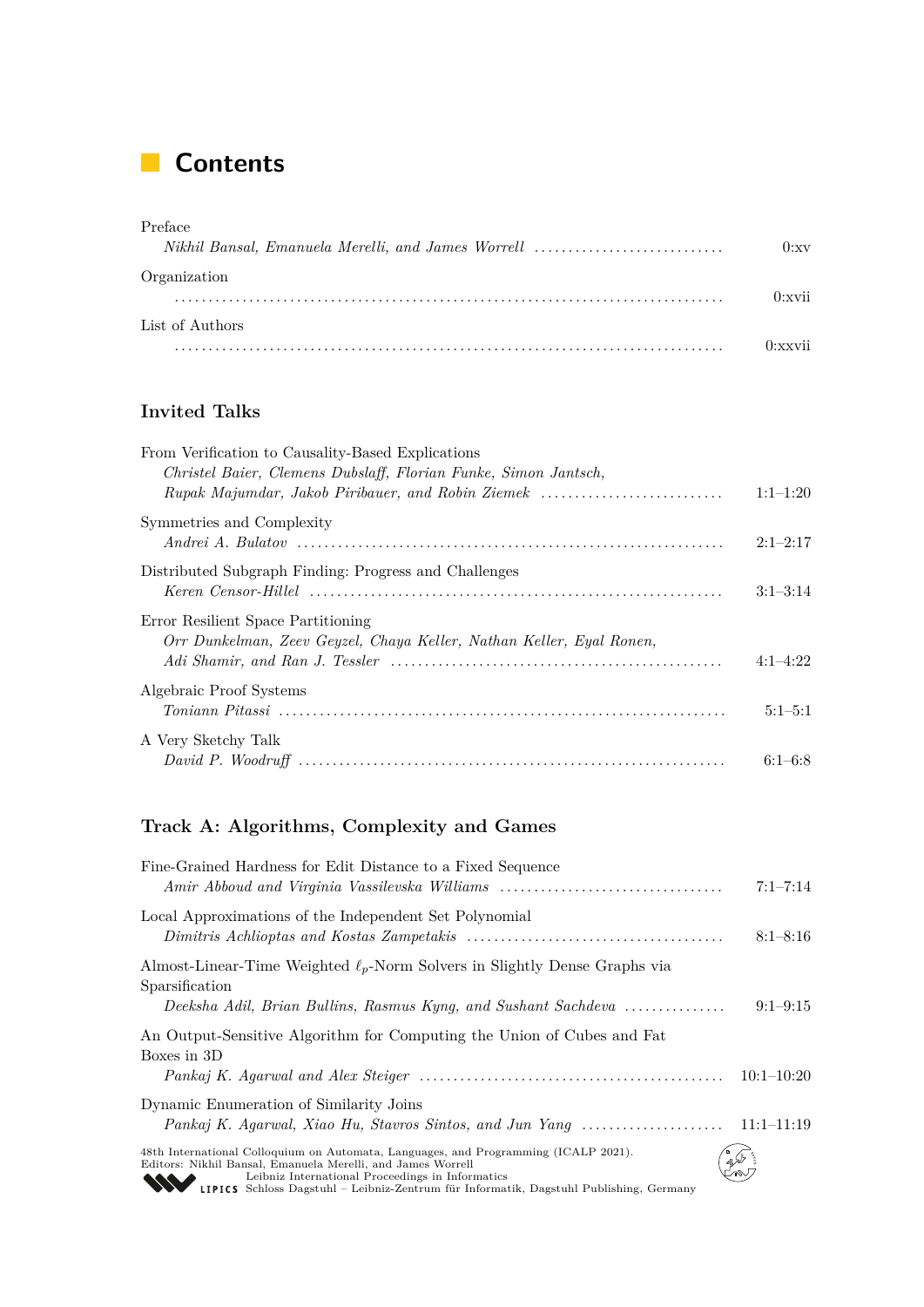| Faster Algorithms for Bounded Tree Edit Distance                                                                                                         | $12:1-12:15$   |
|----------------------------------------------------------------------------------------------------------------------------------------------------------|----------------|
| Improved Approximation for Longest Common Subsequence over Small Alphabets<br>Shyan Akmal and Virginia Vassilevska Williams                              | $13:1-13:18$   |
| Efficient Splitting of Necklaces                                                                                                                         | $14:1-14:17$   |
| Comparative Design-Choice Analysis of Color Refinement Algorithms Beyond<br>the Worst Case<br>Markus Anders, Pascal Schweitzer, and Florian Wetzels      | $15:1 - 15:15$ |
| Search Problems in Trees with Symmetries: Near Optimal Traversal Strategies<br>for Individualization-Refinement Algorithms                               | $16:1-16:21$   |
| Breaking the Barrier Of 2 for the Competitiveness of Longest Queue Drop<br>Antonios Antoniadis, Matthias Englert, Nicolaos Matsakis, and Pavel Veselý    | $17:1 - 17:20$ |
| Relaxed Locally Correctable Codes with Improved Parameters                                                                                               | $18:1-18:12$   |
| Beating Two-Thirds For Random-Order Streaming Matching                                                                                                   | $19:1 - 19:13$ |
| Optimal Fine-Grained Hardness of Approximation of Linear Equations                                                                                       | $20:1 - 20:19$ |
| Revisiting Priority $k$ -Center: Fairness and Outliers<br>Tanvi Bajpai, Deeparnab Chakrabarty, Chandra Chekuri, and                                      | $21:1 - 21:20$ |
| The Submodular Santa Claus Problem in the Restricted Assignment Case<br>Etienne Bamas, Paritosh Garg, and Lars Rohwedder                                 | $22:1-22:18$   |
| On Coresets for Fair Clustering in Metric and Euclidean Spaces and<br>Their Applications<br>Sayan Bandyapadhyay, Fedor V. Fomin, and Kirill Simonov      | $23:1-23:15$   |
| Strong Approximate Consensus Halving and the Borsuk-Ulam Theorem<br>Eleni Batziou, Kristoffer Arnsfelt Hansen, and Kasper Høgh                           | $24:1 - 24:20$ |
| How to Send a Real Number Using a Single Bit (And Some Shared Randomness)<br>Ran Ben Basat, Michael Mitzenmacher, and Shay Vargaftik                     | $25:1 - 25:20$ |
| Using a Geometric Lens to Find $k$ Disjoint Shortest Paths<br>Matthias Bentert, André Nichterlein, Malte Renken, and Philipp Zschoche                    | $26:1 - 26:14$ |
| Deterministic Rounding of Dynamic Fractional Matchings                                                                                                   | $27:1 - 27:14$ |
| Traveling Repairperson, Unrelated Machines, and Other Stories About Average<br>Completion Times<br>Marcin Bienkowski, Artur Kraska, and Hsiang-Hsuan Liu | $28:1-28:20$   |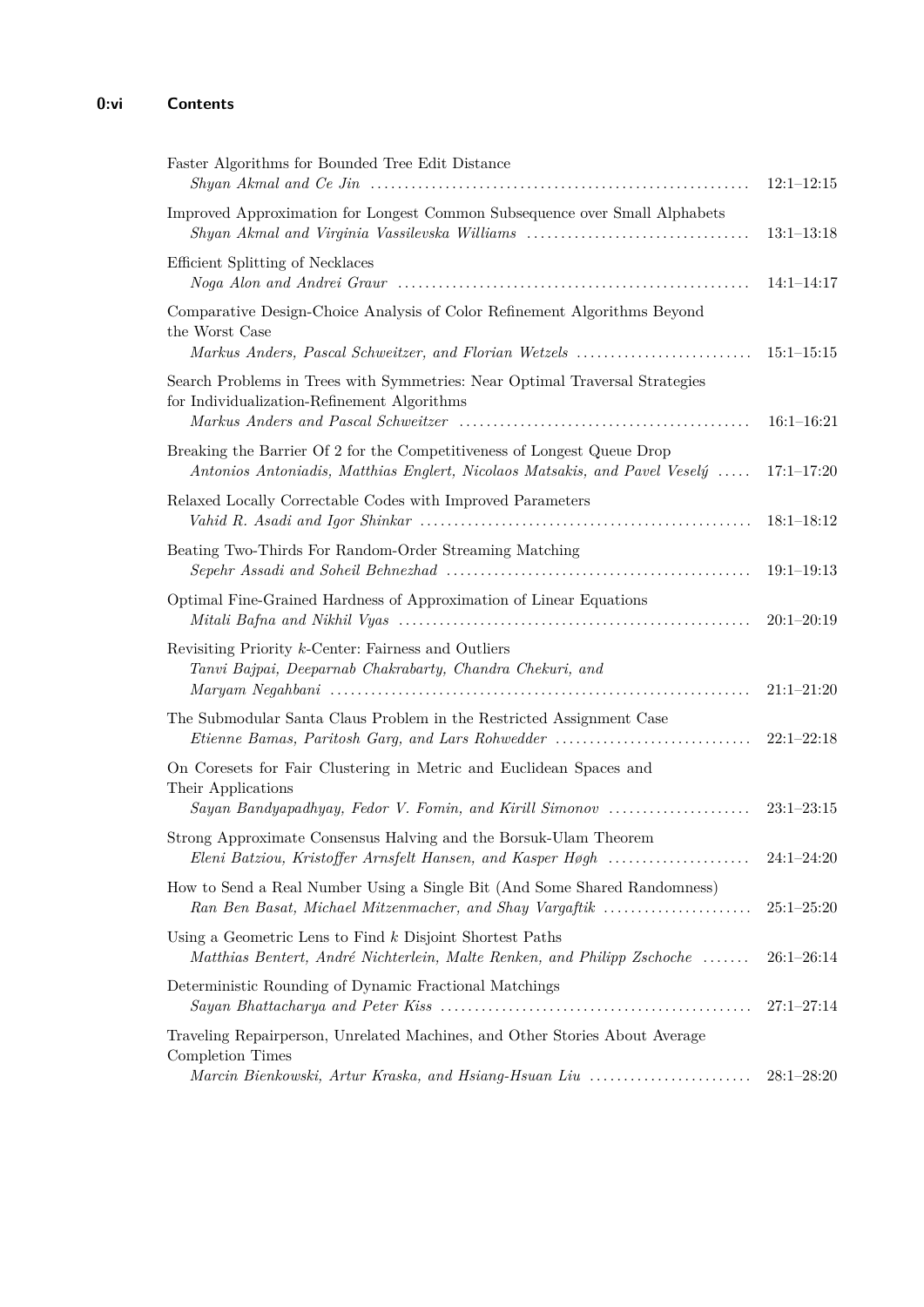### **Contents 0:vii**

| Counting Short Vector Pairs by Inner Product and Relations to the Permanent                                                                                                                                                                                                                                                      | $29:1 - 29:21$ |
|----------------------------------------------------------------------------------------------------------------------------------------------------------------------------------------------------------------------------------------------------------------------------------------------------------------------------------|----------------|
| Learning Stochastic Decision Trees                                                                                                                                                                                                                                                                                               | $30:1 - 30:16$ |
| Breaking $O(nr)$ for Matroid Intersection                                                                                                                                                                                                                                                                                        | $31:1 - 31:17$ |
| Graph Similarity and Homomorphism Densities                                                                                                                                                                                                                                                                                      | $32:1 - 32:17$ |
| Direct Sum and Partitionability Testing over General Groups                                                                                                                                                                                                                                                                      | $33:1 - 33:19$ |
| 4 vs 7 Sparse Undirected Unweighted Diameter is SETH-Hard at Time $n^{4/3}$                                                                                                                                                                                                                                                      | $34:1 - 34:15$ |
| Twin-width III: Max Independent Set, Min Dominating Set, and Coloring<br>Édouard Bonnet, Colin Geniet, Eun Jung Kim, Stéphan Thomassé, and                                                                                                                                                                                       | $35:1 - 35:20$ |
| Almost-Optimal Deterministic Treasure Hunt in Arbitrary Graphs<br>Sébastien Bouchard, Yoann Dieudonné, Arnaud Labourel, and Andrzej Pelc                                                                                                                                                                                         | $36:1 - 36:20$ |
| Conditional Dichotomy of Boolean Ordered Promise CSPs<br>Joshua Brakensiek, Venkatesan Guruswami, and Sai Sandeep                                                                                                                                                                                                                | $37:1 - 37:15$ |
| Parameterized Applications of Symbolic Differentiation of (Totally) Multilinear<br>Polynomials<br>Cornelius Brand and Kevin Pratt (a) contain the contract of the state of the container container that the containing of the state of the state of the state of the state of the state of the state of the state of the state o | $38:1 - 38:19$ |
| A Linear-Time $n^{0.4}$ -Approximation for Longest Common Subsequence                                                                                                                                                                                                                                                            | $39:1 - 39:20$ |
| Current Algorithms for Detecting Subgraphs of Bounded Treewidth Are<br>Probably Optimal                                                                                                                                                                                                                                          | $40:1 - 40:16$ |
| Fast n-Fold Boolean Convolution via Additive Combinatorics                                                                                                                                                                                                                                                                       | $41:1-41:17$   |
| Additive Approximation Schemes for Load Balancing Problems<br>Moritz Buchem, Lars Rohwedder, Tjark Vredeveld, and Andreas Wiese  42:1–42:17                                                                                                                                                                                      |                |
| Genome Assembly, from Practice to Theory: Safe, Complete and Linear-Time<br>Massimo Cairo, Romeo Rizzi, Alexandru I. Tomescu, and Elia C. Zirondelli                                                                                                                                                                             | $43:1-43:18$   |
| Lifting for Constant-Depth Circuits and Applications to MCSP<br>Marco Carmosino, Kenneth Hoover, Russell Impagliazzo, Valentine Kabanets, and                                                                                                                                                                                    | $44:1 - 44:20$ |
| Sparsification of Directed Graphs via Cut Balance<br>Ruoxu Cen, Yu Cheng, Debmalya Panigrahi, and Kevin Sun                                                                                                                                                                                                                      | $45:1 - 45:21$ |
| Fault Tolerant Max-Cut<br>Keren Censor-Hillel, Noa Marelly, Roy Schwartz, and Tigran Tonoyan                                                                                                                                                                                                                                     | $46:1 - 46:20$ |

**I C A L P 2 0 2 1**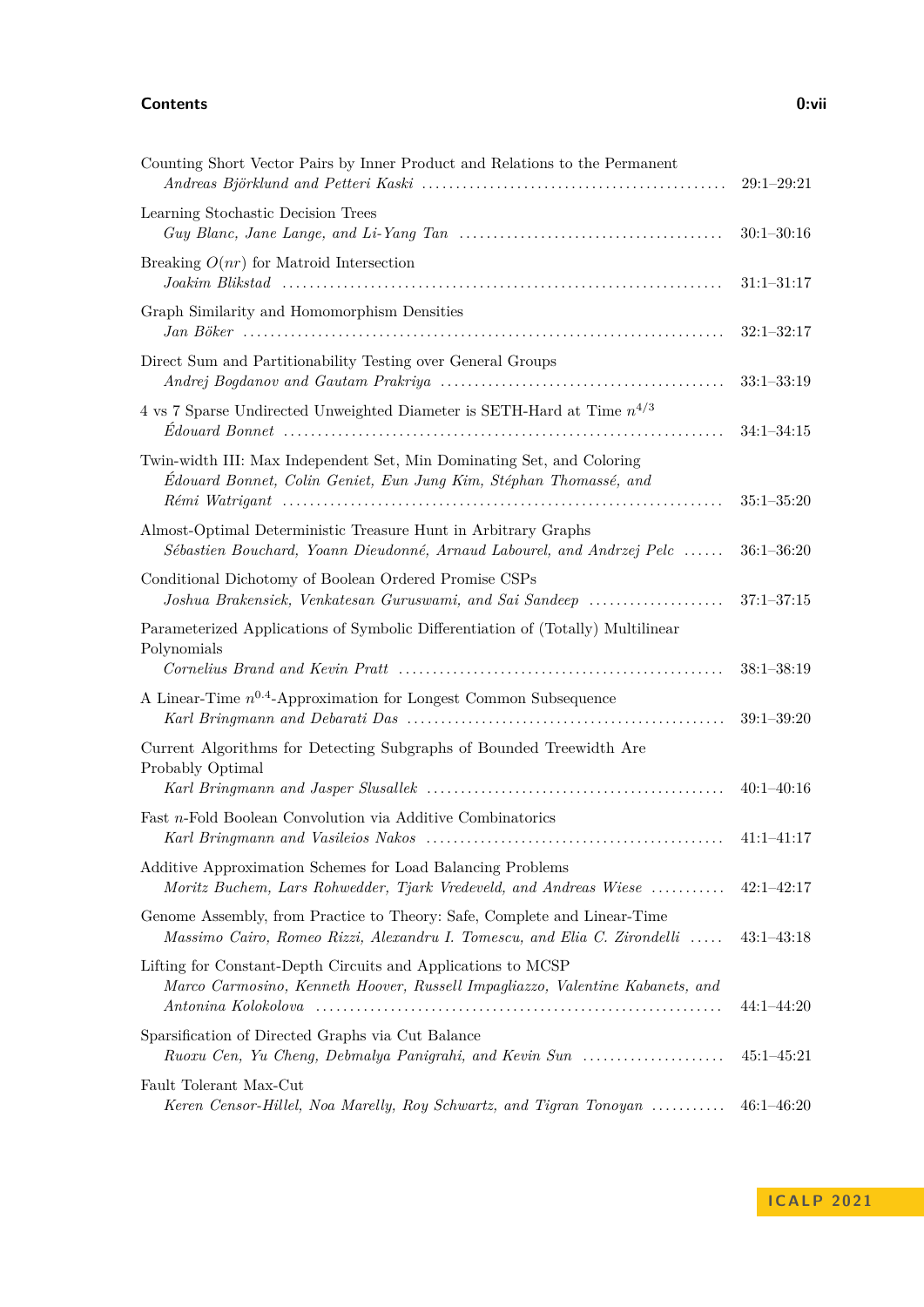| Algorithms, Reductions and Equivalences for Small Weight Variants of All-Pairs<br>Shortest Paths<br>Timothy M. Chan, Virginia Vassilevska Williams, and Yinzhan $Xu$                                                                        | $47:1 - 47:21$ |
|---------------------------------------------------------------------------------------------------------------------------------------------------------------------------------------------------------------------------------------------|----------------|
| An Almost Optimal Edit Distance Oracle<br>Panagiotis Charalampopoulos, Paweł Gawrychowski, Shay Mozes, and                                                                                                                                  | $48:1 - 48:20$ |
| Faster Algorithms for Rooted Connectivity in Directed Graphs<br>$Chandra$ Chekuri and Kent Quanrud $\ldots \ldots \ldots \ldots \ldots \ldots \ldots \ldots \ldots \ldots \ldots \ldots$                                                    | $49:1 - 49:16$ |
| Isolating Cuts, (Bi-)Submodularity, and Faster Algorithms for Connectivity<br>$Chandra$ Chekuri and Kent Quanrud $\ldots \ldots \ldots \ldots \ldots \ldots \ldots \ldots \ldots \ldots \ldots \ldots$                                      | $50:1 - 50:20$ |
| Majority vs. Approximate Linear Sum and Average-Case Complexity Below NC <sup>1</sup><br>Lijie Chen, Zhenjian Lu, Xin Lyu, and Igor C. Oliveira                                                                                             | $51:1 - 51:20$ |
| Near-Optimal Two-Pass Streaming Algorithm for Sampling Random Walks over<br>Directed Graphs                                                                                                                                                 |                |
| Lijie Chen, Gillat Kol, Dmitry Paramonov, Raghuvansh R. Saxena,                                                                                                                                                                             | $52:1 - 52:19$ |
| Sublinear Time Hypergraph Sparsification via Cut and Edge Sampling Queries                                                                                                                                                                  | $53:1 - 53:21$ |
| Streaming and Small Space Approximation Algorithms for Edit Distance and<br>Longest Common Subsequence<br>Kuan Cheng, Alireza Farhadi, MohammadTaghi Hajiaghayi, Zhengzhong Jin,<br>Xin Li, Aviad Rubinstein, Saeed Seddighin, and Yu Zheng | $54:1 - 54:20$ |
| Quantum Query Complexity with Matrix-Vector Products<br>Andrew M. Childs, Shih-Han Hung, and Tongyang Li                                                                                                                                    | $55:1 - 55:19$ |
| Truthful Allocation in Graphs and Hypergraphs<br>George Christodoulou, Elias Koutsoupias, and Annamária Kovács                                                                                                                              | $56:1 - 56:20$ |
| Towards the $k$ -Server Conjecture: A Unifying Potential, Pushing the Frontier to<br>the Circle                                                                                                                                             |                |
|                                                                                                                                                                                                                                             | $57:1 - 57:20$ |
| Haystack Hunting Hints and Locker Room Communication<br>Artur Czumaj, George Kontogeorgiou, and Mike Paterson                                                                                                                               | $58:1 - 58:20$ |
| Improved Approximation Factor for Adaptive Influence Maximization via Simple<br>Greedy Strategies                                                                                                                                           |                |
| Gianlorenzo D'Angelo, Debashmita Poddar, and Cosimo Vinci                                                                                                                                                                                   | $59:1 - 59:19$ |
| Approximation Algorithms for Min-Distance Problems in DAGs                                                                                                                                                                                  | $60:1 - 60:17$ |
| On Greedily Packing Anchored Rectangles<br>Christoph Damerius, Dominik Kaaser, Peter Kling, and Florian Schneider                                                                                                                           | $61:1 - 61:20$ |
| Approximately Counting Independent Sets of a Given Size in<br>Bounded-Degree Graphs                                                                                                                                                         |                |
|                                                                                                                                                                                                                                             | $62:1-62:18$   |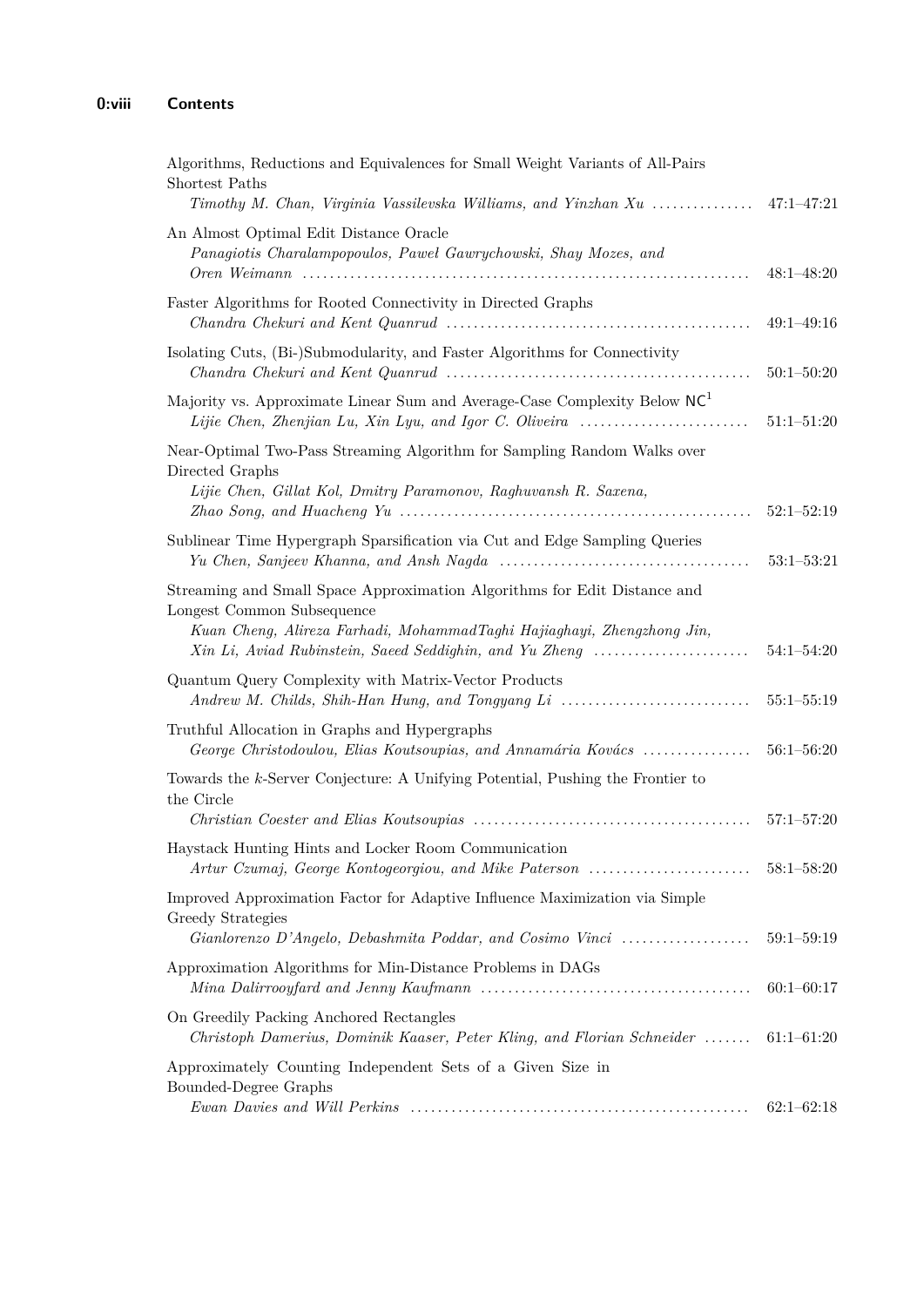### **Contents 0:ix**

| Linear Time Runs Over General Ordered Alphabets                                                                                                                     | $63:1 - 63:16$ |
|---------------------------------------------------------------------------------------------------------------------------------------------------------------------|----------------|
| Decremental APSP in Unweighted Digraphs Versus an Adaptive Adversary<br>Jacob Evald, Viktor Fredslund-Hansen, Maximilian Probst Gutenberg,                          | $64:1 - 64:20$ |
| On the Approximability of Multistage Min-Sum Set Cover<br>Dimitris Fotakis, Panagiotis Kostopanagiotis, Vasileios Nakos,                                            | $65:1 - 65:19$ |
| A Spectral Independence View on Hard Spheres via Block Dynamics<br>Tobias Friedrich, Andreas Göbel, Martin S. Krejca, and Marcus Pappik                             | $66:1 - 66:15$ |
| Constant-Factor Approximation to Deadline TSP and Related Problems in<br>(Almost) Quasi-Polytime                                                                    | $67:1 - 67:21$ |
| Random Order Vertex Arrival Contention Resolution Schemes for Matching,<br>with Applications<br>Hu Fu, Zhihao Gavin Tang, Hongxun Wu, Jinzhao Wu, and Qianfan Zhang | $68:1 - 68:20$ |
| A Subexponential Algorithm for ARRIVAL<br>Bernd Gärtner, Sebastian Haslebacher, and Hung P. Hoang                                                                   | $69:1 - 69:14$ |
| Universal Algorithms for Clustering Problems<br>Arun Ganesh, Bruce M. Maggs, and Debmalya Panigrahi                                                                 | $70:1 - 70:20$ |
| LF Successor: Compact Space Indexing for Order-Isomorphic Pattern Matching<br>Arnab Ganguly, Dhrumil Patel, Rahul Shah, and Sharma V. Thankachan                    | $71:1 - 71:19$ |
| Crossing-Optimal Extension of Simple Drawings<br>Robert Ganian, Thekla Hamm, Fabian Klute, Irene Parada, and                                                        | $72:1 - 72:17$ |
| Quantum Logspace Algorithm for Powering Matrices with Bounded Norm                                                                                                  | $73:1 - 73:20$ |
| Online Stochastic Matching with Edge Arrivals<br>Nick Gravin, Zhihao Gavin Tang, and Kangning Wang                                                                  | $74:1 - 74:20$ |
| Faster Monotone Min-Plus Product, Range Mode, and Single Source<br>Replacement Paths<br>Yuzhou Gu, Adam Polak, Virginia Vassilevska Williams, and Yinzhan Xu        | $75:1 - 75:20$ |
| Constructing a Distance Sensitivity Oracle in $O(n^{2.5794}M)$ Time                                                                                                 | $76:1 - 76:20$ |
| Structural Iterative Rounding for Generalized k-Median Problems<br>Anupam Gupta, Benjamin Moseley, and Rudy Zhou                                                    | $77:1 - 77:18$ |
| Near-Optimal Schedules for Simultaneous Multicasts<br>Bernhard Haeupler, D. Ellis Hershkowitz, and David Wajc                                                       | $78:1 - 78:19$ |
| Analysis of Smooth Heaps and Slim Heaps<br>Maria Hartmann, László Kozma, Corwin Sinnamon, and Robert E. Tarjan                                                      | $79:1 - 79:20$ |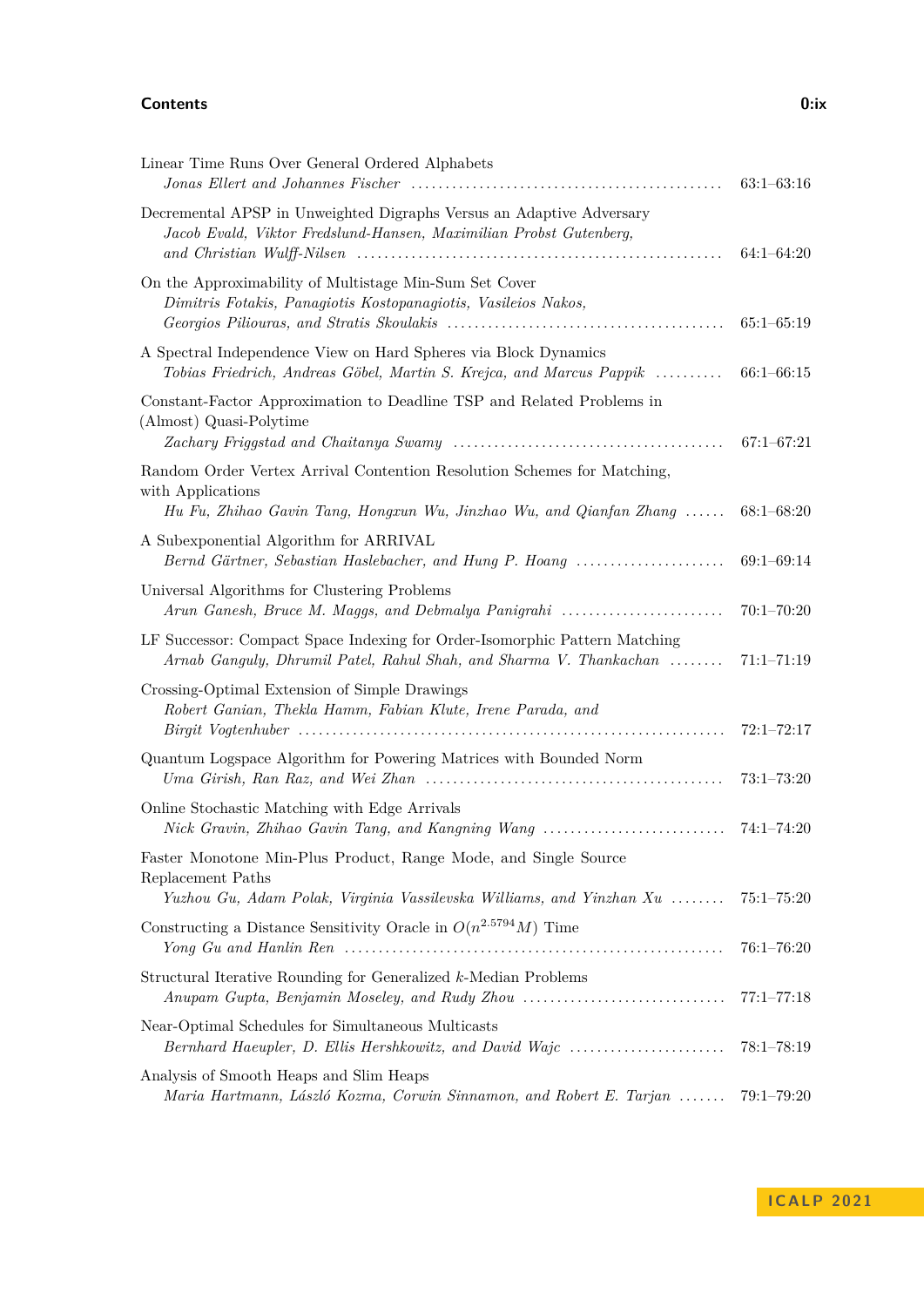| Approximating Maximum Integral Multiflows on Bounded Genus Graphs<br>Chien-Chung Huang, Mathieu Mari, Claire Mathieu, and Jens Vygen                                            | $80:1 - 80:18$ |
|---------------------------------------------------------------------------------------------------------------------------------------------------------------------------------|----------------|
| Minimum-Norm Load Balancing Is (Almost) as Easy as Minimizing Makespan                                                                                                          | $81:1 - 81:20$ |
| Quasi-Polynomial Time Algorithms for Free Quantum Games in<br><b>Bounded Dimension</b><br>Hyejung H. Jee, Carlo Sparaciari, Omar Fawzi, and Mario Berta                         | $82:1 - 82:20$ |
| Fully Dynamic Algorithms for Minimum Weight Cycle and Related Problems                                                                                                          | $83:1 - 83:20$ |
| Coboundary and Cosystolic Expansion from Strong Symmetry                                                                                                                        | $84:1 - 84:16$ |
| Maximum Matchings and Popularity                                                                                                                                                | $85:1 - 85:21$ |
| Automorphisms and Isomorphisms of Maps in Linear Time<br>Ken-ichi Kawarabayashi, Bojan Mohar, Roman Nedela, and Peter Zeman                                                     | $86:1 - 86:15$ |
| Lower Bounds on Dynamic Programming for Maximum Weight Independent Set                                                                                                          | $87:1 - 87:14$ |
| Sorting Short Integers                                                                                                                                                          | $88:1 - 88:17$ |
| Improving Gebauer's Construction of 3-Chromatic Hypergraphs with Few Edges                                                                                                      | $89:1 - 89:9$  |
| SoS Certification for Symmetric Quadratic Functions and Its Connection to<br>Constrained Boolean Hypercube Optimization<br>Adam Kurpisz, Aaron Potechin, and Elias Samuel Wirth | $90:1 - 90:20$ |
| On Counting (Quantum-)Graph Homomorphisms in Finite Fields of Prime Order<br>J. A. Gregor Lagodzinski, Andreas Göbel, Katrin Casel, and Tobias Friedrich                        | $91:1 - 91:15$ |
| Minimum Stable Cut and Treewidth                                                                                                                                                | $92:1 - 92:16$ |
| Testing Triangle Freeness in the General Model in Graphs with Arboricity $O(\sqrt{n})$                                                                                          | $93:1 - 93:13$ |
| An Efficient Coding Theorem via Probabilistic Representations and<br>Its Applications                                                                                           | $94:1 - 94:20$ |
| Degrees and Gaps: Tight Complexity Results of General Factor Problems<br>Parameterized by Treewidth and Cutwidth<br>Dániel Marx, Govind S. Sankar, and Philipp Schepper         | $95:1 - 95:20$ |
| High-Girth Near-Ramanujan Graphs with Lossy Vertex Expansion                                                                                                                    | $96:1 - 96:15$ |
| Relational Algorithms for k-Means Clustering<br>Benjamin Moseley, Kirk Pruhs, Alireza Samadian, and Yuyan Wang                                                                  | $97:1 - 97:21$ |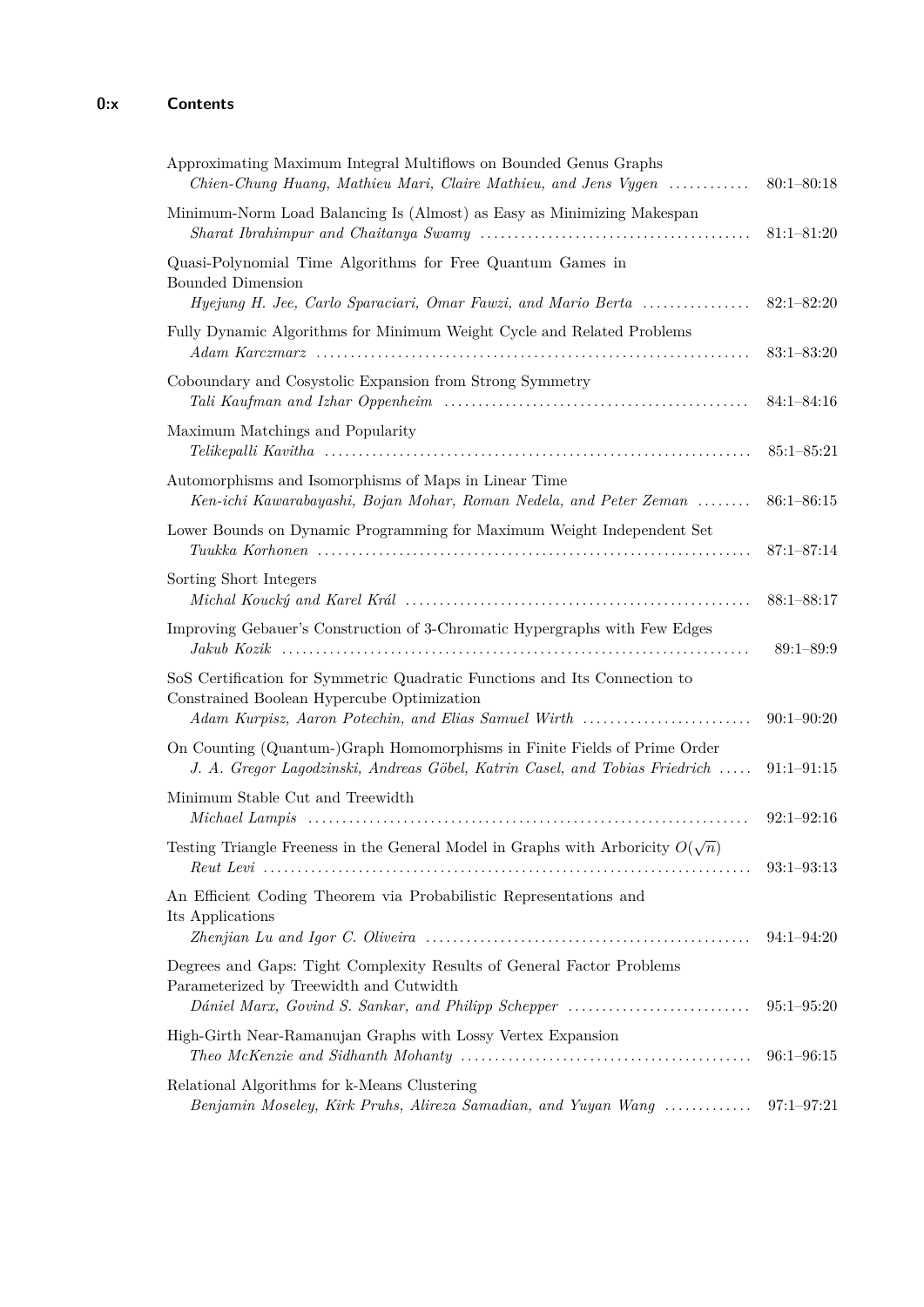### **Contents 0:xi**

| Testing Dynamic Environments: Back to Basics                                                                                                                                                                           | $98:1 - 98:20$ |
|------------------------------------------------------------------------------------------------------------------------------------------------------------------------------------------------------------------------|----------------|
| Decision Problems for Second-Order Holonomic Recurrences<br>Eike Neumann, Joël Ouaknine, and James Worrell                                                                                                             | $99:1 - 99:20$ |
| New Sublinear Algorithms and Lower Bounds for LIS Estimation                                                                                                                                                           |                |
| Optimal-Time Queries on BWT-Runs Compressed Indexes                                                                                                                                                                    |                |
| Application of the Level-2 Quantum Lasserre Hierarchy in Quantum<br>Approximation Algorithms<br>$O$ jas Parekh and Kevin Thompson $\dots\dots\dots\dots\dots\dots\dots\dots\dots\dots\dots\dots\dots\dots102:1-102:20$ |                |
| Matching on the Line Admits No $o(\sqrt{\log n})$ -Competitive Algorithm                                                                                                                                               |                |
| Non-Mergeable Sketching for Cardinality Estimation                                                                                                                                                                     |                |
| The Structure of Minimum Vertex Cuts                                                                                                                                                                                   |                |
| Knapsack and Subset Sum with Small Items<br>Adam Polak, Lars Rohwedder, and Karol Węgrzycki 106:1-106:19                                                                                                               |                |
| Multiple Random Walks on Graphs: Mixing Few to Cover Many                                                                                                                                                              |                |
| Detecting and Counting Small Subgraphs, and Evaluating a Parameterized Tutte<br>Polynomial: Lower Bounds via Toroidal Grids and Cayley Graph Expanders                                                                 |                |
| The Greedy Algorithm Is not Optimal for On-Line Edge Coloring                                                                                                                                                          |                |
| Quantum Algorithms for Matrix Scaling and Matrix Balancing<br>Joran van Apeldoorn, Sander Gribling, Yinan Li, Harold Nieuwboer,                                                                                        |                |
| Fourier Conjectures, Correlation Bounds, and Majority                                                                                                                                                                  |                |
| Separations for Estimating Large Frequency Moments on Data Streams                                                                                                                                                     |                |
| Breaking the $2^n$ Barrier for 5-Coloring and 6-Coloring                                                                                                                                                               |                |
| Deterministic Maximum Flows in Simple Graphs                                                                                                                                                                           |                |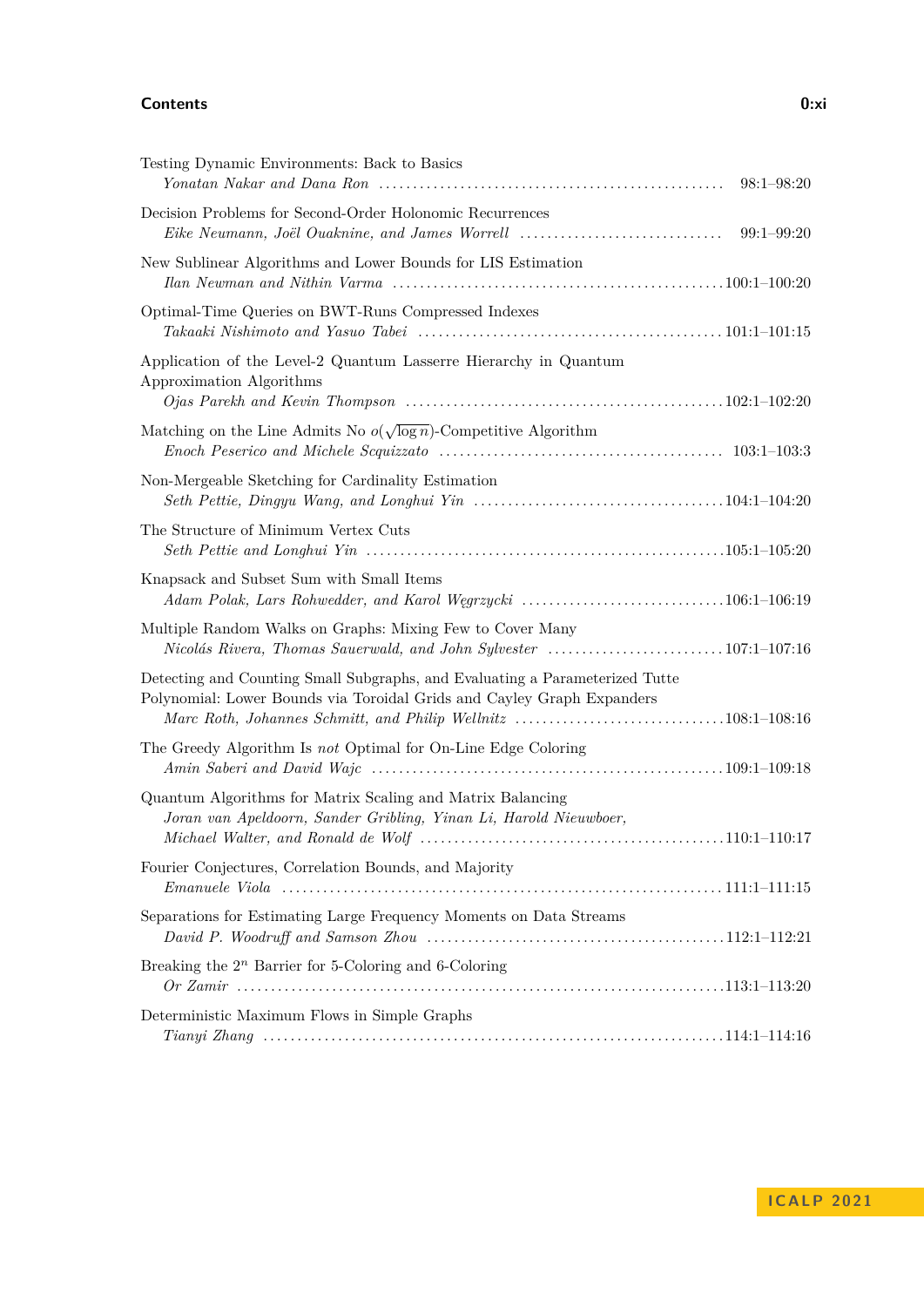# **Track B: Automata, Logic, Semantics, and Theory of Programming**

| Arboreal Categories and Resources<br>$Samson$ Abramsky and Luca Reggio $\ldots \ldots \ldots \ldots \ldots \ldots \ldots \ldots \ldots \ldots \ldots \ldots \ldots 115:1-115:20$              |  |
|-----------------------------------------------------------------------------------------------------------------------------------------------------------------------------------------------|--|
| Dynamic Membership for Regular Languages<br>Antoine Amarilli, Louis Jachiet, and Charles Paperman 116:1-116:17                                                                                |  |
| A Rice's Theorem for Abstract Semantics<br>Paolo Baldan, Francesco Ranzato, and Linpeng Zhang 117:1-117:19                                                                                    |  |
| Optimal Spectral-Norm Approximate Minimization of Weighted Finite Automata<br>Borja Balle, Clara Lacroce, Prakash Panangaden, Doina Precup, and                                               |  |
| Property Testing of Regular Languages with Applications to Streaming Property<br>Testing of Visibly Pushdown Languages                                                                        |  |
| Datalog-Expressibility for Monadic and Guarded Second-Order Logic<br>Manuel Bodirsky, Simon Knäuer, and Sebastian Rudolph 120:1-120:17                                                        |  |
| Beyond PCSP(1-in-3, NAE)                                                                                                                                                                      |  |
| Computational Characterization of Surface Entropies for $\mathbb{Z}^2$ Subshifts of<br>Finite Type                                                                                            |  |
| Optimal Transformations of Games and Automata Using Muller Conditions<br>Antonio Casares, Thomas Colcombet, and Nathanaël Fijalkow 123:1-123:14                                               |  |
| Faster Algorithms for Bounded Liveness in Graphs and Game Graphs<br>Krishnendu Chatterjee, Monika Henzinger, Sagar Sudhir Kale, and                                                           |  |
| Inference Systems with Corules for Fair Subtyping and Liveness Properties of<br><b>Binary Session Types</b>                                                                                   |  |
| Deterministic and Game Separability for Regular Languages of Infinite Trees                                                                                                                   |  |
| A Complexity Approach to Tree Algebras: the Bounded Case<br>$Thomas$ Colcombet and Arthur Jaquard $\ldots \ldots \ldots \ldots \ldots \ldots \ldots \ldots \ldots \ldots \ldots 127:1-127:13$ |  |
| Improved Lower Bounds for Reachability in Vector Addition Systems<br>Wojciech Czerwiński, Sławomir Lasota, and Łukasz Orlikowski 128:1-128:15                                                 |  |
| New Techniques for Universality in Unambiguous Register Automata<br>Wojciech Czerwiński, Antoine Mottet, and Karin Quaas 129:1-129:16                                                         |  |
| The Theory of Concatenation over Finite Models                                                                                                                                                |  |
| Uniform Elgot Iteration in Foundations<br>$Sergey\ Goncharov\ \dots\ \dots\ \dots\ \dots\ \dots\ \dots\ \dots\ \dots\ \dots\ \dots\ \ 131:1-131:16$                                           |  |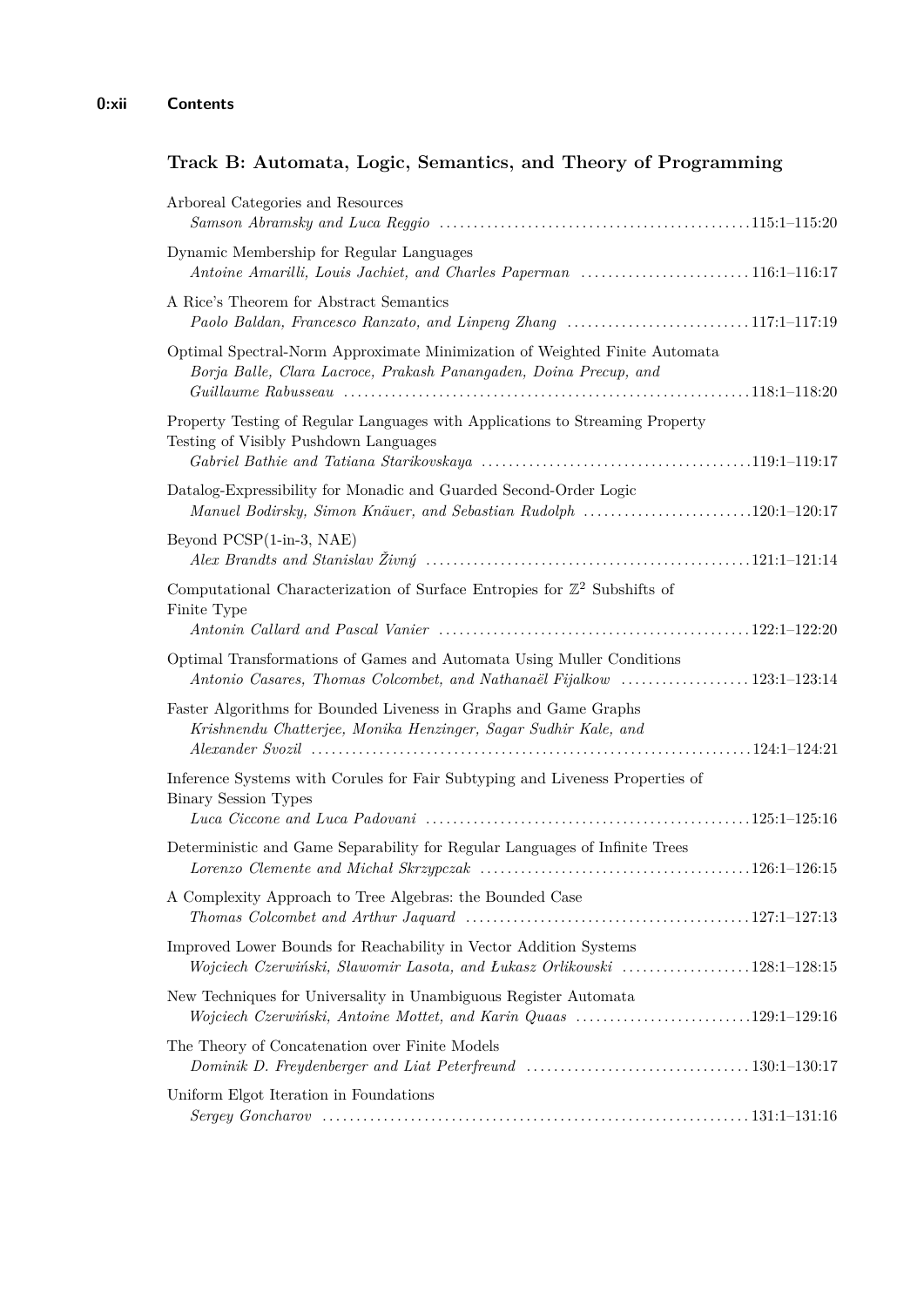## **Contents 0:xiii**

| Powerset-Like Monads Weakly Distribute over Themselves in Toposes and                                                                                      |
|------------------------------------------------------------------------------------------------------------------------------------------------------------|
| Compact Hausdorff Spaces<br>Alexandre Goy, Daniela Petrişan, and Marc Aiguier 132:1-132:14                                                                 |
| Elementary Equivalence Versus Isomorphism in Semiring Semantics                                                                                            |
| Logarithmic Weisfeiler-Leman Identifies All Planar Graphs                                                                                                  |
| Kernelization, Proof Complexity and Social Choice<br>Gabriel Istrate, Cosmin Bonchis, and Adrian Crăciun 135:1-135:21                                      |
| Quantum Relational Hoare Logic with Expectations                                                                                                           |
| Playing Stochastically in Weighted Timed Games to Emulate Memory<br>Benjamin Monmege, Julie Parreaux, and Pierre-Alain Reynier 137:1-137:17                |
| Smooth Approximations and Relational Width Collapses<br>Antoine Mottet, Tomáš Nagy, Michael Pinsker, and Michal Wrona 138:1-138:20                         |
| Comparison-Free Polyregular Functions<br>Lê Thành Dũng (Tito) Nguyễn, Camille Noûs, and Pierre Pradic 139:1-139:20                                         |
| Higher-Order Model Checking Step by Step                                                                                                                   |
| Fluted Logic with Counting                                                                                                                                 |
| Guarded Kleene Algebra with Tests: Coequations, Coinduction, and Completeness<br>Todd Schmid, Tobias Kappé, Dexter Kozen, and Alexandra Silva 142:1-142:14 |
| Analytical Differential Calculus with Integration                                                                                                          |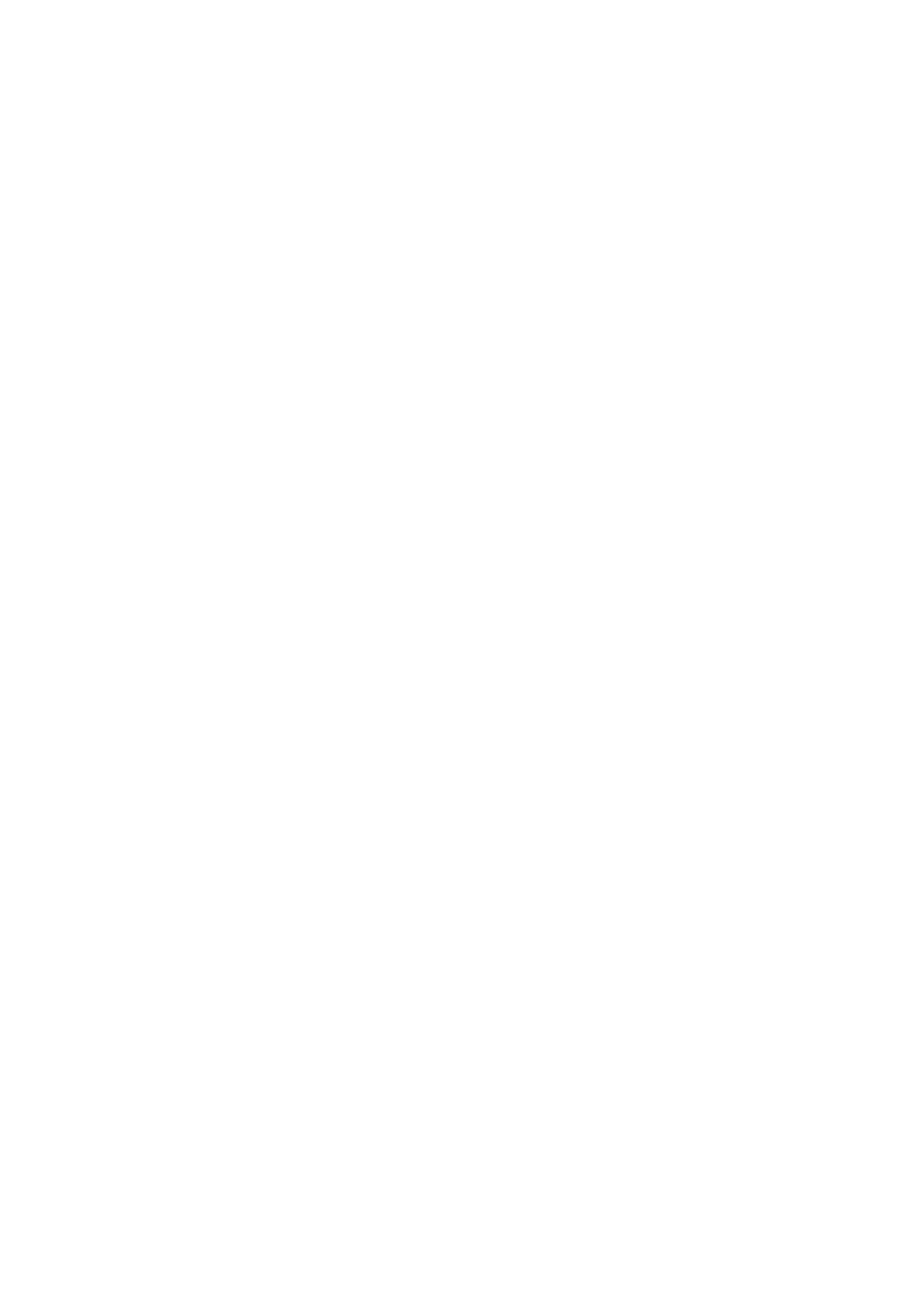# <span id="page-14-0"></span>**Preface**

This volume contains the papers presented at the *48th International Colloquium on Automata, Languages and Programming (ICALP 2021)*, held *virtually*, hosted by the University of Glasgow, UK, during July 12–16, 2021. ICALP is a series of annual conferences of the *European Association for Theoretical Computer Science (EATCS)*, which first took place in 1972.

This year, the ICALP program consisted of two tracks:

- Track A: Algorithms, Complexity, and Games
- Track B: Automata, Logic, Semantics, and Theory of Programming m.

In response to the call for papers, a total of 362 submissions were received: 261 for Track A and 101 for Track B. Each submission was assigned to at least three Program Committee members, aided by 761 external subreviewers. The committees decided to accept 137 papers for inclusion in the scientific program: 108 papers for Track A and 29 for Track B. The selection was made by the Program Committees based on originality, quality, and relevance to theoretical computer science. The quality of the manuscripts was very high indeed, and many deserving papers could not be selected.

The EATCS sponsored awards for both a best paper and a best student paper in each of the two tracks, selected by the Program Committees.

The **best paper awards** were given to the following papers:

- **Track A:** Sayan Bhattacharya and Peter Kiss. *Deterministic Rounding of Dynamic Fractional Matchings.*
- **Track B:** Antoine Amarilli, Louis Jachiet and Charles Paperman. *Dynamic Membership for Regular Languages.*

The **best student paper awards**, for papers that are solely authored by students, were given to the following paper:

**Track A:** Or Zamir. *Breaking the* 2 *<sup>n</sup> barrier for* 5*-coloring and* 6*-coloring.* **Track B:** *none.*

Apart from the contributed talks, ICALP 2021 included invited presentations by Christel Baier (Technical University of Dresden), Andrei Bulatov (Simon Fraser University, Canada), Keren Censor-Hillel (Technion, Israel), Toniann Pitassi (University of Toronto, Canada), Adi Shamir (Weizmann Institute of Science, Israel), David Woodruff (Carnegie Mellon University, USA).

This volume contains all the contributed papers presented at the conference, papers that accompany the invited talks of Christel Baier, Andrei Bulatov, Keren Censor-Hillel, Adi Shamir, David Woodruff, and an abstract of the invited presentation of Toniann Pitassi.

The program of ICALP 2021 also included presentations of the EATCS Award 2021 to Toniann Pitassi, the Presburger Award 2021 to Shayan Oveis Gharan, the EATCS Distinguished Dissertation Awards to Talya Eden, Marie Fortin, Vera Traub, and the induction of new EATCS Fellows Luca Aceto, Rajeev Alur, Samir Khuller, David Peleg, Davide Sangiorgi, Saket Saurabh.

The following workshops were held as satellite events of ICALP 2021 on July 12, 2021: Algorithmic Aspects of Temporal Graphs IV (AATG)

- Verification of Session Types (VEST)
- Programming Research in Mainstream Languages (PRiML)  $\rightarrow$

48th International Colloquium on Automata, Languages, and Programming (ICALP 2021). Editors: Nikhil Bansal, Emanuela Merelli, and James Worrell [Leibniz International Proceedings in Informatics](https://www.dagstuhl.de/lipics/)



[Schloss Dagstuhl – Leibniz-Zentrum für Informatik, Dagstuhl Publishing, Germany](https://www.dagstuhl.de)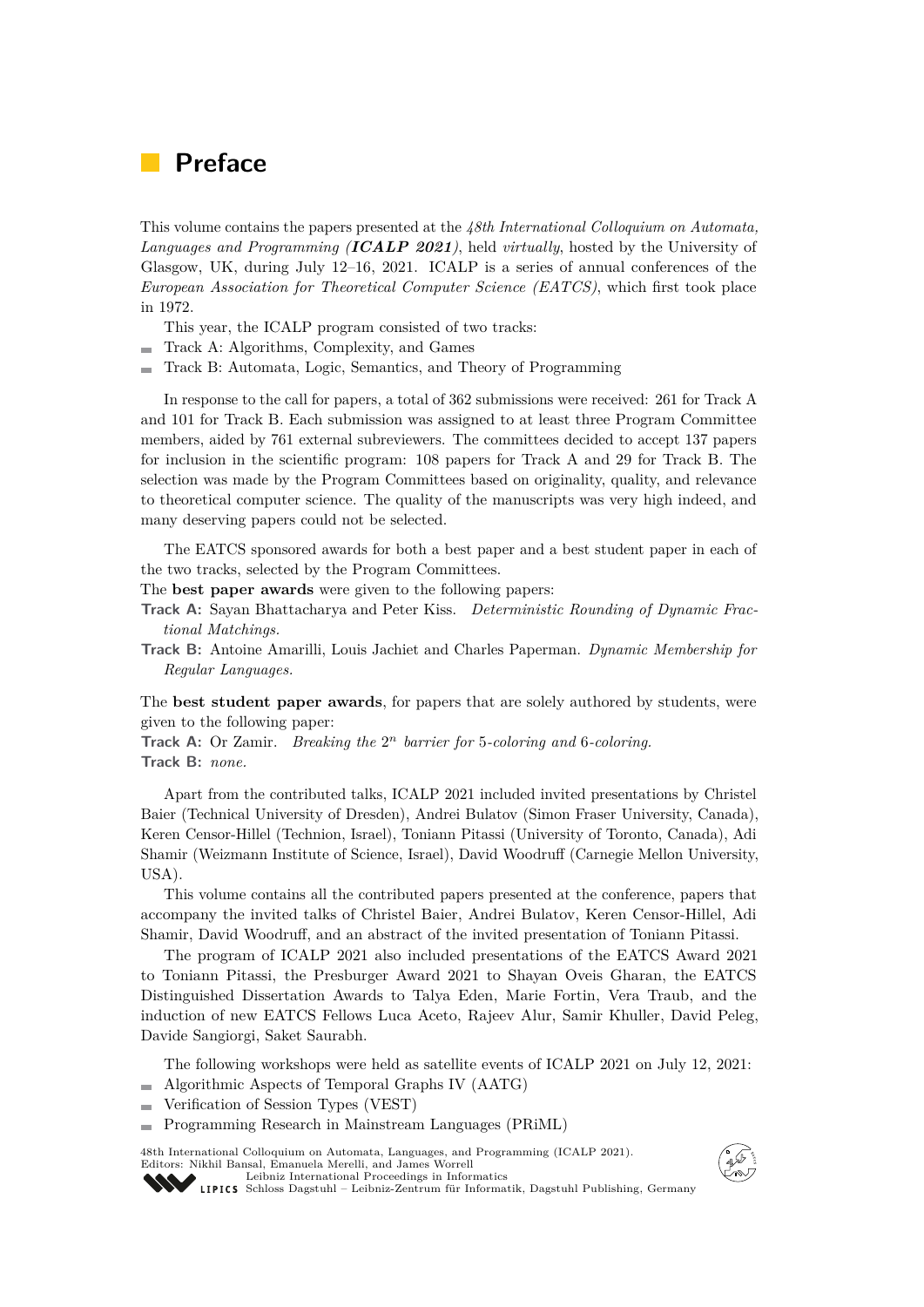- Graph Width Parameters: from Structure to Algorithms (GWP)
- Combinatorial Reconfiguration  $\overline{a}$
- Formal methods education on-line: Tips, Tricks and Tools  $\equiv$
- Flavours of Uncertainty in Verification, Planning and Optimization (FUNCTION)  $\frac{1}{2}$

We wish to thank all authors who submitted extended abstracts for consideration, the Program Committees for their scholarly effort, and all the referees who assisted the Program Committees in the evaluation process.

We are also grateful to the Conference General Chair, Simon Gay, and his colleagues from the School of Computing Science, University of Glasgow, for organizing ICALP 2021, and to the Scottish Informatics and Computer Science Alliance (SICSA) for sponsoring participation by PhD students from Scotland.

We would like to thank Anca Muscholl, the Chair of the ICALP Steering Committee, for her continuous support and Artur Czumaj, the president of EATCS, for his generous advice on the organization of the conference.

July 2021 Nikhil Bansal Emanuela Merelli James Worrell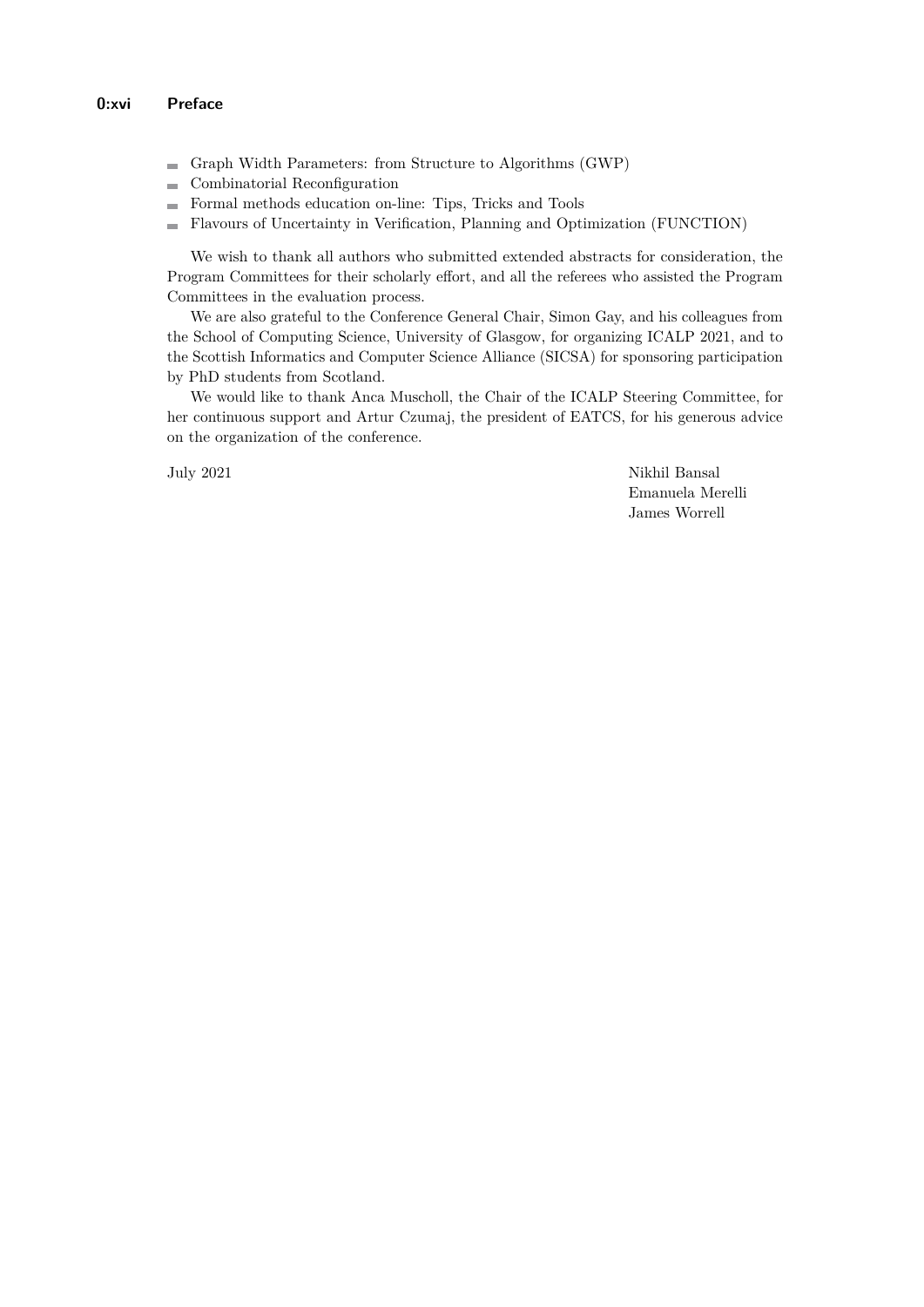# <span id="page-16-0"></span>**Organization**

# **Program Committee**

**Track A**

Nikhil Bansal CWI Amsterdam, Netherlands, Chair Yossi Azar Tel Aviv University, Israel Luca Becchetti Sapienza University of Rome, Italy Alexander Belov University of Latvia, Latvia Eric Blais University of Waterloo, Canada Niv Buchbinder Tel Aviv University, Israel Kevin Buchin TU Eindhoven, Netherlands Parinya Chalermsook Aalto University, Finland Vincent Cohen-Addad Google Research, Switzerland Shahar Dobzinski Weizmann Institute, Israel Ran Duan Tsinghua University, China Vida Dujmovic University of Ottawa, Canada Yuval Filmus Technion, Israel Samuel Fiorini Université libre de Bruxelles, Belgium Andreas Galanis University of Oxford, UK Mika Göös EPFL, Switzerland Inge Li Gørtz TU Denmark, Denmark Heng Guo University of Edinburgh, UK Prahladh Harsha TIFR, Mumbai, India Sungjin Im UC Merced, USA Stacey Jeffery CWI Amsterdam, Netherlands Michael Kapralov EPFL, Switzerland Iordanis Kerenidis CNRS – Université Paris Diderot, France Stefan Kratsch HU Berlin, Germany Ravi Kumar Google Research, USA Silvio Lattanzi Google Research, Switzerland Shi Li SUNY Buffalo, USA Konstantin Makarychev Northwestern University, USA Marcin Mucha University of Warsaw, Poland Wolfgang Mulzer FU Berlin, Germany Jesper Nederlof Utrecht University, Netherlands Aleksandar Nikolov University of Toronto, Canada Neil Olver LSE, UK Rasmus Pagh IT University of Copenhagen, Denmark Merav Parter Weizmann Institute, Israel Alexandros Psomas Purdue University, USA Barna Saha UC Berkeley, USA Thatchaphol Saranurak University of Michigan, USA Rahul Savani University of Liverpool, UK Mohit Singh Georgia Tech, USA Sahil Singla IAS/Princeton, USA Noah Stephens-Davidowitz Cornell University, USA László Végh LSE, UK Meirav Zehavi Ben-Gurion University, Israel

48th International Colloquium on Automata, Languages, and Programming (ICALP 2021). Editors: Nikhil Bansal, Emanuela Merelli, and James Worrell [Leibniz International Proceedings in Informatics](https://www.dagstuhl.de/lipics/)



[Schloss Dagstuhl – Leibniz-Zentrum für Informatik, Dagstuhl Publishing, Germany](https://www.dagstuhl.de)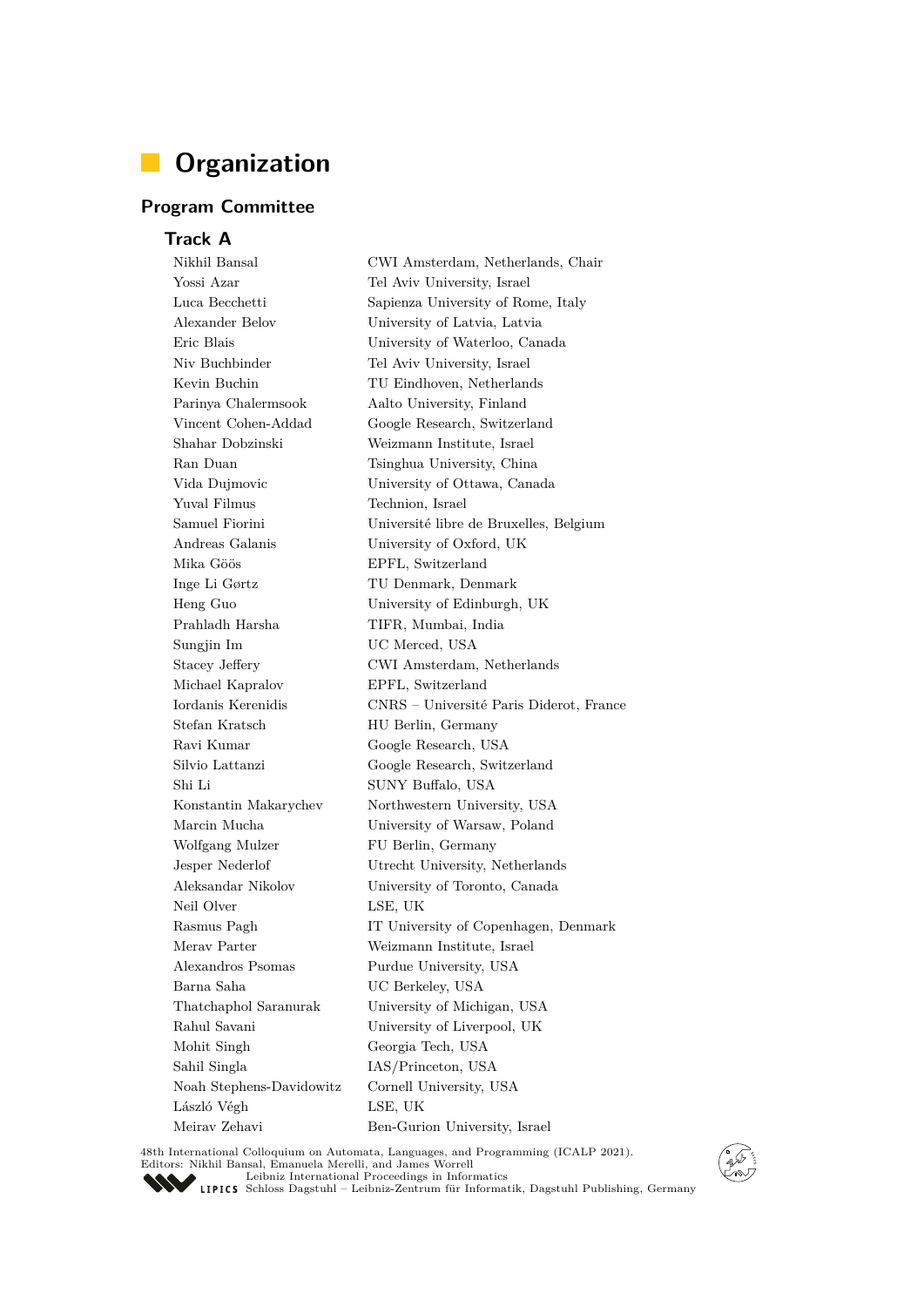# **Track B**

| James Worrell        | University of Oxford, UK, Chair                           |
|----------------------|-----------------------------------------------------------|
| Parosh Aziz Abdulla  | Uppsala University, Sweden                                |
| S. Akshay            | Indian Institute of Technology Bombay, India              |
| Nathalie Bertrand    | Inria Rennes, France                                      |
| Michael Blondin      | Université de Sherbrooke, Canada                          |
| Olivier Carton       | IRIF, Université de Paris, France                         |
| Corina Cîrstea       | University of Southampton, UK                             |
| Ugo Dal Lago         | University of Bologna and Inria, Italy                    |
| Dana Fisman          | Ben Gurion University, Israel                             |
| Paul Gastin          | LSV, ENS Paris-Saclay, France                             |
| Stefan Göller        | University of Kassel, Germany                             |
| Radha Jagadeesan     | DePaul University Chicago, USA                            |
| Bakhadyr Khoussainov | University of Auckland, New Zealand                       |
| Emanuel Kieronski    | Wroclaw University, Poland                                |
| Bartek Klin          | Warsaw University, Poland                                 |
| Barbara König        | University of Duisburg-Essen, Germany                     |
| Laura Kovacs         | Vienna University of Technology, Austria                  |
| Christoph Löding     | RWTH Aachen University, Germany                           |
| Sebastian Maneth     | University of Bremen, Germany                             |
| Richard Mayr         | University of Edinburgh, UK                               |
| Annabelle McIver     | Macquarie University, Australia                           |
| Madhavan Mukund      | Chennai Mathematical Institute, India                     |
| Sophie Pinchinat     | IRISA, Université de Rennes, France                       |
| Cristian Riveros     | Pontificia Universidad Católica de Chile, Chile           |
| Davide Sangiorgi     | University of Bologna and Inria, Italy                    |
| Lijun Zhang          | Institute of Software, Chinese Academy of Sciences, China |

# **Organizing Committee**

| Simon Gay          |
|--------------------|
| Oana Andrei        |
| Ornela Dardha      |
| Jessica Enright    |
| David Manlove      |
| Ciaran McCreesh    |
| Kitty Meeks        |
| Alice Miller       |
| Gethin Norman      |
| Sofiat Olaosebikan |
| Michele Sevegnani  |

Simon Gay University of Glasgow, Chair University of Glasgow University of Glasgow University of Glasgow University of Glasgow University of Glasgow University of Glasgow University of Glasgow University of Glasgow University of Glasgow University of Glasgow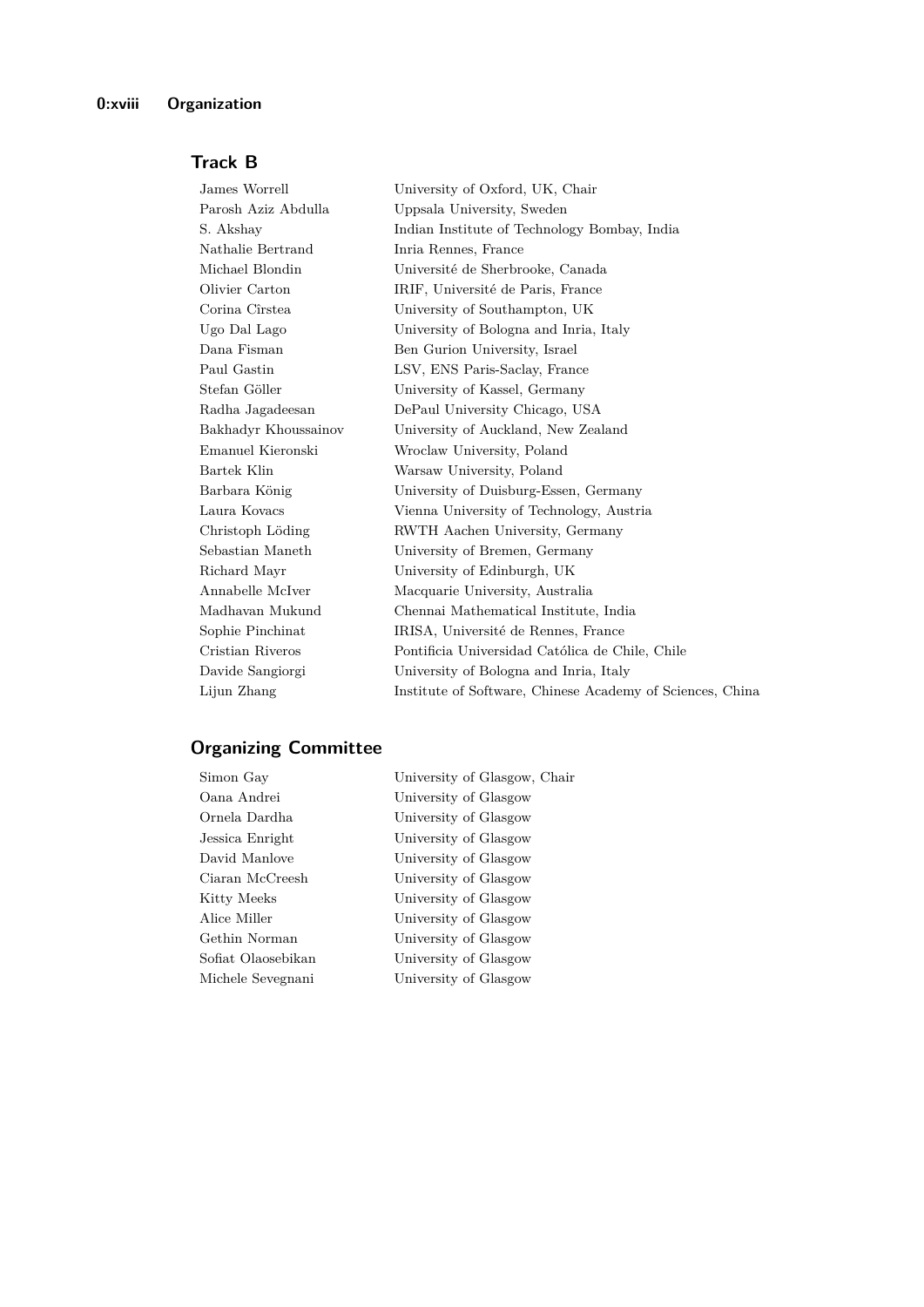# **Organization 0:xix**

# **Steering Committee**

| Anca Muscholl       | Bordeaux University, France, Chair          |
|---------------------|---------------------------------------------|
| Christel Baier      | TU Dresden, Germany                         |
| Javier Esparza      | TUM Munich, Germany                         |
| Paola Flocchini     | University of Ottawa, Canada                |
| Leslie Ann Goldberg | Oxford University, United Kingdom           |
| Thore Husfeldt      | Lund University, Sweden and                 |
|                     | IT University of Copenhagen, Denmark        |
| Giuseppe Italiano   | Università di Roma Tor Vergata, Italy       |
| Stefano Leonardi    | Sapienza University of Rome, Italy          |
| Emanuela Merelli    | University of Camerino, Italy               |
| Luke Ong            | Oxford University, United Kingdom           |
| Paul Spirakis       | University of Liverpool, United Kingdom and |
|                     | University of Patras, Greece                |
| Christos Zaroliagis | University of Patras and CTI, Greece        |

# **Financial Sponsors**

University of Glasgow Scottish Informatics and Computer Science Alliance (SICSA)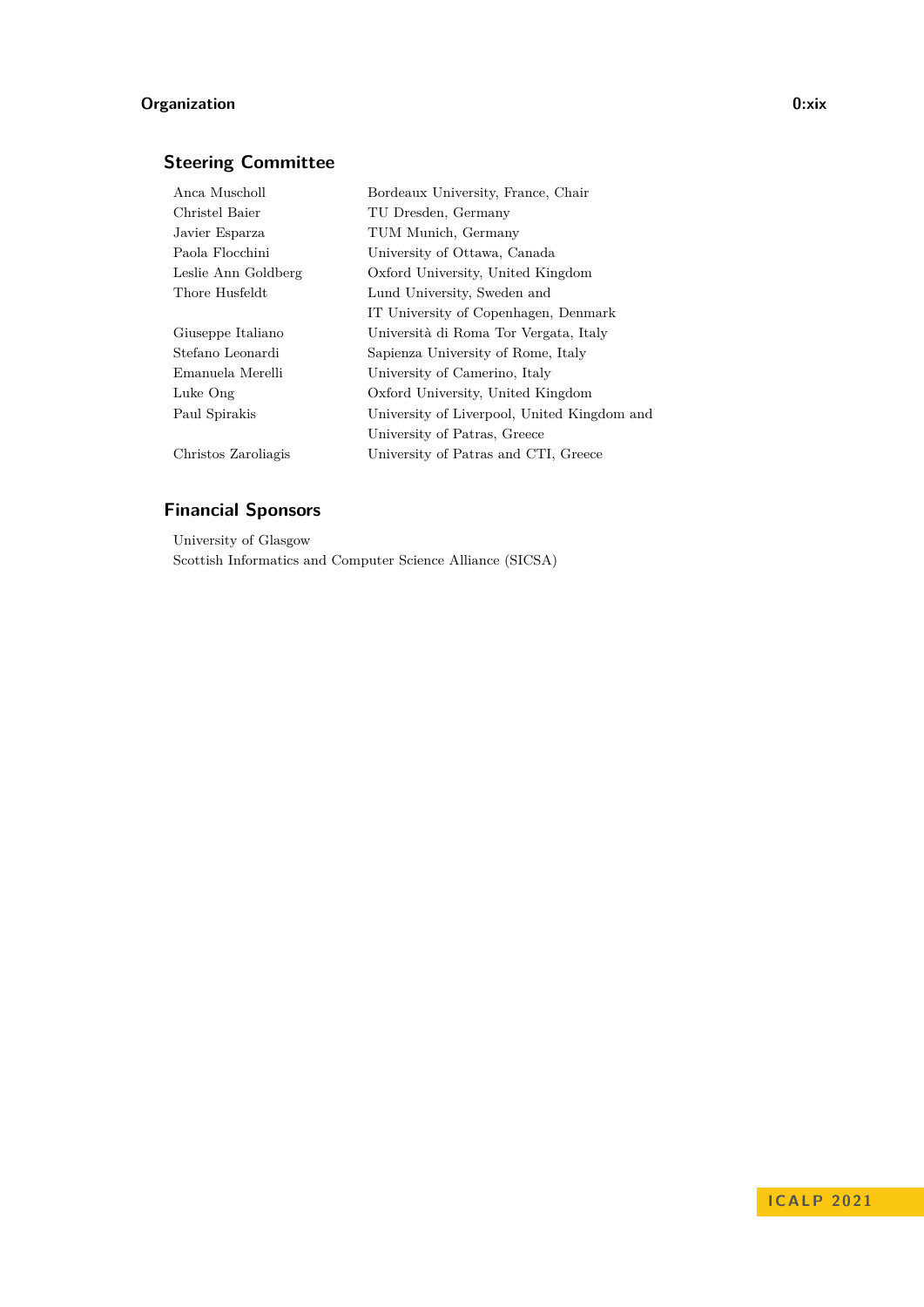# **Additional Reviewers**

Samson Abramsky Marek Adamczyk Bharat Adsul Bahareh Afshari Hee-Kap Ahn Gorjan Alagic Susanne Albers Maryam Aliakbarpour Josh Alman Helmut Alt Antoine Amarilli Alexandr Andoni Pablo Andres-Martinez Haris Angelidakis Patrizio Angelini Spyros Angelopoulos Joran van Apeldoorn Manuel Aprile Diego Arroyuelo Srinivasan Arunachalam Sepehr Assadi Hagit Attiya Martin Avanzini Chen Avin Guy Avnj Jasmijn Baaijens Yakov Babichenko Miriam Backens Arturs Backurs Patrick Baillot Eric Balkanski Lucas Bang Hideo Bannai Yair Bartal Libor Barto Henning Basold Saugata Basu Tugkan Batu Veronica Becher Curtis Bechtel Ryan Beckett Soheil Behnezhad Dylan Bellier Michael Benedikt Huxley Bennett Benjamin Aram Berendsohn Christoph Berkholz Aaron Bernstein Dietmar Berwanger Siddharth Bhandari Amey Bhangale Aditya Bhaskara Anup Bhattacharya Sayan Bhattacharya Kshipra Bhawalkar Marcin Bienkowski Philip Bille Hadley Black Markus Bläser Achim Blumensath Hans L. Bodlaender Greg Bodwin Andrej Bogdanov Benedikt Bollig Marthe Bonamy Vincenzo Bonifaci Xavier Bonnetain Adam Bouland Mathilde Bouvel Elette Boyle Jendrik Brachter Joshua Brakensiek Vladimir Braverman Alex Bredariol Grilo Marco Bressan Karl Bringmann Joshua Brody Maike Buchin Sam Buss Jaroslaw Byrka Karthik C. S. Christopher Cade Clément Canonne Yixin Cao Arnaud Carayol Marco Carmosino Katrin Casel Arnaud Casteigts Simon Castellan Ilaria Castellani Keren Censor-Hillel Deeparnab Chakrabarty Diptarka Chakraborty Jérémie Chalopin T-H. Hubert Chan Timothy M. Chan Karthekeyan Chandrasekaran Zachary Chase Eshan Chattopadhyay Evangelos Chatziafratis Vaggos Chatziafratis Chandra Chekuri Lijie Chen Sitan Chen Yu Chen Kuan Cheng Yun Kuen Cheung Leroy Chew Nai-Hui Chia Flavio Chierichetti Dmitry Chistikov Man Kwun Chiu Aruni Choudhary Sherman S. M. Chow Marek Chrobak Lorenzo Clemente Andrea Clementi Jonas Cleve Christian Coester Edith Cohen Ilan Cohen Sarel Cohen Thomas Colcombet Arjan Cornelissen Daniel Cranston Emilio Cruciani Radu Curticapean Wojciech Czerwiński Artur Czumaj Yuval Dagan Francesco Dagnino Victor Dalmau Chen Dan Stefan Dantchev Luc Dartois Debarati Das Syamantak Das Vrunda Dave

Sivert Aasnaess Amir Abboud Karthik Abinav Sankararaman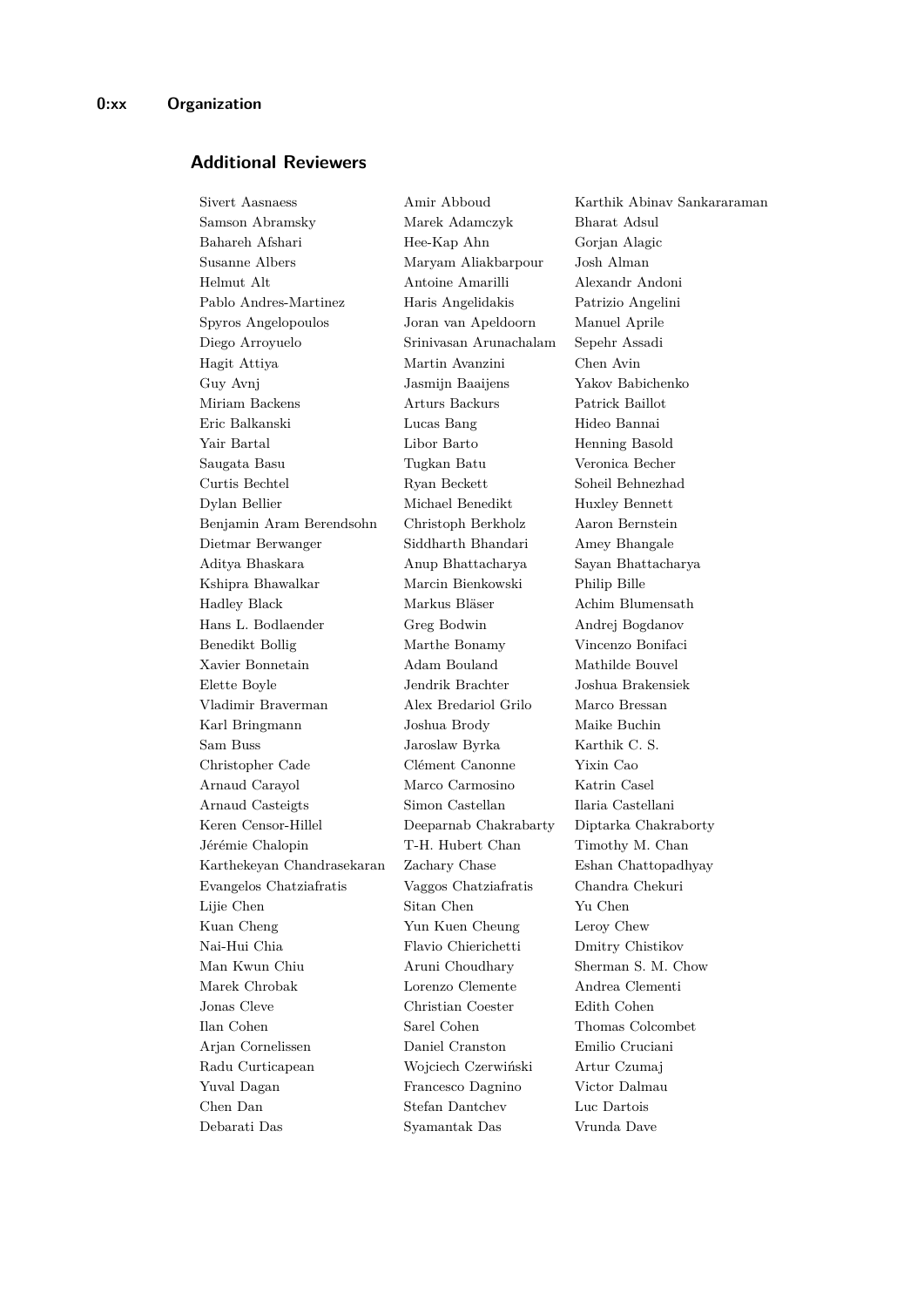## **Organization 0:xxi**

Laure Daviaud Bernardo David Sami Davies Anuj Dawar Anindya De Mark de Berg Bart de Keijzer Mateus De Oliveira Ronald de Wolf Vladimir Deineko Argyrios Deligkas Holger Dell Daniele Dell'Erba Amit Deshpande Nishanth Dikkala Yotam Dikstein Michael Dinitz Irit Dinur Yann Disser Brijesh Dongol Michal Dory Gaëtan Douéneau-Tabot Anne Driemel Guillaume Ducoffe Yfke Dulek Nicolas Dupin Zdenek Dvorak Thomas Dybdahl Ahle Nadav Dym Talya Eden Marwa El Halabi Michael Elkin Alina Ene Matthias Englert Alessandro Epasto Naomi Ephraim David Eppstein Leah Epstein Thomas Erlebach Hossein Esfandiari Kousha Etessami Hiroshi Eto Guy Even Shai Evra Tomer Ezra Yuri Faenza Rolf Fagerberg Yaron Fairstein John Fearnley Cristina Feier Sándor Fekete Andreas Emil Feldmann Henning Fernau Diodato Ferraioli Hendrik Fichtenberger Andrés Fielbaum Nathanaël Fijalkow Aris Filos-Ratsikas Arnold Filtser Jeremy Fineman Nick Fischer Orr Fischer Bailey Flanigan Lukas Fleischer Jacob Focke Fedor Fomin Kyle Fox Cole Franks Fabrizio Frati Hadar Frenkel Zachary Friggstad Hongfei Fu Takuro Fukunaga Martin Fürer Federico Fusco Ameet Gadekar Travis Gagie Martin Gairing Sainyam Galhotra Moses Ganardi Arun Ganesh Chaya Ganesh Vijay Ganesh Sumegha Garg Leszek Gasieniec Dmitry Gavinsky Pawel Gawrychowski Simon Gay Badih Ghazi Prantar Ghosh Rohan Ghuge George Giakkoupis Daniel Gibney András Gilyén Emmanuel Godard Jan Goedgebeur Paul Goldberg Elazar Goldenberg Petr Golovach Alexander Golovnev Daniel Gonçalves Gramoz Goranci Mayank Goswami Daniel Gottesman Themistoklis Gouleakis Garance Gourdel Julien Grange Jan Grebik Ben Green Alejandro Grez Sander Gribling Joshua Grogin Martin Grohe Allan Grønlund Jakob Grue Simonsen Yan Gu Yong Gu Luciano Gualà Giulio Guerrieri Shibashis Guha Pierre Guillon Xiangyu Guo Anupam Gupta Manoj Gupta Sushmita Gupta Tom Gur Rohit Gurjar Gregory Gutin Stefan Haar Peter Habermehl Daniel Hader Amar Hadzihasanovic Yassine Hamoudi Sariel Har-Peled Marcel Hark Nathaniel Harms Zen Harper Masahito Hasegawa Kun He Falko Hegerfeld Marc Heinrich Tyler Helmuth Loic Helouet Shuichi Hirahara Duc A. Hoang Martin Hoefer Peter Hoefner Ruben Hoeksma Lukáš Holík Jacob Holm Seok-Hee Hong Kaave Hosseini Jun-Ting Hsieh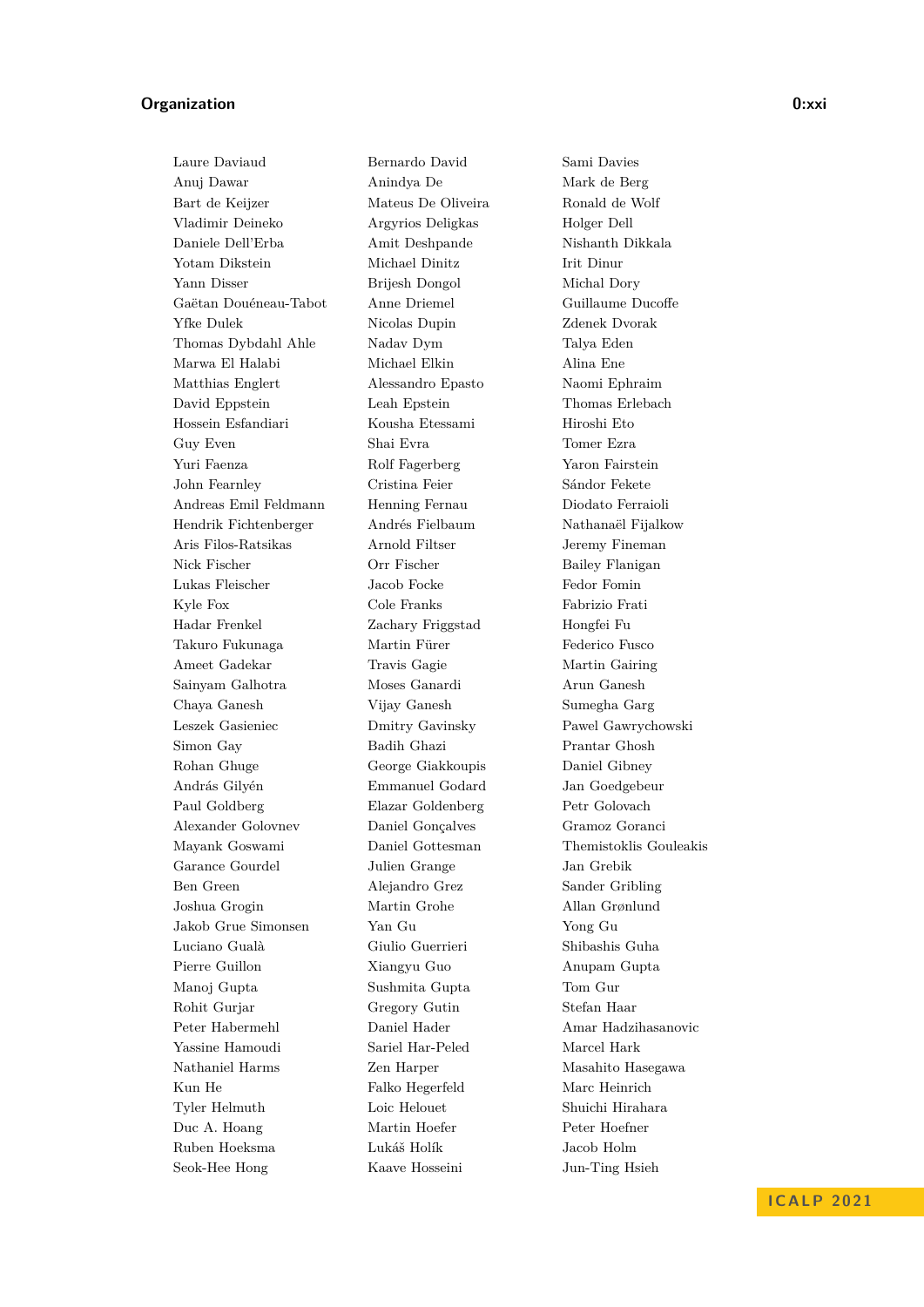Edin Husic Tony Huynh Rasmus Ibsen-Jensen Rahul Ilango Fotis Iliopoulos Sidharth Jaggi Shweta Jain Siddhartha Jain Mikolas Janota Bart M. P. Jansen David N. Jansen Klaus Jansen Rajesh Jayaram Artur Jeż Haotian Jiang Shaofeng H.-C. Jiang Ce Jin Tibor Jordan Panagiotis Kanellopoulos Sampath Kannan Upendra Kapshikar Adam Karczmarz Petteri Kaski Alexander Kauer Manuel Kauers Tali Kaufman Telikepalli Kavitha Nathaniel Kell Dominik Kempa Batya Kenig Thomas Kesselheim Bas Ketsman Arindam Khan Sanjeev Khanna Seri Khoury Eun Jung Kim Benny Kimelfeld Evangelos Kipouridis Sándor Kisfaludi-Bak Aleks Kissinger Hartmut Klauck Pieter Kleer Kim-Manuel Klein Peter Kling Marina Knittel Kristin Knorr Tomohiro Koana Naoki Kobayashi Yusuke Kobayashi Alexander Koch Tomasz Kociumaka Zhuan Khye Koh Christian Komusiewicz Eitan Kondratovsky Christian Konrad Tuukka Korhonen Michal Koucky Martin Koutecky Lukasz Kowalik Laszlo Kozma Robert Krauthgamer Klaus Kriegel Klaus Kriegel Ravishankar Krishnaswamy Gregory Kucherov Manfred Kufleitner Ariel Kulik Janardhan Kulkarni Akash Kumar Amit Kumar Marvin Künnemann Denis Kuperberg Ron Kupfer Dietrich Kuske Thijs Laarhoven Anthony Labarre Arnaud Labourel Oded Lachish Jakub Łącki Bundit Laekhanukit Guillaume Lagarde Michael Lampis Jonas Landman Roman Langrehr John Lapinskas Kasper Green Larsen Thomas Lavastida Hung Le Jonathan Leake Dabeen Lee Euiwoong Lee Orlando Lee Troy Lee Karoliina Lehtinen Jean-Simon Lemay Christoph Lenzen Stefano Leucci Roie Levin Nathan Lhote Jason Li Ray Li Wenzheng Li Yi Li Jiabao Lin Andre Linhares Depeng Liu Jingcheng Liu Siqi Liu Tianren Liu Yang Liu Yanyi Liu Yunchao Liu William Lochet Markus Lohrey Philipp Loick Florian Lonsing Shachar Lovett Pinyan Lu Kelin Luo Alessandro Luongo Cong Ma Weiyun Ma Will Ma Calum MacRury Florent Madelaine Konstantinos Mamouras Florin Manea Alessio Mansutti Pasin Manurangsi Yuchen Mao Mathieu Mari Nicolas Markey Eric Martin Luke Mathieson Gilbert Maystre Samuel McCauley Andrew McGregor Ian McQuillan Kitty Meeks Nicole Megow Arne Meier Raghu Meka Themistoklis Melissourgos Stefan Mengel

Justin Hsu Zhiyi Huang Paul Hunter

Stasys Jukna Jean Christoph Jung Benjamin Lucien Kaminski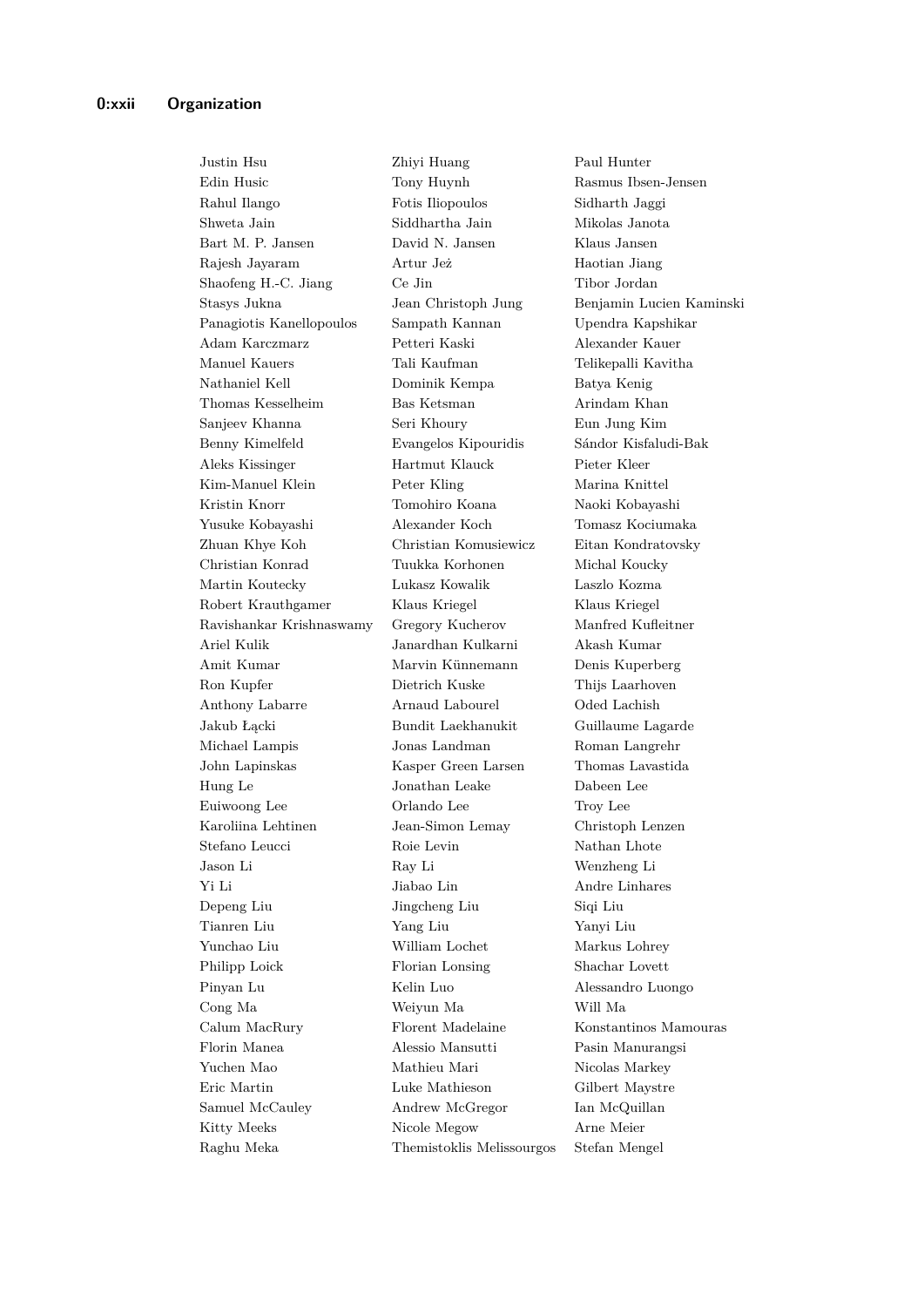## **Organization 0:xxiii**

Julian Mestre Othon Michail Jakub Michaliszyn Benjamin Miller Till Miltzow Dor Minzer Michael Mislove Slobodan Mitrović Shuichi Miyazaki Matthias Mnich Eugenio Moggi Divyarthi Mohan Tobias Mömke Morteza Monemizadeh Benjamin Monmege Benoit Montagu Pat Morin Benjamin Moseley Antoine Mottet Amer Mouawad Giorgos Mousa Sagnik Mukhopadhyay Daniel Nagaj Viswanath Nagarajan Muhammad Najib Vasileios Nakos Shyam Narayanan Bento Natura Gonzalo Navarro Florian Nelles Jelani Nelson Daniel Neuen Alantha Newman Huy Nguyen Rad Niazadeh Andrey Nikolaev Dolav Nitay Damian Niwinski Navid Nouri Zeev Nutov Johannes Obenaus Nidia Obscura Acosta Gergely Odor Yoshio Okamoto Karolina Okrasa Nicolas Ollinger Izhar Oppenhein Sebastian Ordyniak Ly Orgo Shayan Oveis Gharan Luca Padovani Soumyabrata Pal Dömötör Pálvölgyi Debmalya Panigrahi Fahad Panolan Pedro Paredes Kanstantsin Pashkovich Francesco Pasquale Boaz Patt-Shamir Erik Paul Andreas Pavlogiannis Max Pedersen Binghui Peng Pan Peng Richard Peng Ron Peretz Jorge Pérez Will Perkins William Pettersson Seth Pettie Frank Pfenning Long Pham Veronika Pillwein Laureline Pinault François Pirot Paolo Pistone Thomas Place Wanchote Po Jiamjitrak Chara Podimata Adam Polak Ilia Ponomarenko Igor Potapov Aditya Potukuchi Amaury Pouly Emmanouil Pountourakis M. Praveen Nicola Prezza Eric Price Probst Gabriele Puppis Manish Purohit David Purser Sharon Qian Karin Quaas Kent Quanrud Tahiry Rabehaja Jakub Radoszewski Prasad Raghavendra Akshay Ramachandran Mikhail Raskin Ankit Singh Rawat Saurabh Ray Luca Reggio Vojtech Rehak Christian Retoré Colin Riba Liam Roditty Marcel Roeloffzen Andrei Romashchenko Dana Ron Chuitian Rong Adi Rosen Will Rosenbaum Ansis Rosmanis Peter Rossmanith Günter Rote Lior Rotem Marc Roth Ron Rothblum Thomas Rothvoss Aviad Rubinstein Ignaz Rutter Sagi Saadon Mathieu Sablik Sushant Sachdeva Kunihiko Sadakane Abdallah Saffidine Prakash Saivasan Yoshifumi Sakai Ken Sakayori Mohammad Salavatipour Ville Salo Sai Sandeep Piotr Sankowski Ocan Sankur Rahul Santhanam Luigi Santocanale Ramprasad Saptharishi Thomas Sauerwald Saket Saurabh Joe Sawada Raghuvansh Saxena Jonathan Scarlett Nicolas Schabanel Lena Schlipf Melanie Schmidt Sylvain Schmitz Daniel Schoepflin Tselil Schramm Tom Schrijvers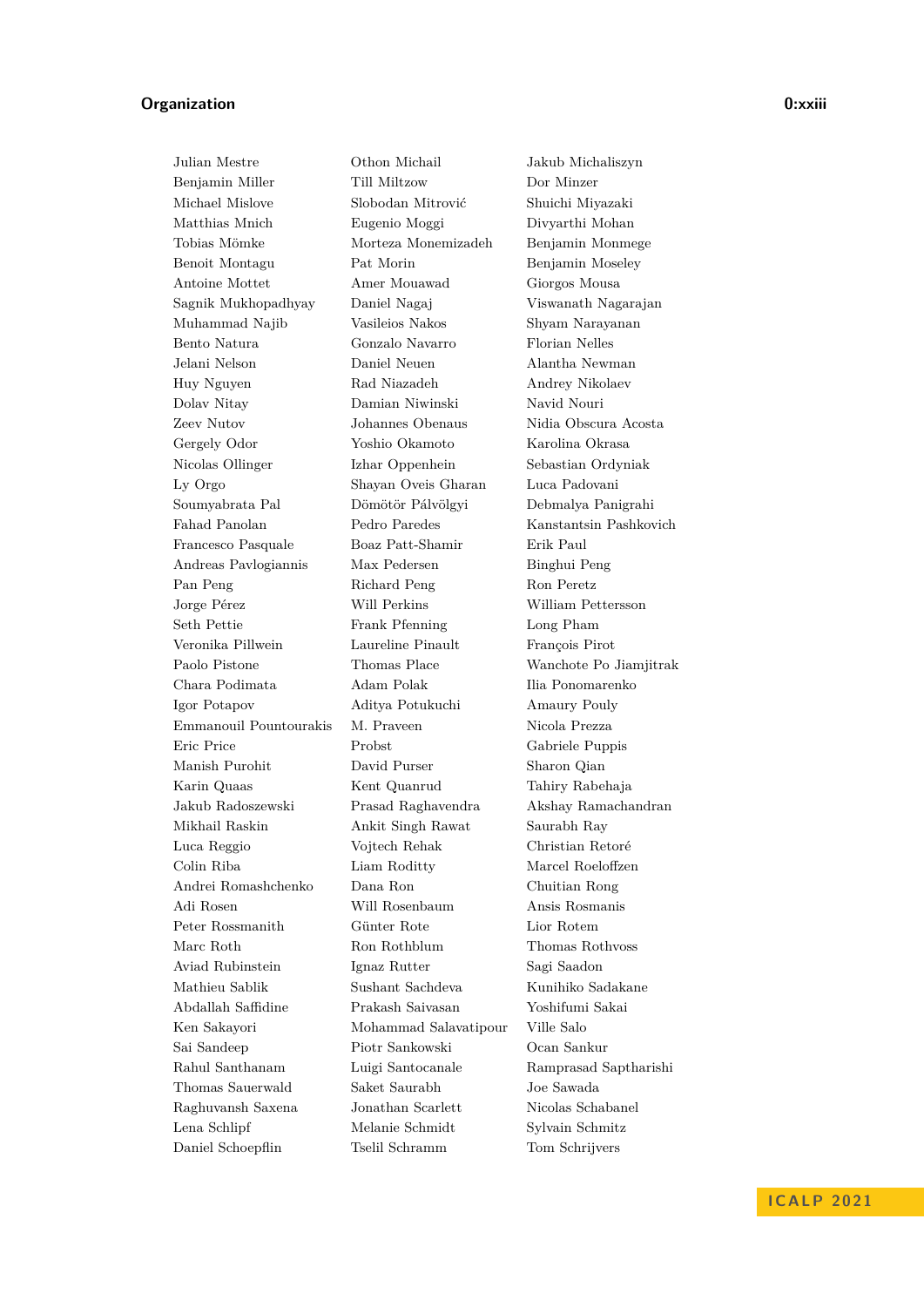Steffen Schuldenzucker Hans-Jörg Schurr Ariel Schvartzman Francois Schwarzentruber Pascal Schweitzer Robert Schweller Chris Schwiegelshohn Stefan Schwoon Saeed Seddighin Helmut Seidl Geraud Senizergues Olivier Serre C. Seshadhri Hadas Shachnai Shuai Shao Ariel Shaulker Sarai Sheinvald Yixin Shen Takeharu Shiraga Arseny Shur Salomon Sickert Aaron Sidford Anastasios Sidiropoulos Sebastian Siebertz Jamie Sikora Francesco Silvestri Paris Siminelakis Sunil Simon Kirill Simonov Alex Simpson Nodari Sitchinava Rene Sitters D Sivakumar Alexander Skopalik Michał Skrzypczak Benjamin Smith Christian Sohler Mehdi Soleimanifar Shay Solomon Frank Sommer Yifan Song Zhao Song Florian Speelman Joachim Spoerhase A V Sreejith Ramanathan Thinniyam Srinivasan Srikanth Srinivasan Clifford Stein Teresa Anna Steiner Frank Stephan Donald Stull Hsin-Hao Su Scott Summers Xiaorui Sun Jukka Suomela S P Suresh Akira Suzuki Zoya Svitkina Chaitanya Swamy Michelle Sweering John Sylvester Dániel Szilágyi Avishay Tal Navid Talebanfard Seiichiro Tani Runzhou Tao Jakub Tarnawski Yin Tat Lee Justin Thaler Sharma V. Thankachan Thomas Thierauf Clayton Thomas Bernardo Toninho Jacobo Torán Hazem Torfah Ilkka Törmä Csaba Toth Noam Touitou Ohad Trabelsi Vera Traub Ashutosh Trivedi Kostas Tsichlas Madhur Tulsiani Andrea Turrini Marc Uetz Sander Uijlen Chris Umans Przemysław Uznański Danny Vainstein Ali Vakilian Jan van den Brand Erik Jan van Leeuwen Rob van Stee Gabriele Vanoni Yann Vaxès Daniel Vaz Margus Veanes Erik Vee Niccolò Veltri Oleg Verbitsky Jamie Vicary Roland Vincze Jan Vondrak Hoa Vu Nikhil Vyas David Wajc Tomasz Walen Di Wang Haitao Wang Jiaheng Wang Joshua Wang Justin Ward John Watrous Karol Węgrzycki Fan Wei Pascal Weil Oren Weimann Nicole Wein Baruch Weizman Stefan Weltge Piotr Wieczorek Andreas Wiese Sebastian Wild Max Willert Sarah Winter Thorsten Wißmann Michal Wlodarczyk Sam Chiu-Wai Wong Damien Woods Marcin Wrochna Fei Wu Zhilin Wu Christian Wulff-Nilsen Jiayi Xian Mingyu Xiao Chaoping Xing Chao Xu Haifeng Xu Yinzhan Xu Jie Xue Shota Yamada Yutaro Yamaguchi Katsuhisa Yamanaka Kuan Yang Cedric Yen-Yu Lin Sorrachai Yingchareonthawornchai Yuichi Yoshida

Fang Yu Nengkun Yu Yelena Yuditsky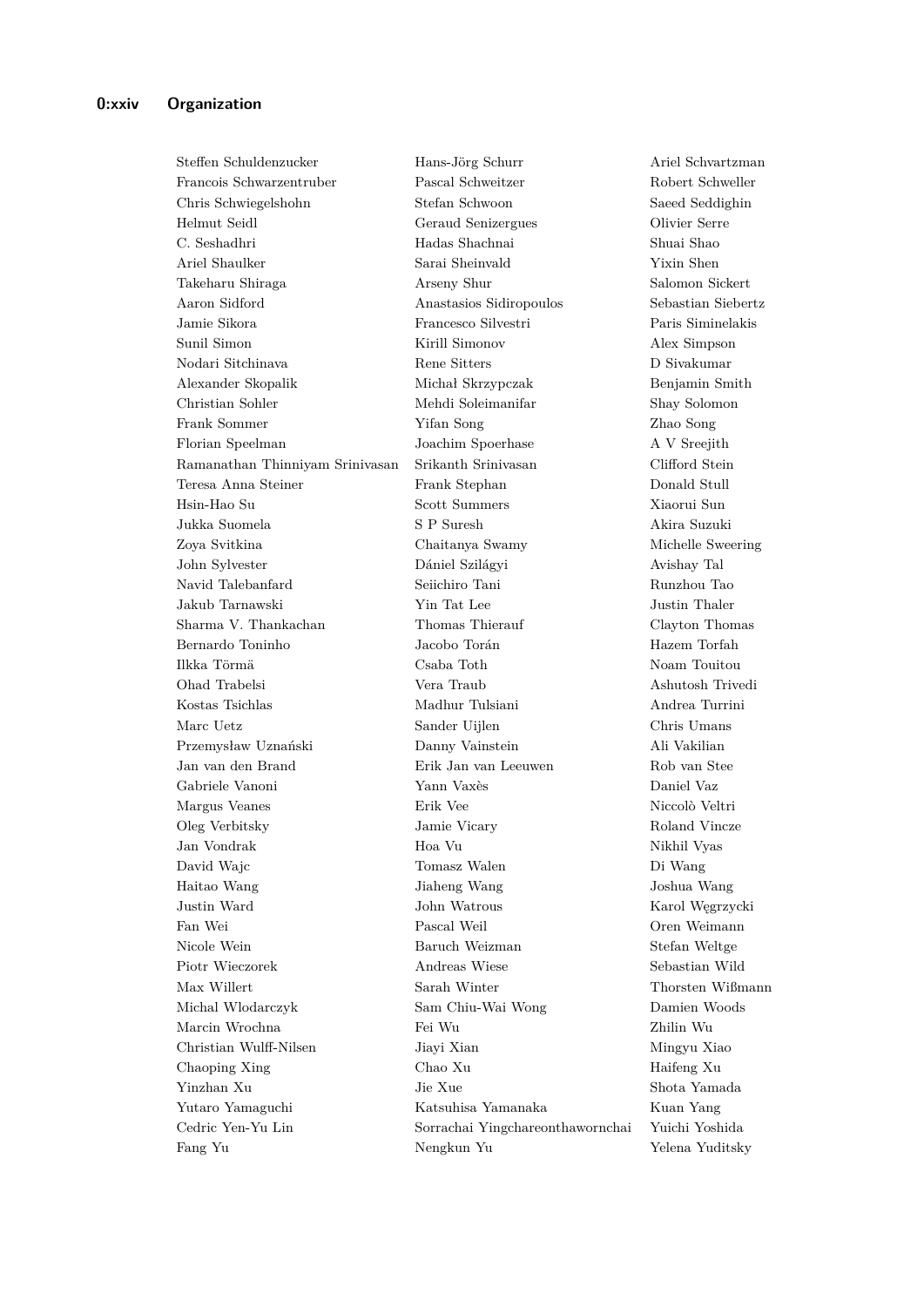# **Organization 0:xxv**

Stanislav Živný Anna Zych

Viktor Zamaraev Giacomo Zambelli Or Zamir Luca Zanetti Gianluigi Zavattaro Peter Zeman David Zeng Mark Zhandry Chihao Zhang Fred Zhang Tianyi Zhang Yuhao Zhang Hongyu Zheng Li Zhou Dmitriy Zhuk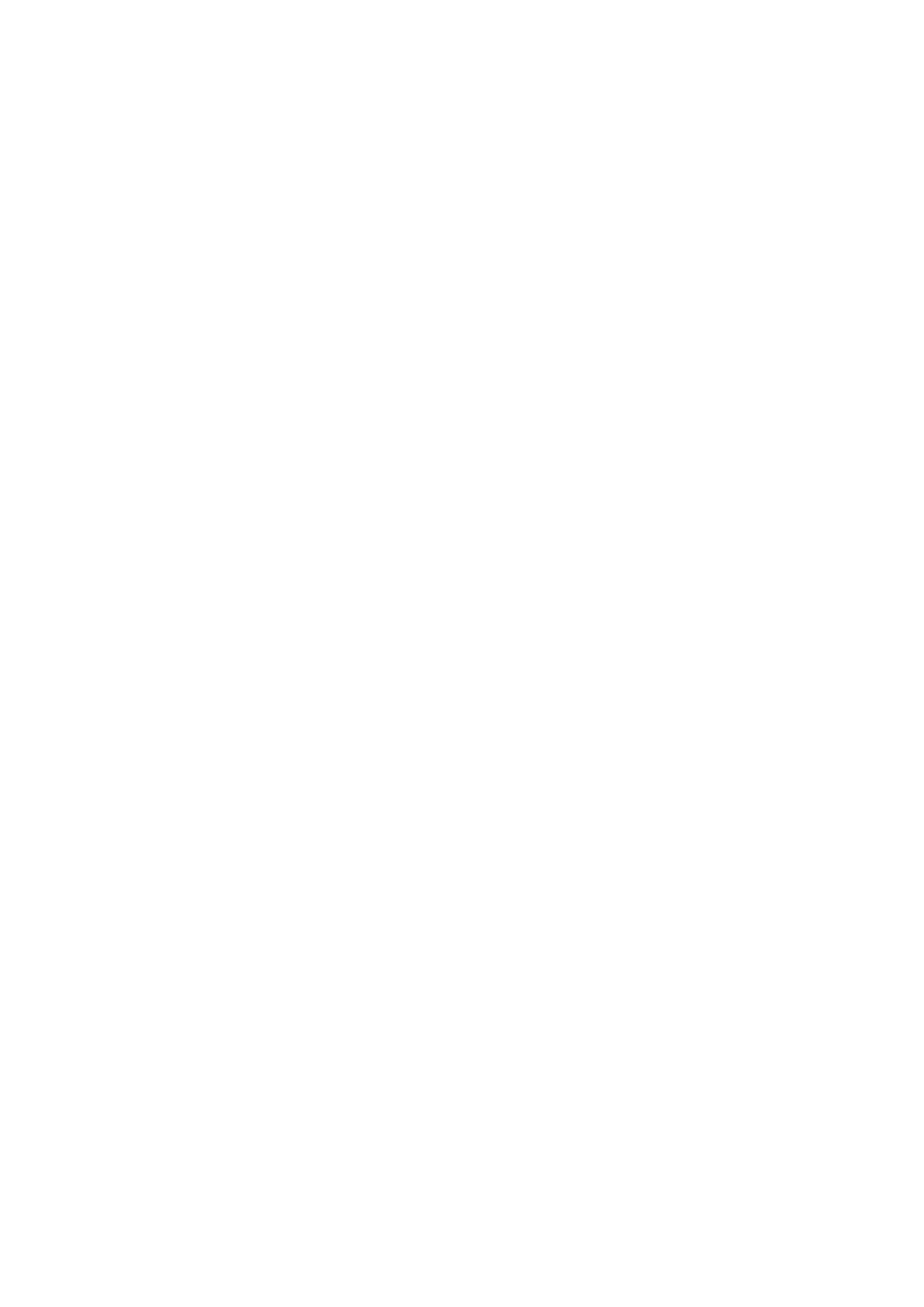# **List of Authors**

Amir Abboud [\(7\)](https://doi.org/10.4230/LIPIcs.ICALP.2021.7) Weizmann Institute of Science, Rehovot, Israel

Samson Abramsky  $\bullet$  [\(115\)](https://doi.org/10.4230/LIPIcs.ICALP.2021.115) Department of Computer Science, University of Oxford, UK

Dimitris Achlioptas [\(8\)](https://doi.org/10.4230/LIPIcs.ICALP.2021.8) Department of Informatics & Telecommunications, University of Athens, Greece

Deeksha Adil [\(9\)](https://doi.org/10.4230/LIPIcs.ICALP.2021.9) University of Toronto, Canada

Pankaj K. Agarwal [\(10,](https://doi.org/10.4230/LIPIcs.ICALP.2021.10) [11\)](https://doi.org/10.4230/LIPIcs.ICALP.2021.11) Department of Computer Science, Duke University, Durham, NC, USA

Marc Aiguier  $\bullet$  [\(132\)](https://doi.org/10.4230/LIPIcs.ICALP.2021.132) Université Paris-Saclay, CentraleSupélec, MICS, France

Shyan Akmal  $\bullet$  [\(12,](https://doi.org/10.4230/LIPIcs.ICALP.2021.12) [13\)](https://doi.org/10.4230/LIPIcs.ICALP.2021.13) MIT, EECS and CSAIL, Cambridge, MA, USA

Noga Alon [\(14\)](https://doi.org/10.4230/LIPIcs.ICALP.2021.14) Department of Mathematics, Princeton University, NJ, USA; Schools of Mathematics and Computer Science, Tel Aviv University, Israel

Antoine Amarilli  $\bullet$  [\(116\)](https://doi.org/10.4230/LIPIcs.ICALP.2021.116) LTCI, Télécom Paris, Institut Polytechnique de Paris, France

Markus Anders [\(15,](https://doi.org/10.4230/LIPIcs.ICALP.2021.15) [16\)](https://doi.org/10.4230/LIPIcs.ICALP.2021.16) TU Kaiserslautern, Germany; TU Darmstadt, Germany

Antonios Antoniadis [\(17\)](https://doi.org/10.4230/LIPIcs.ICALP.2021.17) University of Twente, The Netherlands

Vahid R. Asadi [\(18\)](https://doi.org/10.4230/LIPIcs.ICALP.2021.18) Simon Fraser University, Burnaby, Canada

Sepehr Assadi [\(19\)](https://doi.org/10.4230/LIPIcs.ICALP.2021.19) Department of Computer Science, Rutgers University, Piscataway, NJ, USA

Mitali Bafna [\(20\)](https://doi.org/10.4230/LIPIcs.ICALP.2021.20) Harvard University, Cambridge, MA, USA

Christel Baier  $\bullet$  [\(1\)](https://doi.org/10.4230/LIPIcs.ICALP.2021.1) Technische Universität Dresden, Germany Tanvi Bajpai [\(21\)](https://doi.org/10.4230/LIPIcs.ICALP.2021.21) University of Illinois, Urbana-Champaign, Urbana, IL, USA

Paolo Baldan  $\bullet$  [\(117\)](https://doi.org/10.4230/LIPIcs.ICALP.2021.117) Dipartimento di Matematica, University of Padova, Italy

Borja Balle [\(118\)](https://doi.org/10.4230/LIPIcs.ICALP.2021.118) DeepMind, London, UK

Etienne Bamas [\(22\)](https://doi.org/10.4230/LIPIcs.ICALP.2021.22) EPFL, Lausanne, Switzerland

Sayan Bandyapadhyay  $\bullet$  [\(23\)](https://doi.org/10.4230/LIPIcs.ICALP.2021.23) Department of Informatics, University of Bergen, Norway

Gabriel Bathie [\(119\)](https://doi.org/10.4230/LIPIcs.ICALP.2021.119) École normale supérieure de Lyon, France

Eleni Batziou [\(24\)](https://doi.org/10.4230/LIPIcs.ICALP.2021.24) Technical University of Munich, Germany

Soheil Behnezhad [\(19\)](https://doi.org/10.4230/LIPIcs.ICALP.2021.19) Department of Computer Science, University of Maryland, College Park, MD, USA

Ran Ben Basat  $\bullet$  [\(25\)](https://doi.org/10.4230/LIPIcs.ICALP.2021.25) University College London, UK

Matthias Bentert [\(26\)](https://doi.org/10.4230/LIPIcs.ICALP.2021.26) Faculty IV, Algorithmics and Computational Complexity, Technische Universität Berlin, Germany

Mario Berta [\(82\)](https://doi.org/10.4230/LIPIcs.ICALP.2021.82) Department of Computing, Imperial College London, UK; IQIM, California Institute of Technology, Pasadena, CA, USA; AWS Center for Quantum Computing, Pasadena, CA, USA

Sayan Bhattacharya [\(27\)](https://doi.org/10.4230/LIPIcs.ICALP.2021.27) Department of Computer Science, University of Warwick, Coventry, UK

Marcin Bienkowski  $\bullet$  [\(28\)](https://doi.org/10.4230/LIPIcs.ICALP.2021.28) Institute of Computer Science, University of Wrocław, Poland

Andreas Björklund [\(29\)](https://doi.org/10.4230/LIPIcs.ICALP.2021.29) Lund, Sweden

Guy Blanc [\(30\)](https://doi.org/10.4230/LIPIcs.ICALP.2021.30) Stanford University, CA, USA

48th International Colloquium on Automata, Languages, and Programming (ICALP 2021). Editors: Nikhil Bansal, Emanuela Merelli, and James Worrell [Leibniz International Proceedings in Informatics](https://www.dagstuhl.de/lipics/)



[Schloss Dagstuhl – Leibniz-Zentrum für Informatik, Dagstuhl Publishing, Germany](https://www.dagstuhl.de)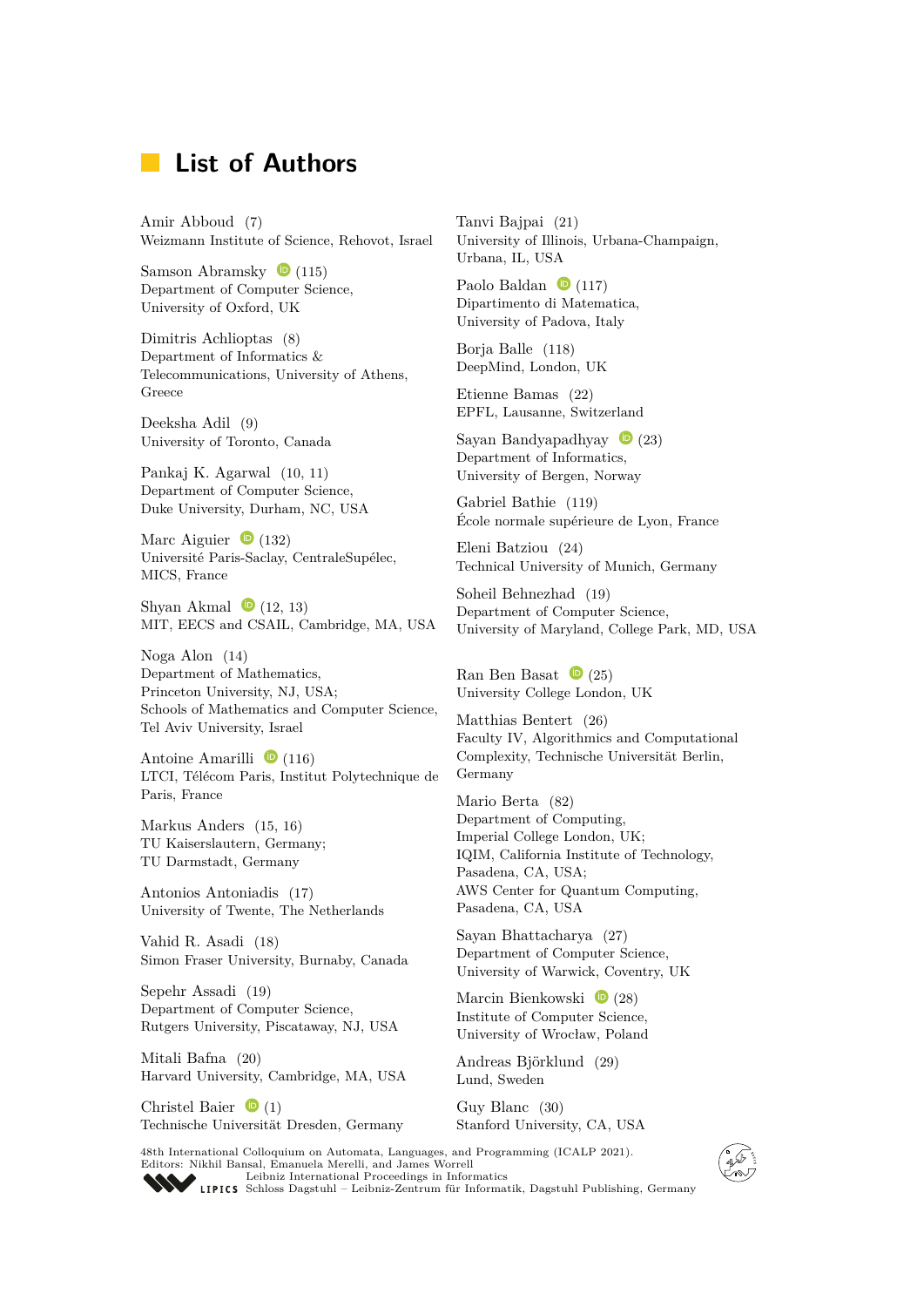Joakim Blikstad [\(31\)](https://doi.org/10.4230/LIPIcs.ICALP.2021.31) KTH Royal Institute of Technology, Stockholm, Sweden

Manuel Bodirsky  $\bullet$  [\(120\)](https://doi.org/10.4230/LIPIcs.ICALP.2021.120) Institut für Algebra, TU Dresden, Germany

Andrej Bogdanov  $\bullet$  [\(33\)](https://doi.org/10.4230/LIPIcs.ICALP.2021.33) Department of Computer Science and Engineering and Institute of Theoretical Computer Science and Communications, Chinese University of Hong Kong, China

Cosmin Bonchiş [\(135\)](https://doi.org/10.4230/LIPIcs.ICALP.2021.135) West University of Timişoara, Romania

Édouard Bonnet  $\bullet$  [\(34,](https://doi.org/10.4230/LIPIcs.ICALP.2021.34) [35\)](https://doi.org/10.4230/LIPIcs.ICALP.2021.35) Univ Lyon, CNRS, ENS de Lyon, Université Claude Bernard Lyon 1, LIP UMR5668, France

Sébastien Bouchard [\(36\)](https://doi.org/10.4230/LIPIcs.ICALP.2021.36) Univ. Bordeaux, Bordeaux INP, CNRS, LaBRI, UMR5800, F-33400 Talence, France

Joshua Brakensiek [\(37\)](https://doi.org/10.4230/LIPIcs.ICALP.2021.37) Computer Science Department, Stanford University, CA, USA

Cornelius Brand [\(38\)](https://doi.org/10.4230/LIPIcs.ICALP.2021.38) Charles University, Prague, Czech Republic

Alex Brandts [\(121\)](https://doi.org/10.4230/LIPIcs.ICALP.2021.121) Department of Computer Science, University of Oxford, UK

Karl Bringmann [\(39,](https://doi.org/10.4230/LIPIcs.ICALP.2021.39) [40,](https://doi.org/10.4230/LIPIcs.ICALP.2021.40) [41\)](https://doi.org/10.4230/LIPIcs.ICALP.2021.41) Saarland University, Saarland Informatics Campus, Saarbrücken, Germany; Max-Planck-Institute for Informatics, Saarland Informatics Campus, Saarbrücken, Germany

Moritz Buchem [\(42\)](https://doi.org/10.4230/LIPIcs.ICALP.2021.42) Maastricht University, Maastricht, The Netherlands

Andrei A. Bulatov  $\bullet$  [\(2\)](https://doi.org/10.4230/LIPIcs.ICALP.2021.2) School of Computing Science, Simon Fraser University, Burnaby, Canada

Brian Bullins [\(9\)](https://doi.org/10.4230/LIPIcs.ICALP.2021.9) Toyota Technological Institute at Chicago, IL, USA

Jan Böker  $\bullet$  [\(32\)](https://doi.org/10.4230/LIPIcs.ICALP.2021.32) RWTH Aachen University, Germany

Massimo Cairo [\(43\)](https://doi.org/10.4230/LIPIcs.ICALP.2021.43) Department of Computer Science, University of Helsinki, Finland

Antonin Callard [\(122\)](https://doi.org/10.4230/LIPIcs.ICALP.2021.122) Université Paris-Saclay, ENS Paris-Saclay, Département Informatique, 91190 Gif-sur-Yvette, France

Marco Carmosino [\(44\)](https://doi.org/10.4230/LIPIcs.ICALP.2021.44) Department of Computer Science, Boston University, MA, USA

Antonio Casares  $\bullet$  [\(123\)](https://doi.org/10.4230/LIPIcs.ICALP.2021.123) LaBRI, Université de Bordeaux, France

Katrin Casel  $\bullet$  [\(91\)](https://doi.org/10.4230/LIPIcs.ICALP.2021.91) Hasso Plattner Institute, University of Potsdam, Germany

Ruoxu Cen [\(45\)](https://doi.org/10.4230/LIPIcs.ICALP.2021.45) Duke University, Durham, NC, USA

Keren Censor-Hillel [\(3,](https://doi.org/10.4230/LIPIcs.ICALP.2021.3) [46\)](https://doi.org/10.4230/LIPIcs.ICALP.2021.46) Department of Computer Science, Technion, Haifa, Israel

Deeparnab Chakrabarty [\(21\)](https://doi.org/10.4230/LIPIcs.ICALP.2021.21) Dartmouth College, Hanover, NH, USA

Timothy M. Chan [\(47\)](https://doi.org/10.4230/LIPIcs.ICALP.2021.47) University of Illinois at Urbana-Champaign, IL, USA

Panagiotis Charalampopoulos  $\bullet$  [\(48\)](https://doi.org/10.4230/LIPIcs.ICALP.2021.48) The Interdisciplinary Center Herzliya, Israel

Krishnendu Chatterjee [\(124\)](https://doi.org/10.4230/LIPIcs.ICALP.2021.124) IST Austria, Klosterneuburg, Austria

Chandra Chekuri [\(21,](https://doi.org/10.4230/LIPIcs.ICALP.2021.21) [49,](https://doi.org/10.4230/LIPIcs.ICALP.2021.49) [50\)](https://doi.org/10.4230/LIPIcs.ICALP.2021.50) University of Illinois, Urbana-Champaign, Urbana, IL, USA

Lijie Chen [\(51,](https://doi.org/10.4230/LIPIcs.ICALP.2021.51) [52\)](https://doi.org/10.4230/LIPIcs.ICALP.2021.52) MIT, Cambridge, MA, USA

Yu Chen [\(53\)](https://doi.org/10.4230/LIPIcs.ICALP.2021.53) Department of Computer and Information Science, University of Pennsylvania, Philadelphia, PA, USA

Kuan Cheng [\(54\)](https://doi.org/10.4230/LIPIcs.ICALP.2021.54) Peking University, Beijing, China

Yu Cheng [\(45\)](https://doi.org/10.4230/LIPIcs.ICALP.2021.45) University of Illinois at Chicago, IL, USA

Andrew M. Childs [\(55\)](https://doi.org/10.4230/LIPIcs.ICALP.2021.55) Joint Center for Quantum Information and Computer Science, Department of Computer Science, and Institute for Advanced Computer Studies, University of Maryland, College Park, MD, USA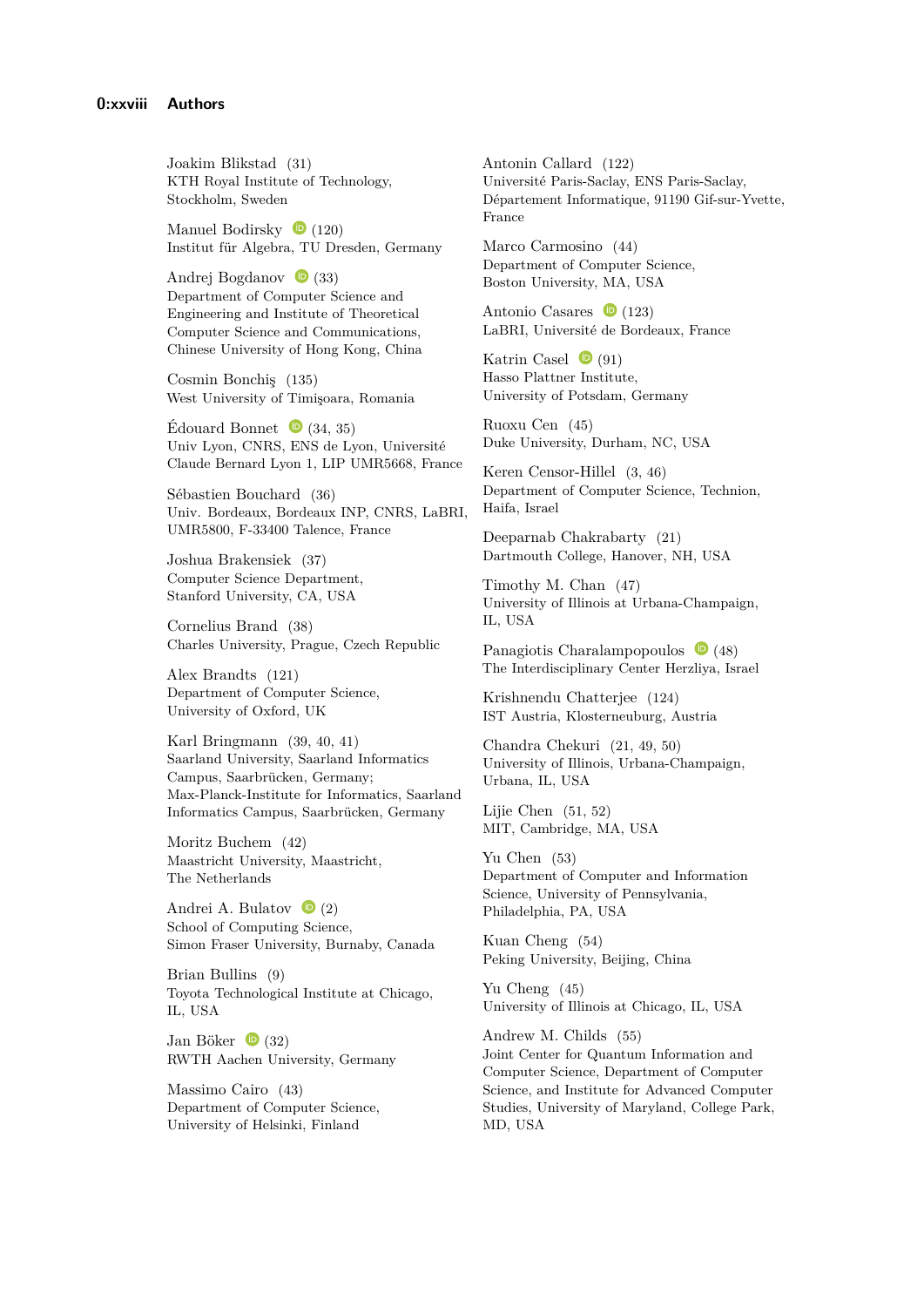#### **Authors 0:xxix**

George Christodoulou [\(56\)](https://doi.org/10.4230/LIPIcs.ICALP.2021.56) University of Liverpool, UK

Luca Ciccone  $\bullet$  [\(125\)](https://doi.org/10.4230/LIPIcs.ICALP.2021.125) University of Torino, Italy

Lorenzo Clemente  $\bullet$  [\(126\)](https://doi.org/10.4230/LIPIcs.ICALP.2021.126) University of Warsaw, Poland

Christian Coester [\(57\)](https://doi.org/10.4230/LIPIcs.ICALP.2021.57) CWI, Amsterdam, The Netherlands

Thomas Colcombet  $\bullet$  [\(123,](https://doi.org/10.4230/LIPIcs.ICALP.2021.123) [127\)](https://doi.org/10.4230/LIPIcs.ICALP.2021.127) CNRS, IRIF, Université de Paris, France

Adrian Crăciun [\(135\)](https://doi.org/10.4230/LIPIcs.ICALP.2021.135) West University of Timişoara, Romania

Wojciech Czerwiński  $\bullet$  [\(128,](https://doi.org/10.4230/LIPIcs.ICALP.2021.128) [129\)](https://doi.org/10.4230/LIPIcs.ICALP.2021.129) University of Warsaw, Poland

Artur Czumaj [\(58\)](https://doi.org/10.4230/LIPIcs.ICALP.2021.58) Department of Computer Science and DIMAP, University of Warwick, Coventry, UK

Gianlorenzo D'Angelo [\(59\)](https://doi.org/10.4230/LIPIcs.ICALP.2021.59) Gran Sasso Science Institute, L'Aquila, Italy

Mina Dalirrooyfard [\(60\)](https://doi.org/10.4230/LIPIcs.ICALP.2021.60) MIT, Cambridge, MA, USA

Christoph Damerius [\(61\)](https://doi.org/10.4230/LIPIcs.ICALP.2021.61) University of Hamburg, Germany

Debarati Das [\(39\)](https://doi.org/10.4230/LIPIcs.ICALP.2021.39) Basic Algorithm Research Copenhagen (BARC), University of Copenhagen, Denmark

Ewan Davies  $\bullet$  [\(62\)](https://doi.org/10.4230/LIPIcs.ICALP.2021.62) Department of Computer Science, University of Colorado, Boulder, CO, USA

Ronald de Wolf [\(110\)](https://doi.org/10.4230/LIPIcs.ICALP.2021.110) QuSoft, CWI, Amsterdam, The Netherlands; University of Amsterdam, The Netherlands

Yoann Dieudonné [\(36\)](https://doi.org/10.4230/LIPIcs.ICALP.2021.36) MIS Lab., Université de Picardie Jules Verne, Amiens, France

Clemens Dubslaff  $\bullet$  [\(1\)](https://doi.org/10.4230/LIPIcs.ICALP.2021.1) Technische Universität Dresden, Germany

Orr Dunkelman [\(4\)](https://doi.org/10.4230/LIPIcs.ICALP.2021.4) Computer Science Department, University of Haifa, Israel

Jonas Ellert  $\bullet$  [\(63\)](https://doi.org/10.4230/LIPIcs.ICALP.2021.63) Department of Computer Science, Technical University of Dortmund, Germany

Matthias Englert [\(17\)](https://doi.org/10.4230/LIPIcs.ICALP.2021.17) University of Warwick, Coventry, UK Jacob Evald [\(64\)](https://doi.org/10.4230/LIPIcs.ICALP.2021.64) BARC, University of Copenhagen, Denmark

Alireza Farhadi [\(54\)](https://doi.org/10.4230/LIPIcs.ICALP.2021.54) University of Maryland, College Park, MD, USA

Omar Fawzi [\(82\)](https://doi.org/10.4230/LIPIcs.ICALP.2021.82) Univ Lyon, ENS Lyon, UCBL, CNRS, Inria, LIP, F-69342, Lyon Cedex 07, France

Nathanaël Fijalkow  $\bullet$  [\(123\)](https://doi.org/10.4230/LIPIcs.ICALP.2021.123) CNRS, LaBRI, Université de Bordeaux, France; The Alan Turing Institute of Data Science, London, UK

Johannes Fischer [\(63\)](https://doi.org/10.4230/LIPIcs.ICALP.2021.63) Department of Computer Science, Technical University of Dortmund, Germany

Fedor V. Fomin  $\bullet$  [\(23\)](https://doi.org/10.4230/LIPIcs.ICALP.2021.23) Department of Informatics, University of Bergen, Norway

Dimitris Fotakis  $\bullet$  [\(65\)](https://doi.org/10.4230/LIPIcs.ICALP.2021.65) National Technical University of Athens, Greece

Viktor Fredslund-Hansen  $\bullet$  [\(64\)](https://doi.org/10.4230/LIPIcs.ICALP.2021.64) BARC, University of Copenhagen, Denmark

Dominik D. Freydenberger  $\bullet$  [\(130\)](https://doi.org/10.4230/LIPIcs.ICALP.2021.130) Loughborough University, UK

Tobias Friedrich  $\bullet$  [\(66,](https://doi.org/10.4230/LIPIcs.ICALP.2021.66) [91\)](https://doi.org/10.4230/LIPIcs.ICALP.2021.91) Hasso Plattner Institute, University of Potsdam, Germany

Zachary Friggstad [\(67\)](https://doi.org/10.4230/LIPIcs.ICALP.2021.67) Department of Computer Science, University of Alberta, Edmonton, Canada

Hu Fu [\(68\)](https://doi.org/10.4230/LIPIcs.ICALP.2021.68) ITCS, Shanghai University of Finance and Economics, China

Florian Funke  $\bullet$  [\(1\)](https://doi.org/10.4230/LIPIcs.ICALP.2021.1) Technische Universität Dresden, Germany

Arun Ganesh [\(70\)](https://doi.org/10.4230/LIPIcs.ICALP.2021.70) Department of Computer Science, University of California at Berkeley, CA, USA

Arnab Ganguly [\(71\)](https://doi.org/10.4230/LIPIcs.ICALP.2021.71) Department of Computer Science, University of Wisconsin – Whitewater, WI, USA

Robert Ganian  $\bullet$  [\(72\)](https://doi.org/10.4230/LIPIcs.ICALP.2021.72) Algorithms and Complexity Group, TU Wien, Austria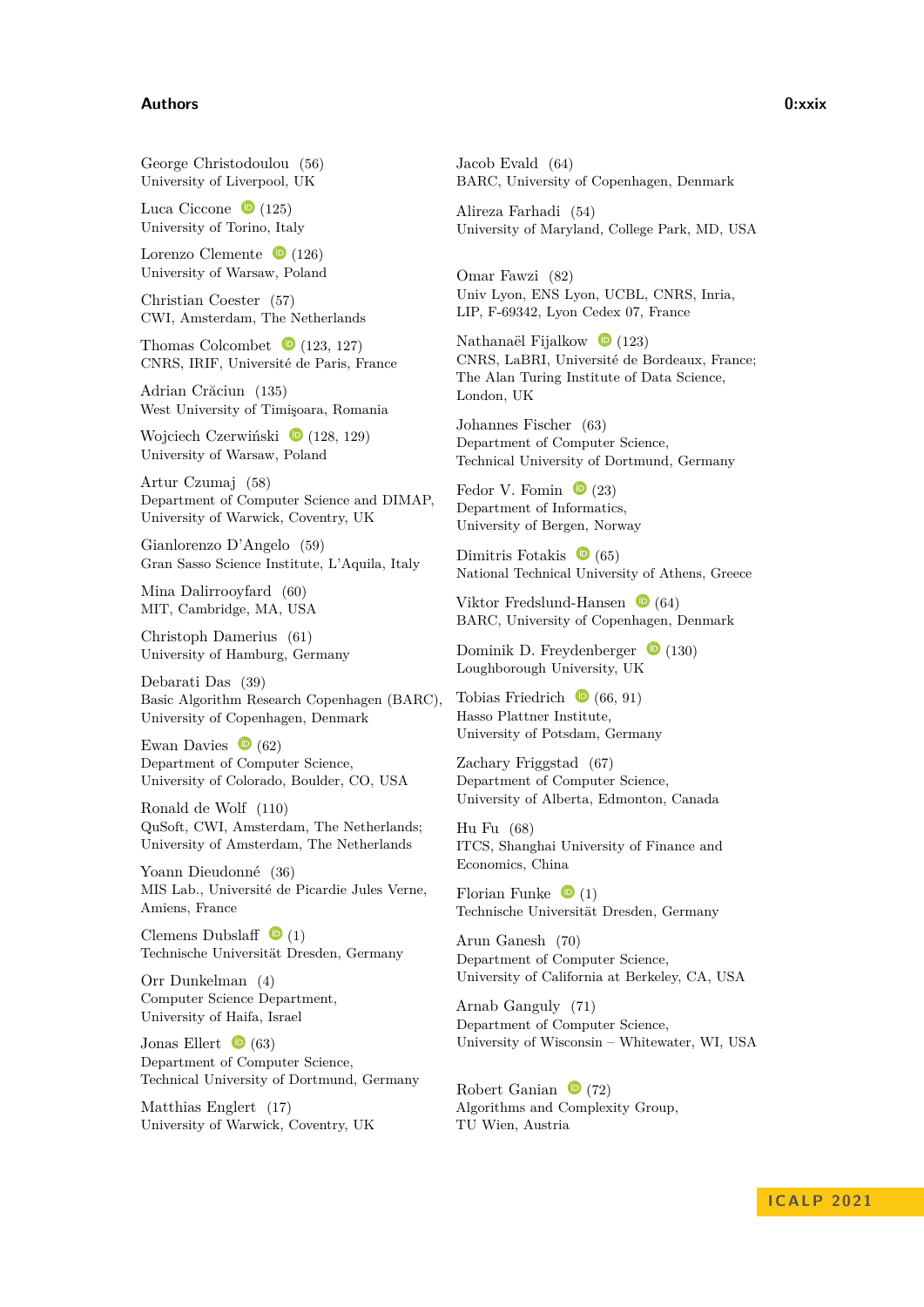Paritosh Garg [\(22\)](https://doi.org/10.4230/LIPIcs.ICALP.2021.22) EPFL, Lausanne, Switzerland

Paweł Gawrychowski  $\bullet$  [\(48\)](https://doi.org/10.4230/LIPIcs.ICALP.2021.48) University of Wrocław, Poland

Colin Geniet [\(35\)](https://doi.org/10.4230/LIPIcs.ICALP.2021.35) University of Warsaw, Poland

Zeev Geyzel [\(4\)](https://doi.org/10.4230/LIPIcs.ICALP.2021.4) Mobileye, an Intel company, Jerusalem, Israel

Uma Girish [\(73\)](https://doi.org/10.4230/LIPIcs.ICALP.2021.73) Department of Computer Science, Princeton University, NJ, USA

Sergey Goncharov  $\bullet$  [\(131\)](https://doi.org/10.4230/LIPIcs.ICALP.2021.131) University Erlangen-Nürnberg, Germany

Alexandre Goy  $\bullet$  [\(132\)](https://doi.org/10.4230/LIPIcs.ICALP.2021.132) Université Paris-Saclay, CentraleSupélec, MICS, France

Andrei Graur [\(14\)](https://doi.org/10.4230/LIPIcs.ICALP.2021.14) Department of Management Science and Engineering, Stanford University, CA, USA

Nick Gravin [\(74\)](https://doi.org/10.4230/LIPIcs.ICALP.2021.74) ITCS, Shanghai University of Finance and Economics, China

Sander Gribling [\(110\)](https://doi.org/10.4230/LIPIcs.ICALP.2021.110) IRIF, Université de Paris, CNRS, Paris, France

Martin Grohe  $\bullet$  [\(134\)](https://doi.org/10.4230/LIPIcs.ICALP.2021.134) RWTH Aachen University, Germany

Erich Grädel  $\bullet$  [\(133\)](https://doi.org/10.4230/LIPIcs.ICALP.2021.133) RWTH Aachen University, Germany

Yong Gu [\(76\)](https://doi.org/10.4230/LIPIcs.ICALP.2021.76) Institute for Interdisciplinary Information Sciences, Tsinghua University, Beijing, China

Yuzhou Gu [\(75\)](https://doi.org/10.4230/LIPIcs.ICALP.2021.75) MIT, Cambridge, MA, USA

Anupam Gupta [\(77\)](https://doi.org/10.4230/LIPIcs.ICALP.2021.77) Computer Science Department, Carnegie Mellon University, Pittsburgh, PA, USA

Venkatesan Guruswami [\(37\)](https://doi.org/10.4230/LIPIcs.ICALP.2021.37) Computer Science Department, Carnegie Mellon University, Pittsburgh, PA, USA

Maximilian Probst Gutenberg  $\bullet$  [\(64\)](https://doi.org/10.4230/LIPIcs.ICALP.2021.64) ETH Zurich, Switzerland

Bernd Gärtner  $\bullet$  [\(69\)](https://doi.org/10.4230/LIPIcs.ICALP.2021.69) Institute of Theoretical Computer Science, Department of Computer Science, ETH Zürich, Switzerland

Andreas Göbel  $\bullet$  [\(66,](https://doi.org/10.4230/LIPIcs.ICALP.2021.66) [91\)](https://doi.org/10.4230/LIPIcs.ICALP.2021.91) Hasso Plattner Institute, University of Potsdam, Germany

Bernhard Haeupler [\(78\)](https://doi.org/10.4230/LIPIcs.ICALP.2021.78) Carnegie Mellon University, Pittsburgh, PA, USA; ETH Zürich, Switzerland

MohammadTaghi Hajiaghayi [\(54\)](https://doi.org/10.4230/LIPIcs.ICALP.2021.54) University of Maryland, College Park, MD, USA

Thekla Hamm [\(72\)](https://doi.org/10.4230/LIPIcs.ICALP.2021.72) Algorithms and Complexity Group, TU Wien, Austria

Kristoffer Arnsfelt Hansen  $\bullet$  [\(24\)](https://doi.org/10.4230/LIPIcs.ICALP.2021.24) Aarhus University, Denmark

Maria Hartmann [\(79\)](https://doi.org/10.4230/LIPIcs.ICALP.2021.79) Institut für Informatik, Freie Universität Berlin, Germany

Sebastian Haslebacher  $\bullet$  [\(69\)](https://doi.org/10.4230/LIPIcs.ICALP.2021.69) Department of Computer Science, ETH Zürich, Switzerland

Monika Henzinger [\(124\)](https://doi.org/10.4230/LIPIcs.ICALP.2021.124) Faculty of Computer Science, University of Vienna, Austria

D. Ellis Hershkowitz [\(78\)](https://doi.org/10.4230/LIPIcs.ICALP.2021.78) Carnegie Mellon University, Pittsburgh, PA, USA

Hung P. Hoang  $\bullet$  [\(69\)](https://doi.org/10.4230/LIPIcs.ICALP.2021.69) Institute of Theoretical Computer Science, Department of Computer Science, ETH Zürich, Switzerland

Kenneth Hoover [\(44\)](https://doi.org/10.4230/LIPIcs.ICALP.2021.44) Department of Computer Science, University of California, San Diego, CA, USA

Xiao Hu [\(11\)](https://doi.org/10.4230/LIPIcs.ICALP.2021.11) Duke University, Durham, NC, USA

Zhenjiang Hu [\(143\)](https://doi.org/10.4230/LIPIcs.ICALP.2021.143) Key Laboratory of High Confidence Software Technologies (MoE), Department of Computer Science and Technology, Peking University, Beijing, China

Chien-Chung Huang [\(80\)](https://doi.org/10.4230/LIPIcs.ICALP.2021.80) CNRS, ENS, PSL, Paris, France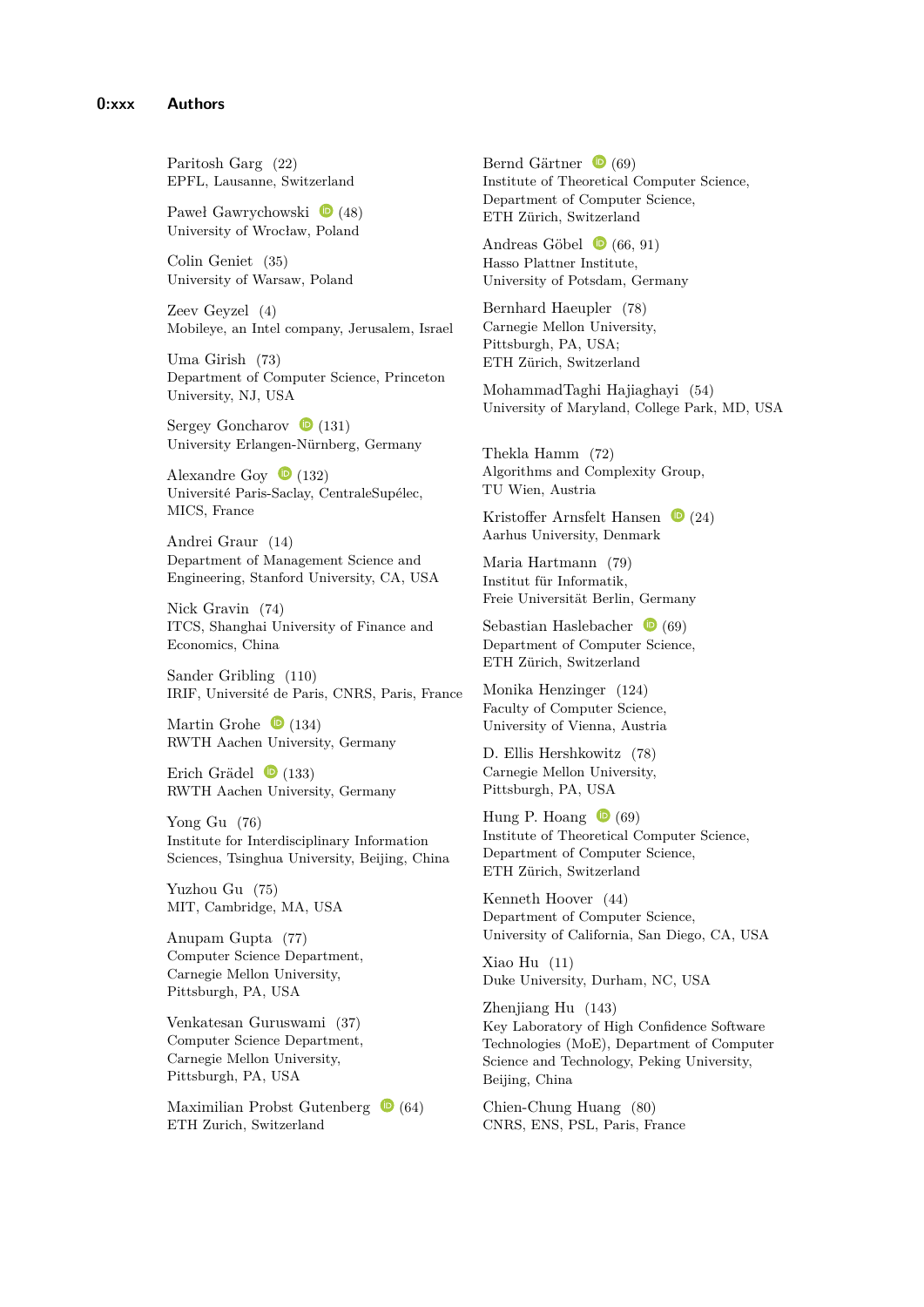## **Authors 0:xxxi**

Shih-Han Hung [\(55\)](https://doi.org/10.4230/LIPIcs.ICALP.2021.55) Joint Center for Quantum Information and Computer Science, Department of Computer Science, and Institute for Advanced Computer Studies, University of Maryland, College Park, MD, USA

Kasper Høgh [\(24\)](https://doi.org/10.4230/LIPIcs.ICALP.2021.24) Aarhus University, Denmark

Sharat Ibrahimpur  $\bullet$  [\(81\)](https://doi.org/10.4230/LIPIcs.ICALP.2021.81) Department of Combinatorics and Optimization, University of Waterloo, Canada

Russell Impagliazzo [\(44\)](https://doi.org/10.4230/LIPIcs.ICALP.2021.44) Department of Computer Science, University of California, San Diego, CA, USA

Gabriel Istrate [\(135\)](https://doi.org/10.4230/LIPIcs.ICALP.2021.135) West University of Timişoara, Romania

Louis Jachiet [\(116\)](https://doi.org/10.4230/LIPIcs.ICALP.2021.116) LTCI, Télécom Paris, Institut Polytechnique de Paris, France

Simon Jantsch  $\bullet$  [\(1\)](https://doi.org/10.4230/LIPIcs.ICALP.2021.1) Technische Universität Dresden, Germany

Arthur Jaquard  $\bullet$  [\(127\)](https://doi.org/10.4230/LIPIcs.ICALP.2021.127) Université de Paris, CNRS, IRIF, F-75006, Paris, France

Hyejung H. Jee [\(82\)](https://doi.org/10.4230/LIPIcs.ICALP.2021.82) Department of Computing, Imperial College London, UK

Ce Jin [\(12\)](https://doi.org/10.4230/LIPIcs.ICALP.2021.12) MIT, EECS and CSAIL, Cambridge, MA, USA

Zhengzhong Jin [\(54\)](https://doi.org/10.4230/LIPIcs.ICALP.2021.54) Johns Hopkins University, Baltimore, MD, USA

Dominik Kaaser  $\bullet$  [\(61\)](https://doi.org/10.4230/LIPIcs.ICALP.2021.61) University of Hamburg, Germany

Valentine Kabanets [\(44\)](https://doi.org/10.4230/LIPIcs.ICALP.2021.44) School of Computing Science, Simon Fraser University, Burnaby, Canada

Sagar Sudhir Kale [\(124\)](https://doi.org/10.4230/LIPIcs.ICALP.2021.124) Faculty of Computer Science, University of Vienna, Austria

Tobias Kappé  $\bullet$  [\(142\)](https://doi.org/10.4230/LIPIcs.ICALP.2021.142) Department of Computer Science, Cornell University, Ithaca, NY, USA

Adam Karczmarz  $\bullet$  [\(83\)](https://doi.org/10.4230/LIPIcs.ICALP.2021.83) Institute of Informatics, University of Warsaw, Poland Petteri Kaski [\(29\)](https://doi.org/10.4230/LIPIcs.ICALP.2021.29) Department of Computer Science, Aalto University, Espoo, Finland

Tali Kaufman [\(84\)](https://doi.org/10.4230/LIPIcs.ICALP.2021.84) Department of Computer Science, Bar-Ilan University, Ramat-Gan, Israel

Jenny Kaufmann  $\bullet$  [\(60\)](https://doi.org/10.4230/LIPIcs.ICALP.2021.60) Harvard University, Cambridge, MA, USA

Telikepalli Kavitha [\(85\)](https://doi.org/10.4230/LIPIcs.ICALP.2021.85) Tata Institute of Fundamental Research, Mumbai, India

Ken-ichi Kawarabayashi [\(86\)](https://doi.org/10.4230/LIPIcs.ICALP.2021.86) National Institute of Informatics, Tokyo, Japan

Chaya Keller [\(4\)](https://doi.org/10.4230/LIPIcs.ICALP.2021.4) Department of Computer Science, Ariel University, Israel

Nathan Keller [\(4\)](https://doi.org/10.4230/LIPIcs.ICALP.2021.4) Department of Mathematics, Bar Ilan University, Ramat Gan, Israel

Sanjeev Khanna [\(53\)](https://doi.org/10.4230/LIPIcs.ICALP.2021.53) Department of Computer and Information Science, University of Pennsylvania, Philadelphia, PA, USA

Sandra Kiefer  $\bullet$  [\(134\)](https://doi.org/10.4230/LIPIcs.ICALP.2021.134) University of Warsaw, Poland; RWTH Aachen University, Germany

Eun Jung Kim  $\bullet$  [\(35\)](https://doi.org/10.4230/LIPIcs.ICALP.2021.35) Université Paris-Dauphine, PSL University, CNRS UMR7243, LAMSADE, Paris, France

Peter Kiss [\(27\)](https://doi.org/10.4230/LIPIcs.ICALP.2021.27) Department of Computer Science, University of Warwick, Coventry, UK

Peter Kling  $\bullet$  [\(61\)](https://doi.org/10.4230/LIPIcs.ICALP.2021.61) University of Hamburg, Germany

Fabian Klute  $\bullet$  [\(72\)](https://doi.org/10.4230/LIPIcs.ICALP.2021.72) Deptartment of Information and Computing Sciences, Utrecht University, The Netherlands

Simon Knäuer [\(120\)](https://doi.org/10.4230/LIPIcs.ICALP.2021.120) Institut für Algebra, TU Dresden, Germany

Gillat Kol [\(52\)](https://doi.org/10.4230/LIPIcs.ICALP.2021.52) Princeton University, NJ, USA

Antonina Kolokolova [\(44\)](https://doi.org/10.4230/LIPIcs.ICALP.2021.44) Department of Computer Science, Memorial University of Newfoundland, St. John's, Canada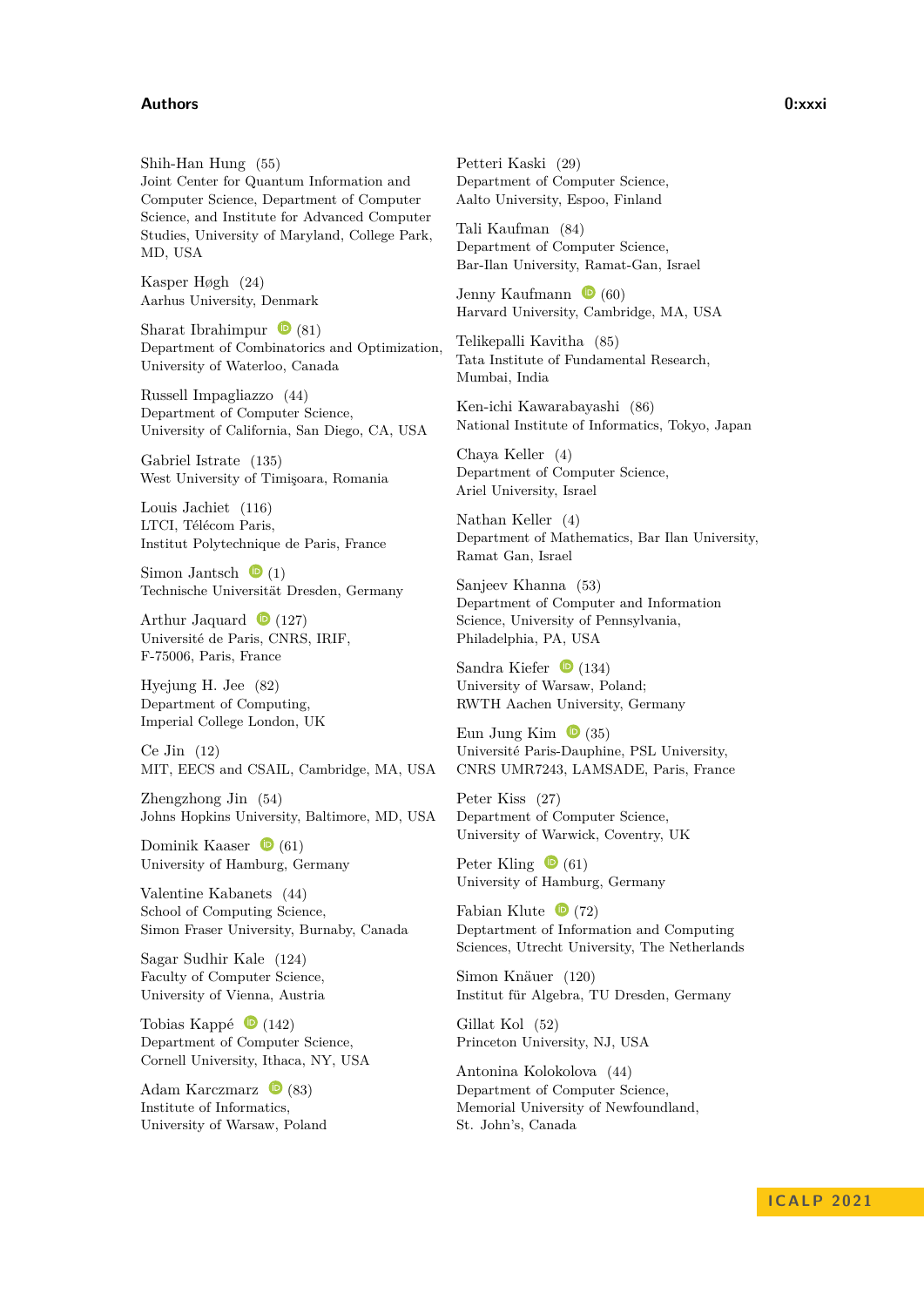George Kontogeorgiou [\(58\)](https://doi.org/10.4230/LIPIcs.ICALP.2021.58) Mathematics Institute, University of Warwick, Coventry, UK

Tuukka Korhonen  $\bullet$  [\(87\)](https://doi.org/10.4230/LIPIcs.ICALP.2021.87) Department of Computer Science, University of Helsinki, Finland

Panagiotis Kostopanagiotis [\(65\)](https://doi.org/10.4230/LIPIcs.ICALP.2021.65) National Technical University of Athens, Greece

Michal Koucký  $\bullet$  [\(88\)](https://doi.org/10.4230/LIPIcs.ICALP.2021.88) Computer Science Institute, Charles University, Prague, Czech Republic

Elias Koutsoupias  $\bullet$  [\(56,](https://doi.org/10.4230/LIPIcs.ICALP.2021.56) [57\)](https://doi.org/10.4230/LIPIcs.ICALP.2021.57) University of Oxford, UK

Annamária Kovács [\(56\)](https://doi.org/10.4230/LIPIcs.ICALP.2021.56) Goethe University, Frankfurt am Main, Germany

Dexter Kozen  $\bullet$  [\(142\)](https://doi.org/10.4230/LIPIcs.ICALP.2021.142) Department of Computer Science, Cornell University, Ithaca, NY, USA

Jakub Kozik  $\bullet$  [\(89\)](https://doi.org/10.4230/LIPIcs.ICALP.2021.89) Theoretical Computer Science Department, Faculty of Mathematics and Computer Science, Jagiellonian University, Kraków, Poland

László Kozma [\(79\)](https://doi.org/10.4230/LIPIcs.ICALP.2021.79) Institut für Informatik, Freie Universität Berlin, Germany

Artur Kraska  $\bullet$  [\(28\)](https://doi.org/10.4230/LIPIcs.ICALP.2021.28) Institute of Computer Science, University of Wrocław, Poland

Martin S. Krejca  $\bullet$  [\(66\)](https://doi.org/10.4230/LIPIcs.ICALP.2021.66) Sorbonne University, CNRS, LIP6, Paris, France

Karel Král  $\bullet$  [\(88\)](https://doi.org/10.4230/LIPIcs.ICALP.2021.88) Computer Science Institute, Charles University, Prague, Czech Republic

Adam Kurpisz [\(90\)](https://doi.org/10.4230/LIPIcs.ICALP.2021.90) Department of Mathematics, ETH Zürich, Switzerland

Rasmus Kyng [\(9\)](https://doi.org/10.4230/LIPIcs.ICALP.2021.9) ETH Zurich, Switzerland

Arnaud Labourel  $\bullet$  [\(36\)](https://doi.org/10.4230/LIPIcs.ICALP.2021.36) Aix Marseille Univ, Université de Toulon, CNRS, LIS, Marseille, France

Clara Lacroce  $\bullet$  [\(118\)](https://doi.org/10.4230/LIPIcs.ICALP.2021.118) School of Computer Science, McGill University, Montréal, Canada; Mila, Montréal, Canada

J. A. Gregor Lagodzinski  $\bullet$  [\(91\)](https://doi.org/10.4230/LIPIcs.ICALP.2021.91) Hasso Plattner Institute, University of Potsdam, Germany

Michael Lampis  $\bullet$  [\(92\)](https://doi.org/10.4230/LIPIcs.ICALP.2021.92) Université Paris-Dauphine, PSL University, CNRS, LAMSADE, 75016, Paris, France

Jane Lange [\(30\)](https://doi.org/10.4230/LIPIcs.ICALP.2021.30) MIT, Cambridge, MA, USA

Sławomir Lasota  $\bullet$  [\(128\)](https://doi.org/10.4230/LIPIcs.ICALP.2021.128) University of Warsaw, Poland

Reut Levi  $\bullet$  [\(93\)](https://doi.org/10.4230/LIPIcs.ICALP.2021.93) Efi Arazi School of Computer Science, The Interdisciplinary Center Herzliya, Israel

Tongyang Li [\(55\)](https://doi.org/10.4230/LIPIcs.ICALP.2021.55) Joint Center for Quantum Information and Computer Science, Department of Computer Science, and Institute for Advanced Computer Studies, University of Maryland, College Park, MD, USA; Center for Theoretical Physics, MIT, Cambridge, MA, USA

Xin Li [\(54\)](https://doi.org/10.4230/LIPIcs.ICALP.2021.54) Johns Hopkins University, Baltimore, MD, USA

Yangjia Li [\(136\)](https://doi.org/10.4230/LIPIcs.ICALP.2021.136) University of Tartu, Estonia; SKLCS, Institute of Software, CAS, Beijing, China

Yinan Li  $\bullet$  [\(110\)](https://doi.org/10.4230/LIPIcs.ICALP.2021.110) Graduate School of Mathematics, Nagoya University, Japan

Hsiang-Hsuan Liu  $\bullet$  [\(28\)](https://doi.org/10.4230/LIPIcs.ICALP.2021.28) Utrecht University, The Netherlands

Zhenjian Lu [\(51,](https://doi.org/10.4230/LIPIcs.ICALP.2021.51) [94\)](https://doi.org/10.4230/LIPIcs.ICALP.2021.94) University of Warwick, Coventry, UK

Xin Lyu [\(51\)](https://doi.org/10.4230/LIPIcs.ICALP.2021.51) Tsinghua University, Beijing, China

Bruce M. Maggs [\(70\)](https://doi.org/10.4230/LIPIcs.ICALP.2021.70) Department of Computer Science, Duke University, Durham, NC, USA; Emerald Innovations, Cambridge, MA, USA

Rupak Majumdar  $\bullet$  [\(1\)](https://doi.org/10.4230/LIPIcs.ICALP.2021.1) MPI-SWS, Kaiserslautern, Germany

Noa Marelly [\(46\)](https://doi.org/10.4230/LIPIcs.ICALP.2021.46) Department of Computer Science, Technion, Haifa, Israel

Mathieu Mari [\(80\)](https://doi.org/10.4230/LIPIcs.ICALP.2021.80) University of Warsaw, Poland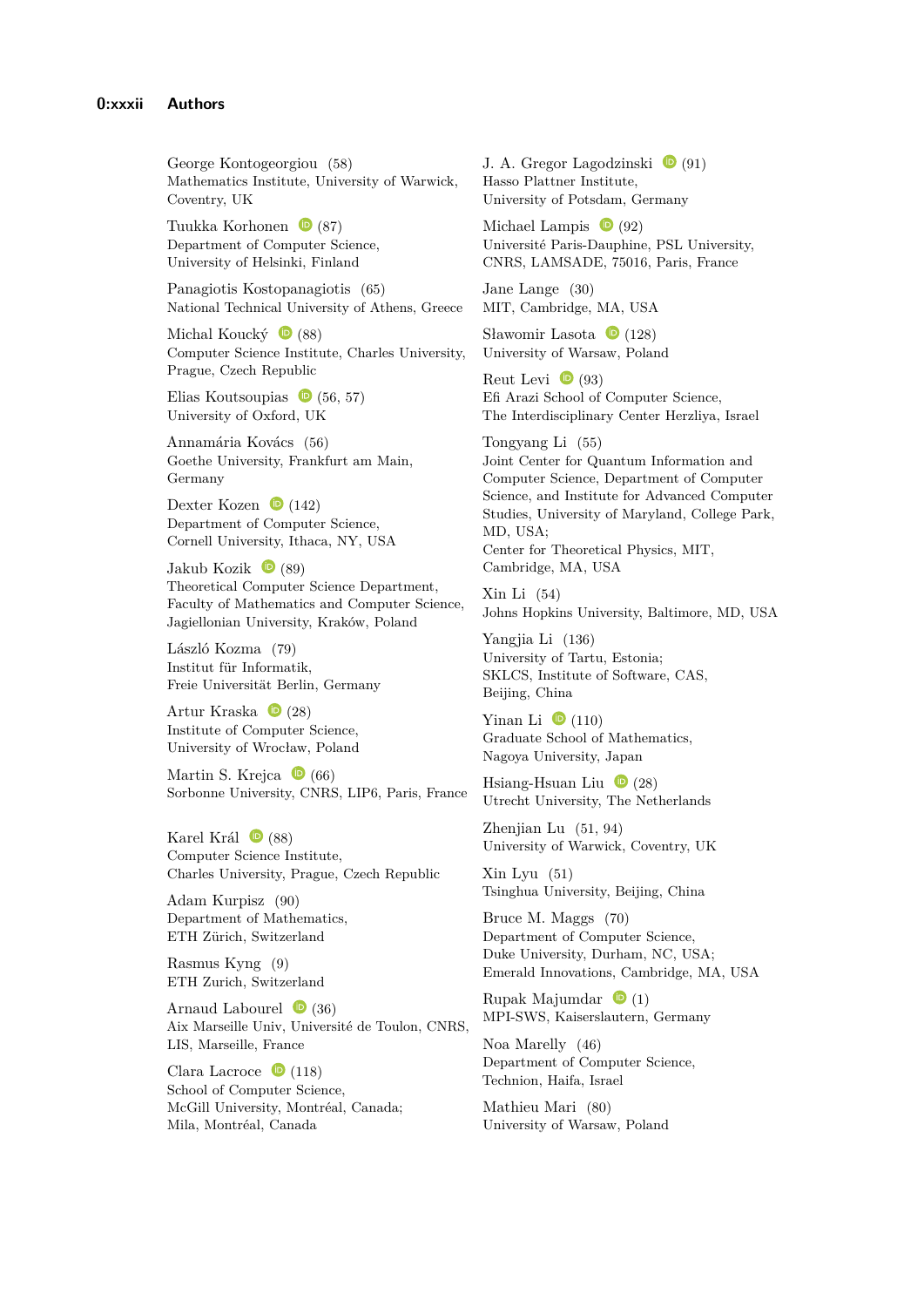## **Authors 0:xxxiii**

Dániel Marx [\(95\)](https://doi.org/10.4230/LIPIcs.ICALP.2021.95) CISPA Helmholtz Center for Information Security, Saarland Informatics Campus, Saarbrücken, Germany

Claire Mathieu [\(80\)](https://doi.org/10.4230/LIPIcs.ICALP.2021.80) CNRS, IRIF, Université de Paris, France

Nicolaos Matsakis [\(17\)](https://doi.org/10.4230/LIPIcs.ICALP.2021.17) Athens, Greece

Theo McKenzie [\(96\)](https://doi.org/10.4230/LIPIcs.ICALP.2021.96) Department of Mathematics, University of California, Berkeley, CA, USA

Michael Mitzenmacher  $\bullet$  [\(25\)](https://doi.org/10.4230/LIPIcs.ICALP.2021.25) Harvard University, Cambridge, MA, USA

Sidhanth Mohanty [\(96\)](https://doi.org/10.4230/LIPIcs.ICALP.2021.96) Department of Computer Science, University of California, Berkeley, CA, USA

Bojan Mohar [\(86\)](https://doi.org/10.4230/LIPIcs.ICALP.2021.86) Department of Mathematics, Simon Fraser University, Burnaby, Canada; IMFM, Department of Mathematics, University of Ljubljana, Slovenia

Benjamin Monmege  $\bullet$  [\(137\)](https://doi.org/10.4230/LIPIcs.ICALP.2021.137) Aix Marseille Univ, Université de Toulon, CNRS, LIS, France

Benjamin Moseley [\(77,](https://doi.org/10.4230/LIPIcs.ICALP.2021.77) [97\)](https://doi.org/10.4230/LIPIcs.ICALP.2021.97) Tepper School of Business, Carnegie Mellon University, Pittsburgh, PA, USA

Antoine Mottet  $\bullet$  [\(129,](https://doi.org/10.4230/LIPIcs.ICALP.2021.129) [138\)](https://doi.org/10.4230/LIPIcs.ICALP.2021.138) Department of Algebra, Faculty of Mathematics and Physics, Charles University, Prague, Czech Republic

Shay Mozes  $\bullet$  [\(48\)](https://doi.org/10.4230/LIPIcs.ICALP.2021.48) The Interdisciplinary Center Herzliya, Israel

Lovro Mrkonjić  $\bullet$  [\(133\)](https://doi.org/10.4230/LIPIcs.ICALP.2021.133) RWTH Aachen University, Germany

Ansh Nagda [\(53\)](https://doi.org/10.4230/LIPIcs.ICALP.2021.53) University of Washington, Seattle, WA, USA

Tomáš Nagy  $\bullet$  [\(138\)](https://doi.org/10.4230/LIPIcs.ICALP.2021.138) Institut für Diskrete Mathematik und Geometrie, Technische Universität Wien, Austria; Department of Algebra, Faculty of Mathematics and Physics, Charles University, Prague, Czech Republic

Yonatan Nakar [\(98\)](https://doi.org/10.4230/LIPIcs.ICALP.2021.98) Tel Aviv University, Israel Vasileios Nakos [\(41,](https://doi.org/10.4230/LIPIcs.ICALP.2021.41) [65\)](https://doi.org/10.4230/LIPIcs.ICALP.2021.65) Saarland University, Saarland Informatics Campus, Saarbrücken, Germany; Max Planck Institute for Informatics, Saarland Informatics Campus, Saarbrücken, Germany

Roman Nedela [\(86\)](https://doi.org/10.4230/LIPIcs.ICALP.2021.86) Univeristy of West Bohemia, Pilsen, Czech Republic

Maryam Negahbani [\(21\)](https://doi.org/10.4230/LIPIcs.ICALP.2021.21) Dartmouth College, Hanover, NH, USA

Eike Neumann [\(99\)](https://doi.org/10.4230/LIPIcs.ICALP.2021.99) Max Planck Institute for Software Systems, Saarland Informatics Campus, Saarbrücken, Germany

Ilan Newman [\(100\)](https://doi.org/10.4230/LIPIcs.ICALP.2021.100) University of Haifa, Israel

Lê Thành Dũng (Tito) Nguyễn  $\bullet$  [\(139\)](https://doi.org/10.4230/LIPIcs.ICALP.2021.139) Laboratoire d'informatique de Paris Nord, Villetaneuse, France

André Nichterlein  $\bullet$  [\(26\)](https://doi.org/10.4230/LIPIcs.ICALP.2021.26) Faculty IV, Algorithmics and Computational Complexity, Technische Universität Berlin, Germany

Harold Nieuwboer  $\bullet$  [\(110\)](https://doi.org/10.4230/LIPIcs.ICALP.2021.110) Korteweg-de Vries Institute for Mathematics and QuSoft, University of Amsterdam, The Netherlands

Takaaki Nishimoto [\(101\)](https://doi.org/10.4230/LIPIcs.ICALP.2021.101) RIKEN Center for Advanced Intelligence Project, Tokyo, Japan

Camille Noûs [\(139\)](https://doi.org/10.4230/LIPIcs.ICALP.2021.139) Laboratoire Cogitamus, Université Volante, Sevran, France

Igor C. Oliveira [\(51,](https://doi.org/10.4230/LIPIcs.ICALP.2021.51) [94\)](https://doi.org/10.4230/LIPIcs.ICALP.2021.94) University of Warwick, Coventry, UK

Izhar Oppenheim  $\bullet$  [\(84\)](https://doi.org/10.4230/LIPIcs.ICALP.2021.84) Department of Mathematics, Ben-Gurion University of the Negev, Be'er Sheva, Israel

Łukasz Orlikowski [\(128\)](https://doi.org/10.4230/LIPIcs.ICALP.2021.128) University of Warsaw, Poland

Joël Ouaknine [\(99\)](https://doi.org/10.4230/LIPIcs.ICALP.2021.99) Max Planck Institute for Software Systems, Saarland Informatics Campus, Saarbrücken, Germany

Luca Padovani  $\bullet$  [\(125\)](https://doi.org/10.4230/LIPIcs.ICALP.2021.125) University of Torino, Italy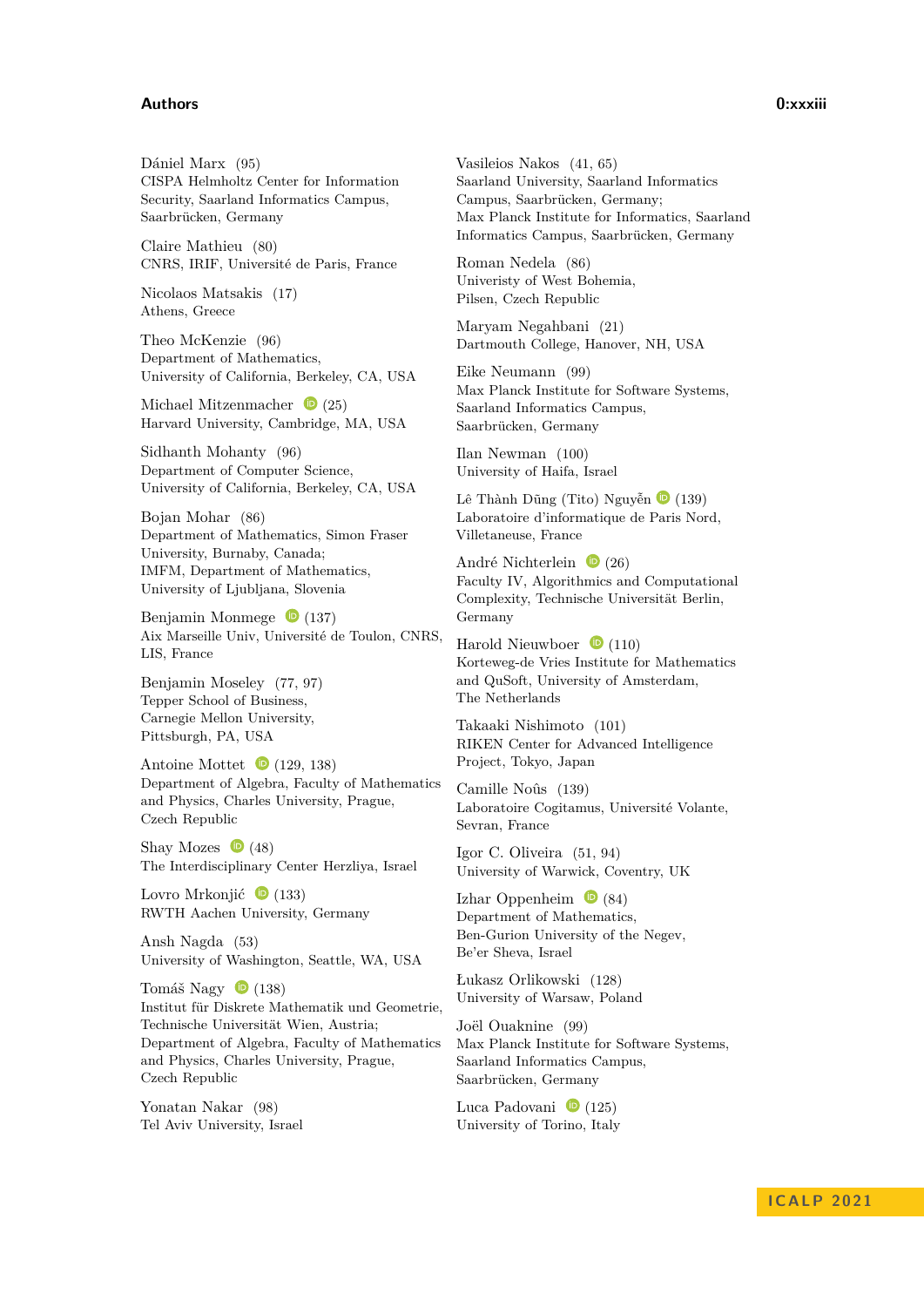Prakash Panangaden  $\bullet$  [\(118\)](https://doi.org/10.4230/LIPIcs.ICALP.2021.118) School of Computer Science, McGill University, Montréal, Canada; Mila, Montréal, Canada

Debmalya Panigrahi [\(45,](https://doi.org/10.4230/LIPIcs.ICALP.2021.45) [70\)](https://doi.org/10.4230/LIPIcs.ICALP.2021.70) Duke University, Durham, NC, USA

Charles Paperman  $\bullet$  [\(116\)](https://doi.org/10.4230/LIPIcs.ICALP.2021.116) Univ. Lille, CNRS, INRIA, Centrale Lille, UMR 9189 CRIStAL, F-59000 Lille, France

Marcus Pappik [\(66\)](https://doi.org/10.4230/LIPIcs.ICALP.2021.66) Hasso Plattner Institute, University of Potsdam, Germany

Irene Parada  $\bullet$  [\(72\)](https://doi.org/10.4230/LIPIcs.ICALP.2021.72) TU Eindhoven, The Netherlands

Dmitry Paramonov [\(52\)](https://doi.org/10.4230/LIPIcs.ICALP.2021.52) Princeton University, NJ, USA

Ojas Parekh [\(102\)](https://doi.org/10.4230/LIPIcs.ICALP.2021.102) Sandia National Laboratories, Albuquerque, NM, USA

Julie Parreaux [\(137\)](https://doi.org/10.4230/LIPIcs.ICALP.2021.137) Aix Marseille Univ, Université de Toulon, CNRS, LIS, France

Paweł Parys  $\bullet$  [\(140\)](https://doi.org/10.4230/LIPIcs.ICALP.2021.140) Institute of Informatics, University of Warsaw, Poland

Dhrumil Patel [\(71\)](https://doi.org/10.4230/LIPIcs.ICALP.2021.71) School of EECS, Louisiana State University, Baton Rouge, LA, USA

Mike Paterson [\(58\)](https://doi.org/10.4230/LIPIcs.ICALP.2021.58) Department of Computer Science and DIMAP, University of Warwick, Coventry, UK

Andrzej Pelc [\(36\)](https://doi.org/10.4230/LIPIcs.ICALP.2021.36) Département d'informatique, Université du Québec en Outaouais, Gatineau, Canada

Will Perkins [\(62\)](https://doi.org/10.4230/LIPIcs.ICALP.2021.62) Department of Mathematics, Statistics, and Computer Science, University of Illinois at Chicago, IL, USA

Enoch Peserico [\(103\)](https://doi.org/10.4230/LIPIcs.ICALP.2021.103) Università degli Studi di Padova, Italy

Liat Peterfreund [\(130\)](https://doi.org/10.4230/LIPIcs.ICALP.2021.130) DI ENS, ENS Paris, CNRS, PSL University, INRIA, France

Daniela Petrişan  $\bullet$  [\(132\)](https://doi.org/10.4230/LIPIcs.ICALP.2021.132) Université de Paris, IRIF, France Seth Pettie [\(104,](https://doi.org/10.4230/LIPIcs.ICALP.2021.104) [105\)](https://doi.org/10.4230/LIPIcs.ICALP.2021.105) University of Michigan, Ann Arbor, MI, USA

Georgios Piliouras [\(65\)](https://doi.org/10.4230/LIPIcs.ICALP.2021.65) Singapore University of Technology and Design, Singapore

Michael Pinsker  $\bullet$  [\(138\)](https://doi.org/10.4230/LIPIcs.ICALP.2021.138) Institut für Diskrete Mathematik und Geometrie, Technische Universität Wien, Austria; Department of Algebra, Faculty of Mathematics and Physics, Charles University, Prague, Czech Republic

Jakob Piribauer $\quad \ \ \, \textcircled{\scriptsize \bullet}$  [\(1\)](https://doi.org/10.4230/LIPIcs.ICALP.2021.1) Technische Universität Dresden, Germany

Toniann Pitassi [\(5\)](https://doi.org/10.4230/LIPIcs.ICALP.2021.5) University of Toronto, Canada

Debashmita Poddar [\(59\)](https://doi.org/10.4230/LIPIcs.ICALP.2021.59) Gran Sasso Science Institute, L'Aquila, Italy

Adam Polak  $\bullet$  [\(75,](https://doi.org/10.4230/LIPIcs.ICALP.2021.75) [106\)](https://doi.org/10.4230/LIPIcs.ICALP.2021.106) École Polytechnique Fédérale de Lausanne, Switzerland

Aaron Potechin [\(90\)](https://doi.org/10.4230/LIPIcs.ICALP.2021.90) Department of Computer Science, University of Chicago, IL, USA

Pierre Pradic [\(139\)](https://doi.org/10.4230/LIPIcs.ICALP.2021.139) Department of Computer Science, University of Oxford, UK

Gautam Prakriya  $\bullet$  [\(33\)](https://doi.org/10.4230/LIPIcs.ICALP.2021.33) Institute of Theoretical Computer Science and Communications, Chinese University of Hong Kong, China

Kevin Pratt [\(38\)](https://doi.org/10.4230/LIPIcs.ICALP.2021.38) Carnegie Mellon University, Pittsburgh, PA, USA

Ian Pratt-Hartmann  $\bullet$  [\(141\)](https://doi.org/10.4230/LIPIcs.ICALP.2021.141) Department of Computer Science, University of Manchester, UK; Institute of Computer Science, University of Opole, Poland

Doina Precup [\(118\)](https://doi.org/10.4230/LIPIcs.ICALP.2021.118) School of Computer Science, McGill University, Montréal, Canada; Mila, Montréal, Canada

Kirk Pruhs [\(97\)](https://doi.org/10.4230/LIPIcs.ICALP.2021.97) University of Pittsburgh, PA, USA

Karin Quaas [\(129\)](https://doi.org/10.4230/LIPIcs.ICALP.2021.129) University of Leipzig, Germany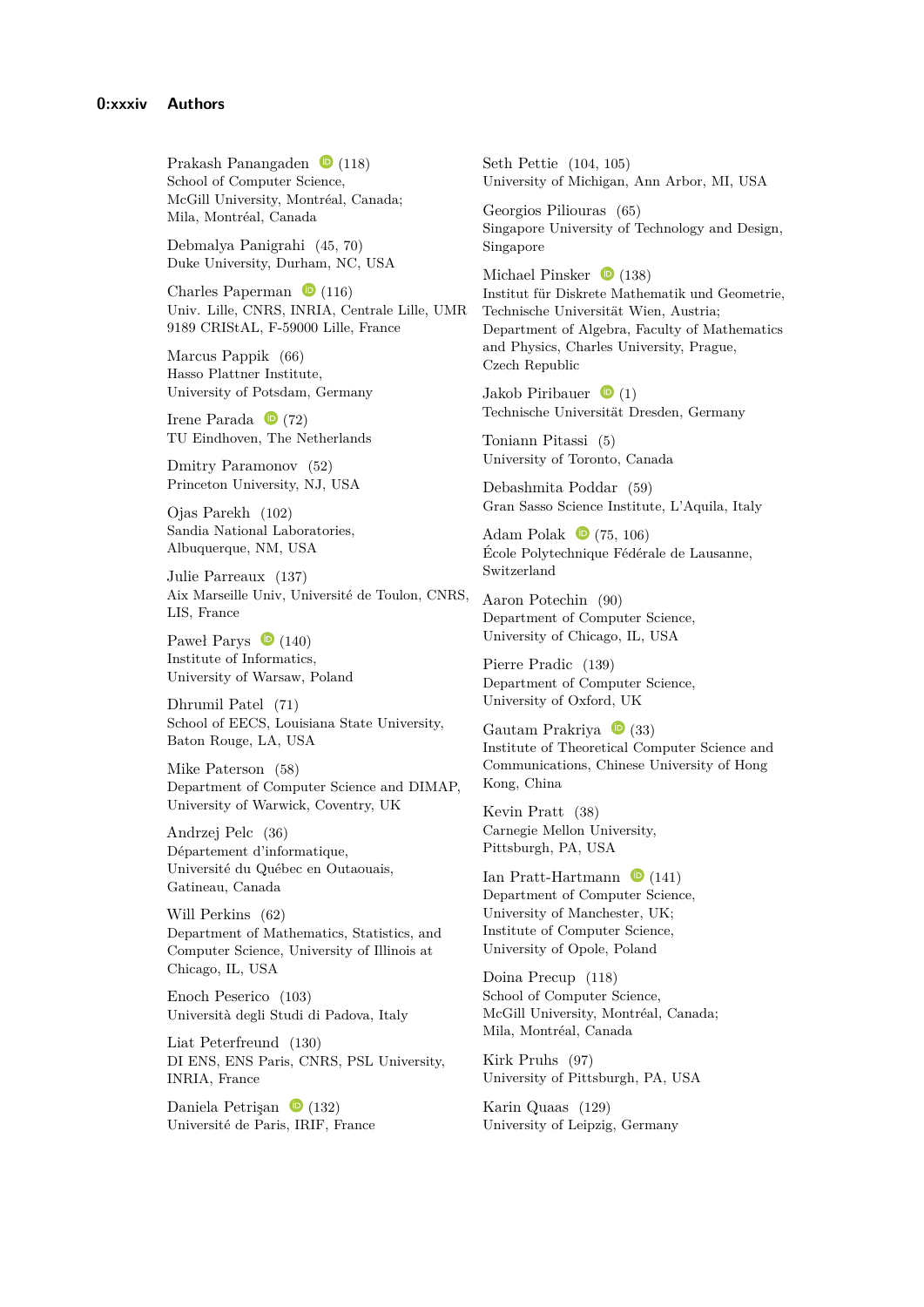#### **Authors 0:xxxv**

Kent Quanrud [\(49,](https://doi.org/10.4230/LIPIcs.ICALP.2021.49) [50\)](https://doi.org/10.4230/LIPIcs.ICALP.2021.50) Purdue University, West Lafayette, IN, USA

Guillaume Rabusseau  $\bullet$  [\(118\)](https://doi.org/10.4230/LIPIcs.ICALP.2021.118) DIRO, Université de Montréal, Montréal, Canada; CIFAR AI Chair, Mila, Montréal, Canada

Francesco Ranzato  $\bullet$  [\(117\)](https://doi.org/10.4230/LIPIcs.ICALP.2021.117) Dipartimento di Matematica, University of Padova, Italy

Ran Raz [\(73\)](https://doi.org/10.4230/LIPIcs.ICALP.2021.73) Department of Computer Science, Princeton University, NJ, USA

Luca Reggio  $\bullet$  [\(115\)](https://doi.org/10.4230/LIPIcs.ICALP.2021.115) Department of Computer Science, University of Oxford, UK

Hanlin Ren  $\bullet$  [\(76\)](https://doi.org/10.4230/LIPIcs.ICALP.2021.76) Institute for Interdisciplinary Information Sciences, Tsinghua University, Beijing, China

Malte Renken  $\bullet$  [\(26\)](https://doi.org/10.4230/LIPIcs.ICALP.2021.26) Faculty IV, Algorithmics and Computational Complexity, Technische Universität Berlin, Germany

Pierre-Alain Reynier [\(137\)](https://doi.org/10.4230/LIPIcs.ICALP.2021.137) Aix Marseille Univ, Université de Toulon, CNRS, LIS, France

Nicolás Rivera  $\bullet$  [\(107\)](https://doi.org/10.4230/LIPIcs.ICALP.2021.107) Department of Computer Science & Technology, University of Cambridge, UK; Instituto de Ingeniería Matemática, University of Valparaíso, Chile

Romeo Rizzi  $\bullet$  [\(43\)](https://doi.org/10.4230/LIPIcs.ICALP.2021.43) Department of Computer Science, University of Verona, Italy

Lars Rohwedder  $\bullet$  [\(22,](https://doi.org/10.4230/LIPIcs.ICALP.2021.22) [42,](https://doi.org/10.4230/LIPIcs.ICALP.2021.42) [106\)](https://doi.org/10.4230/LIPIcs.ICALP.2021.106) EPFL, Lausanne, Switzerland

Dana Ron [\(98\)](https://doi.org/10.4230/LIPIcs.ICALP.2021.98) Tel Aviv University, Israel

Eyal Ronen [\(4\)](https://doi.org/10.4230/LIPIcs.ICALP.2021.4) School of Computer Science, Tel Aviv University, Israel

Marc Roth  $\bullet$  [\(108\)](https://doi.org/10.4230/LIPIcs.ICALP.2021.108) Merton College, University of Oxford, UK

Aviad Rubinstein [\(54\)](https://doi.org/10.4230/LIPIcs.ICALP.2021.54) Stanford University, CA, USA

Sebastian Rudolph  $\bullet$  [\(120\)](https://doi.org/10.4230/LIPIcs.ICALP.2021.120) Computational Logic Group, TU Dresden, Germany

Amin Saberi [\(109\)](https://doi.org/10.4230/LIPIcs.ICALP.2021.109) Stanford University, CA, USA

Sushant Sachdeva [\(9\)](https://doi.org/10.4230/LIPIcs.ICALP.2021.9) University of Toronto, Canada

Alireza Samadian [\(97\)](https://doi.org/10.4230/LIPIcs.ICALP.2021.97) University of Pittsburgh, PA, USA

Sai Sandeep [\(37\)](https://doi.org/10.4230/LIPIcs.ICALP.2021.37) Computer Science Department, Carnegie Mellon University, Pittsburgh, PA, USA

Govind S. Sankar  $\bullet$  [\(95\)](https://doi.org/10.4230/LIPIcs.ICALP.2021.95) Indian Institute of Technology Madras, Chennai, India

Thomas Sauerwald  $\bullet$  [\(107\)](https://doi.org/10.4230/LIPIcs.ICALP.2021.107) Department of Computer Science & Technology, University of Cambridge, UK

Raghuvansh R. Saxena [\(52\)](https://doi.org/10.4230/LIPIcs.ICALP.2021.52) Princeton University, NJ, USA

Philipp Schepper  $\bullet$  [\(95\)](https://doi.org/10.4230/LIPIcs.ICALP.2021.95) CISPA Helmholtz Center for Information Security, Saarland Informatics Campus, Saarbrücken, Germany; Saarbrücken Graduate School of Computer Science, Saarland Informatics Campus, Germany

Todd Schmid  $\bullet$  [\(142\)](https://doi.org/10.4230/LIPIcs.ICALP.2021.142) Department of Computer Science, University College London, UK

Johannes Schmitt  $\bullet$  [\(108\)](https://doi.org/10.4230/LIPIcs.ICALP.2021.108) Mathematical Institute, University of Bonn, Germany

Florian Schneider [\(61\)](https://doi.org/10.4230/LIPIcs.ICALP.2021.61) University of Hamburg, Germany

Roy Schwartz [\(46\)](https://doi.org/10.4230/LIPIcs.ICALP.2021.46) Department of Computer Science, Technion, Haifa, Israel

Pascal Schweitzer [\(15,](https://doi.org/10.4230/LIPIcs.ICALP.2021.15) [16\)](https://doi.org/10.4230/LIPIcs.ICALP.2021.16) TU Kaiserslautern, Germany; TU Darmstadt, Germany

Michele Scquizzato [\(103\)](https://doi.org/10.4230/LIPIcs.ICALP.2021.103) Università degli Studi di Padova, Italy

Saeed Seddighin [\(54\)](https://doi.org/10.4230/LIPIcs.ICALP.2021.54) Toyota Technological Institute, Chicago, IL, USA

Rahul Shah [\(71\)](https://doi.org/10.4230/LIPIcs.ICALP.2021.71) School of EECS, Louisiana State University, Baton Rouge, LA, USA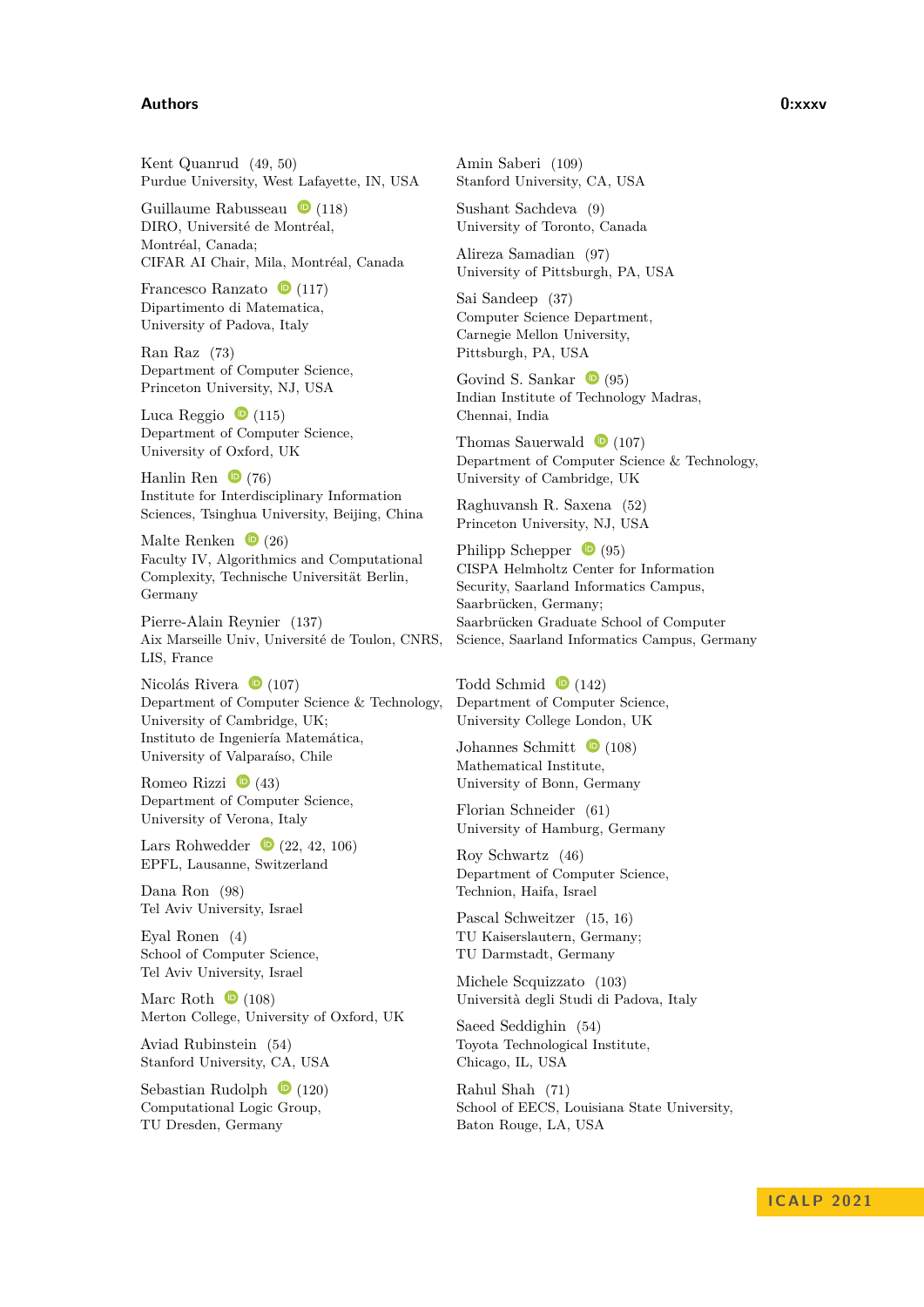Adi Shamir [\(4\)](https://doi.org/10.4230/LIPIcs.ICALP.2021.4) Department of Computer Science, Weizmann Institute of Science, Rehovot, Israel

Igor Shinkar [\(18\)](https://doi.org/10.4230/LIPIcs.ICALP.2021.18) Simon Fraser University, Burnaby, Canada

Alexandra Silva  $\bullet$  [\(142\)](https://doi.org/10.4230/LIPIcs.ICALP.2021.142) Department of Computer Science, University College London, UK

Kirill Simonov  $\bullet$  [\(23\)](https://doi.org/10.4230/LIPIcs.ICALP.2021.23) Department of Informatics, University of Bergen, Norway

Corwin Sinnamon  $\bullet$  [\(79\)](https://doi.org/10.4230/LIPIcs.ICALP.2021.79) Department of Computer Science, Princeton University, NJ, USA

Stavros Sintos [\(11\)](https://doi.org/10.4230/LIPIcs.ICALP.2021.11) University of Chicago, IL, USA

Stratis Skoulakis [\(65\)](https://doi.org/10.4230/LIPIcs.ICALP.2021.65) Singapore University of Technology and Design, Singapore

Michał Skrzypczak  $\bullet$  [\(126\)](https://doi.org/10.4230/LIPIcs.ICALP.2021.126) University of Warsaw, Poland

Jasper Slusallek [\(40\)](https://doi.org/10.4230/LIPIcs.ICALP.2021.40) Saarland University, Saarland Informatics Campus, Saarbrücken, Germany

Zhao Song [\(52\)](https://doi.org/10.4230/LIPIcs.ICALP.2021.52) Institute for Advanced Study, Princeton, NJ, US

Carlo Sparaciari [\(82\)](https://doi.org/10.4230/LIPIcs.ICALP.2021.82) Department of Computing, Imperial College London, UK; Department of Physics and Astronomy, University College London, UK

Tatiana Starikovskaya [\(119\)](https://doi.org/10.4230/LIPIcs.ICALP.2021.119) DIENS, École normale supérieure de Paris, PSL Research University, France

Alex Steiger [\(10\)](https://doi.org/10.4230/LIPIcs.ICALP.2021.10) Department of Computer Science, Duke University, Durham, NC, USA

Kevin Sun [\(45\)](https://doi.org/10.4230/LIPIcs.ICALP.2021.45) Duke University, Durham, NC, USA

Alexander Svozil [\(124\)](https://doi.org/10.4230/LIPIcs.ICALP.2021.124) Faculty of Computer Science, University of Vienna, Austria

Chaitanya Swamy  $\bullet$  [\(67,](https://doi.org/10.4230/LIPIcs.ICALP.2021.67) [81\)](https://doi.org/10.4230/LIPIcs.ICALP.2021.81) Department of Combinatorics and Optimization, University of Waterloo, Canada

John Sylvester  $\bullet$  [\(107\)](https://doi.org/10.4230/LIPIcs.ICALP.2021.107) Department of Computer Science & Technology, University of Cambridge, UK; School of Computing Science, University of Glasgow, UK

Yasuo Tabei [\(101\)](https://doi.org/10.4230/LIPIcs.ICALP.2021.101) RIKEN Center for Advanced Intelligence Project, Tokyo, Japan

Li-Yang Tan [\(30\)](https://doi.org/10.4230/LIPIcs.ICALP.2021.30) Stanford University, CA, USA

Zhihao Gavin Tang [\(68,](https://doi.org/10.4230/LIPIcs.ICALP.2021.68) [74\)](https://doi.org/10.4230/LIPIcs.ICALP.2021.74) ITCS, Shanghai University of Finance and Economics, China

Robert E. Tarjan [\(79\)](https://doi.org/10.4230/LIPIcs.ICALP.2021.79) Department of Computer Science, Princeton University, NJ, USA; Intertrust Technologies, Sunnyvale, CA, USA

Ran J. Tessler [\(4\)](https://doi.org/10.4230/LIPIcs.ICALP.2021.4) Department of Mathematics, Weizmann Institute of Science, Rehovot, Israel

Sharma V. Thankachan [\(71\)](https://doi.org/10.4230/LIPIcs.ICALP.2021.71) Department of Computer Science, University of Central Florida, Orlando, FL, USA

Stéphan Thomassé [\(35\)](https://doi.org/10.4230/LIPIcs.ICALP.2021.35) Univ Lyon, CNRS, ENS de Lyon, Université Claude Bernard Lyon 1, LIP UMR5668, France

Kevin Thompson [\(102\)](https://doi.org/10.4230/LIPIcs.ICALP.2021.102) Sandia National Laboratories, Albuquerque, NM, USA

Alexandru I. Tomescu  $\bullet$  [\(43\)](https://doi.org/10.4230/LIPIcs.ICALP.2021.43) Department of Computer Science, University of Helsinki, Finland

Tigran Tonoyan [\(46\)](https://doi.org/10.4230/LIPIcs.ICALP.2021.46) Department of Computer Science, Technion, Haifa, Israel

Dominique Unruh  $\bullet$  [\(136\)](https://doi.org/10.4230/LIPIcs.ICALP.2021.136) University of Tartu, Estonia

Joran van Apeldoorn [\(110\)](https://doi.org/10.4230/LIPIcs.ICALP.2021.110) Institute for Information Law and QuSoft, University of Amsterdam, The Netherlands

Pascal Vanier  $\bullet$  [\(122\)](https://doi.org/10.4230/LIPIcs.ICALP.2021.122) Normandie Univ, UNICAEN, ENSICAEN, CNRS, GREYC, 14000 Caen, France

Shay Vargaftik  $\bullet$  [\(25\)](https://doi.org/10.4230/LIPIcs.ICALP.2021.25) VMware Research, Herzliya, Israel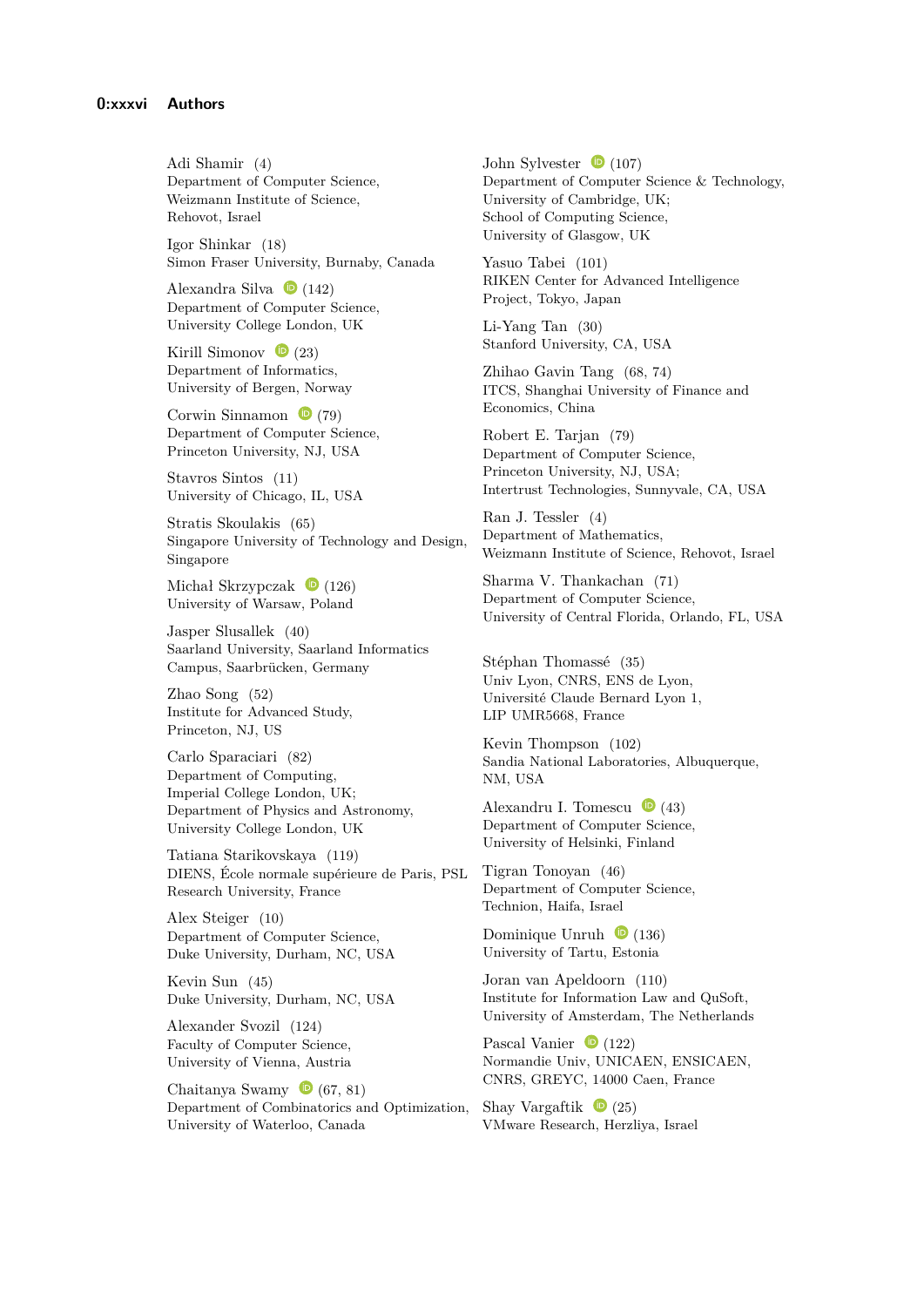### **Authors 0:xxxvii**

Nithin Varma [\(100\)](https://doi.org/10.4230/LIPIcs.ICALP.2021.100) University of Haifa, Israel

Virginia Vassilevska Williams [\(7,](https://doi.org/10.4230/LIPIcs.ICALP.2021.7) [13,](https://doi.org/10.4230/LIPIcs.ICALP.2021.13) [47\)](https://doi.org/10.4230/LIPIcs.ICALP.2021.47) MIT, EECS and CSAIL, Cambridge, MA, US

Pavel Veselý [\(17\)](https://doi.org/10.4230/LIPIcs.ICALP.2021.17) Computer Science Institute of Charles University, Prague, Czech Republic

Cosimo Vinci [\(59\)](https://doi.org/10.4230/LIPIcs.ICALP.2021.59) Gran Sasso Science Institute, L'Aquila, Italy

Emanuele Viola [\(111\)](https://doi.org/10.4230/LIPIcs.ICALP.2021.111) Khoury College of Computer Sciences, Northeastern University, Boston, MA, USA

Birgit Vogtenhuber  $\bullet$  [\(72\)](https://doi.org/10.4230/LIPIcs.ICALP.2021.72) Graz University of Technology, Austria

Tjark Vredeveld [\(42\)](https://doi.org/10.4230/LIPIcs.ICALP.2021.42) Maastricht University, Maastricht, The Netherlands

Nikhil Vyas  $\bullet$  [\(20\)](https://doi.org/10.4230/LIPIcs.ICALP.2021.20) MIT, Cambridge, MA, USA

Jens Vygen [\(80\)](https://doi.org/10.4230/LIPIcs.ICALP.2021.80) Research Institute for Discrete Mathematics & Hausdorff Center for Mathematics, University of Bonn, Germany

David Wajc [\(78,](https://doi.org/10.4230/LIPIcs.ICALP.2021.78) [109\)](https://doi.org/10.4230/LIPIcs.ICALP.2021.109) Stanford University, CA, USA

Michael Walter [\(110\)](https://doi.org/10.4230/LIPIcs.ICALP.2021.110) KdVI, ITFA, ILLC, and QuSoft, University of Amsterdam, The Netherlands

Dingyu Wang [\(104\)](https://doi.org/10.4230/LIPIcs.ICALP.2021.104) University of Michigan, Ann Arbor, MI, USA

Kangning Wang [\(74\)](https://doi.org/10.4230/LIPIcs.ICALP.2021.74) Department of Computer Science, Duke University, Durham, NC, USA

Yuyan Wang [\(97\)](https://doi.org/10.4230/LIPIcs.ICALP.2021.97) Carnegie Mellon University, Pittsburgh, PA, USA

Rémi Watrigant  $\bullet$  [\(35\)](https://doi.org/10.4230/LIPIcs.ICALP.2021.35) Univ Lyon, CNRS, ENS de Lyon, Université Claude Bernard Lyon 1, LIP UMR5668, France

Oren Weimann  $\bullet$  [\(48\)](https://doi.org/10.4230/LIPIcs.ICALP.2021.48) University of Haifa, Israel

Philip Wellnitz  $\bullet$  [\(108\)](https://doi.org/10.4230/LIPIcs.ICALP.2021.108) Max Planck Institute for Informatics, Saarland Informatics Campus (SIC), Saarbrücken, Germany

Florian Wetzels [\(15\)](https://doi.org/10.4230/LIPIcs.ICALP.2021.15) TU Kaiserslautern, Germany

Andreas Wiese [\(42\)](https://doi.org/10.4230/LIPIcs.ICALP.2021.42) University of Chile, Santiago, Chile

Virginia Vassilevska Williams [\(75\)](https://doi.org/10.4230/LIPIcs.ICALP.2021.75) MIT, Cambridge, MA, USA

Elias Samuel Wirth [\(90\)](https://doi.org/10.4230/LIPIcs.ICALP.2021.90) Institute of Mathematics, TU Berlin, Germany

David P. Woodruff [\(6,](https://doi.org/10.4230/LIPIcs.ICALP.2021.6) [112\)](https://doi.org/10.4230/LIPIcs.ICALP.2021.112) Carnegie Mellon University, Pittsburgh, PA, USA

James Worrell [\(99\)](https://doi.org/10.4230/LIPIcs.ICALP.2021.99) Department of Computer Science, Oxford University, UK

Michał Wrona  $\bullet$  [\(138\)](https://doi.org/10.4230/LIPIcs.ICALP.2021.138) Theoretical Computer Science Department, Jagiellonian University, Kraków, Poland

Hongxun Wu [\(68\)](https://doi.org/10.4230/LIPIcs.ICALP.2021.68) IIIS, Tsinghua University, Beijing, China

Jinzhao Wu [\(68\)](https://doi.org/10.4230/LIPIcs.ICALP.2021.68) Peking University, Beijing, China

Christian Wulff-Nilsen  $\bullet$  [\(64\)](https://doi.org/10.4230/LIPIcs.ICALP.2021.64) BARC, University of Copenhagen, Denmark

Karol Węgrzycki  $\bullet$  [\(106\)](https://doi.org/10.4230/LIPIcs.ICALP.2021.106) Saarland University, Saarland Informatics Campus, Saarbrücken, Germany; Max Planck Institute for Informatics, Saarland Informatics Campus, Saarbrücken, Germany

Han Xu [\(143\)](https://doi.org/10.4230/LIPIcs.ICALP.2021.143) Department of Computer Science and Technology, Peking University, Beijing, China

Yinzhan Xu [\(47,](https://doi.org/10.4230/LIPIcs.ICALP.2021.47) [75\)](https://doi.org/10.4230/LIPIcs.ICALP.2021.75) MIT, Cambridge, MA, USA

Jun Yang [\(11\)](https://doi.org/10.4230/LIPIcs.ICALP.2021.11) Duke University, Durham, NC, USA

Longhui Yin [\(104,](https://doi.org/10.4230/LIPIcs.ICALP.2021.104) [105\)](https://doi.org/10.4230/LIPIcs.ICALP.2021.105) Tsinghua University, Beijing, China

Huacheng Yu [\(52\)](https://doi.org/10.4230/LIPIcs.ICALP.2021.52) Princeton University, NJ, USA

Or Zamir [\(113\)](https://doi.org/10.4230/LIPIcs.ICALP.2021.113) Blavatnik School of Computer Science, Tel Aviv University, Israel

Kostas Zampetakis [\(8\)](https://doi.org/10.4230/LIPIcs.ICALP.2021.8) Department of Computer Science & Engineering, University of California Santa Cruz, CA, USA